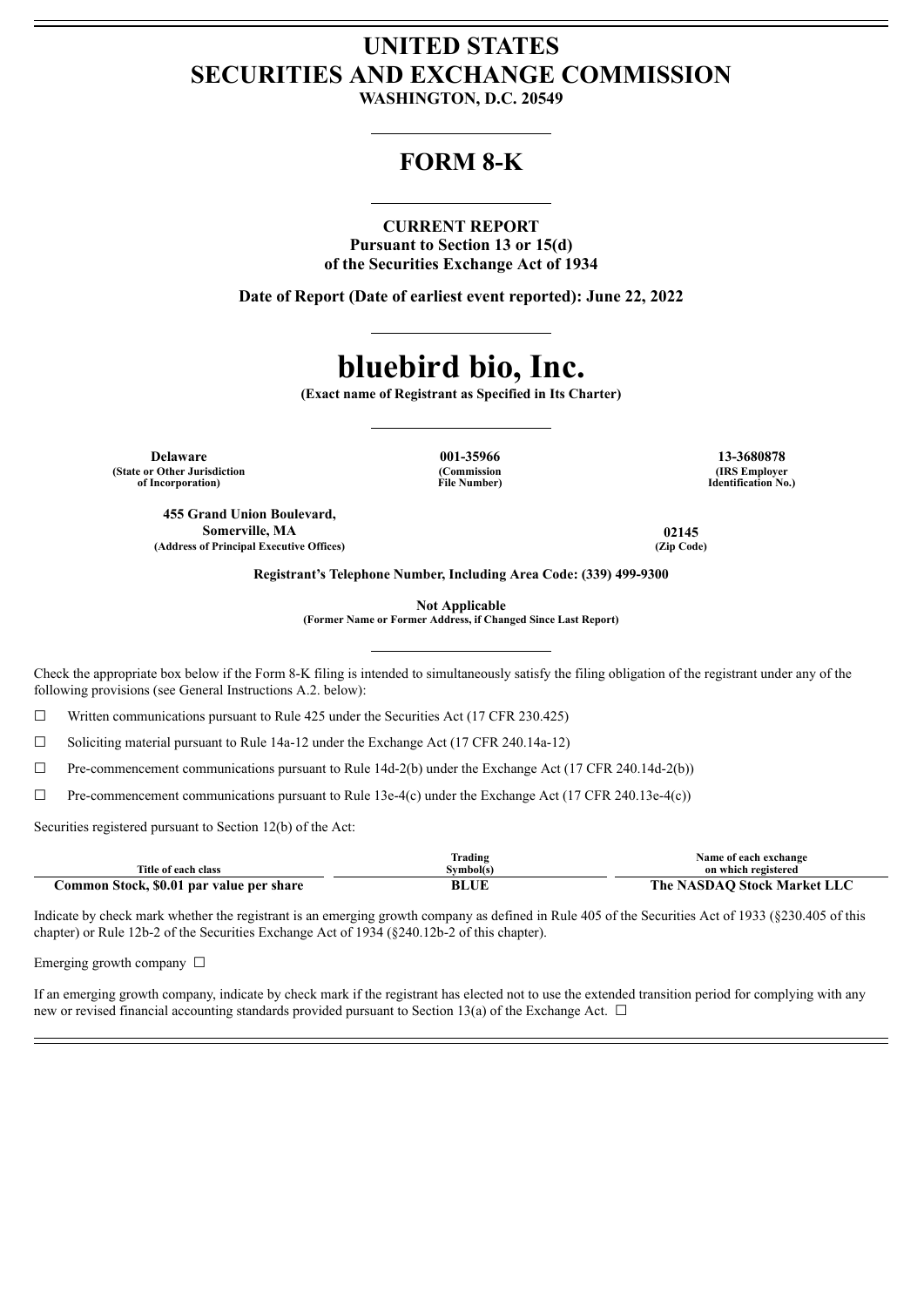# **Item 1.01 Entry into a Material Definitive Agreement**

On June 22, 2022, bluebird bio, Inc. (the "Company") entered into an Equity Distribution Agreement (the "Equity Distribution Agreement") with Goldman Sachs & Co. LLC ("Goldman") to sell shares of the Company's common stock, par value \$0.01 per share (the "Common Stock"), with aggregate gross sales proceeds of up to \$75.0 million, from time to time, through an "at the market" equity offering program under which Goldman will act as manager. The Equity Distribution Agreement also provides for the sale of shares to Goldman directly as principal, in which case the Company and Goldman will enter into a separate terms agreement ("Terms Agreement").

Under the Equity Distribution Agreement, the Company will set the parameters for the sale of shares, including any price, time or size limits or other customary parameters or conditions. The Company intends to sell shares pursuant to the Equity Distribution Agreement from time to time in varying amounts, which may be limited, based upon factors including (among others) market conditions, trading liquidity, the trading price of the Company's Common Stock, and determinations by the Company of its need for, and appropriate sources of, additional capital. Subject to the terms and conditions of the Equity Distribution Agreement, Goldman may sell the shares by any method permitted by law, including without limitation (i) by means of ordinary brokers' transactions (whether or not solicited), (ii) to or through a market maker, (iii) directly on or through any national securities exchange or facility thereof, a trading facility of a national securities association, an alternative trading system, or any other market venue, (iv) in the over-the-counter market, (v) in privately negotiated transactions, or (vi) through a combination of any such methods. The Company will pay Goldman a commission equal to up to 3.0% of the gross proceeds of any Common Stock sold through Goldman under the Equity Distribution Agreement, and also has provided Goldman with customary representations, warranties, covenants and indemnification rights. The Equity Distribution Agreement may be terminated by the Company upon written notice to Goldman or by Goldman upon written notice to the Company. In the case of any purchase of shares by Goldman directly as principal pursuant to a Terms Agreement, such Terms Agreement may be terminated by Goldman upon notice to the Company under certain circumstances, including but not limited to the occurrence of a material adverse effect in the Company.

Any sales of shares under the Equity Distribution Agreement will be made pursuant to the Company's shelf registration statement on Form S-3 (File No. 333-236489) filed with the Securities and Exchange Commission (the "Commission") on February 18, 2020, which was automatically effective upon filing. The Company filed a prospectus supplement with the Commission on June 22, 2022 in connection with the offer and sale of the shares pursuant to the Equity Distribution Agreement.

The foregoing is only a brief description of the material terms of the Equity Distribution Agreement and is qualified in its entirety by reference to the full agreement, a copy of which is filed as Exhibit 1.1 to this Current Report on Form 8-K and is incorporated herein by reference.

Latham & Watkins LLP, counsel to the Company, has issued an opinion to the Company, dated June 22, 2022, regarding the validity of the shares of Common Stock to be issued and sold pursuant to the Equity Distribution Agreement. A copy of the opinion is filed as Exhibit 5.1 to this Current Report on Form 8-K.

This Current Report on Form 8-K shall not constitute an offer to sell or the solicitation of any offer to buy the securities discussed herein, nor shall there be any offer, solicitation or sale of the securities in any state in which such offer, solicitation or sale would be unlawful prior to registration or qualification under the securities laws of any such state.

# **Item 9.01 Financial Statements and Exhibits.**

(d) Exhibits

| Exhibit<br>$N_{0.}$ | <b>Description</b>                                                                                                       |
|---------------------|--------------------------------------------------------------------------------------------------------------------------|
| - 1.1               | Equity Distribution Agreement, dated as of June 22, 2022, by and between bluebird bio, Inc. and Goldman Sachs & Co. LLC. |
| -5.1                | Opinion of Latham & Watkins, LLP.                                                                                        |
| 23.1                | Consent of Latham & Watkins, LLP (included in Exhibit 5.1).                                                              |
| 104                 | Cover Page Interactive Data File (embedded within the Inline XBRL document)                                              |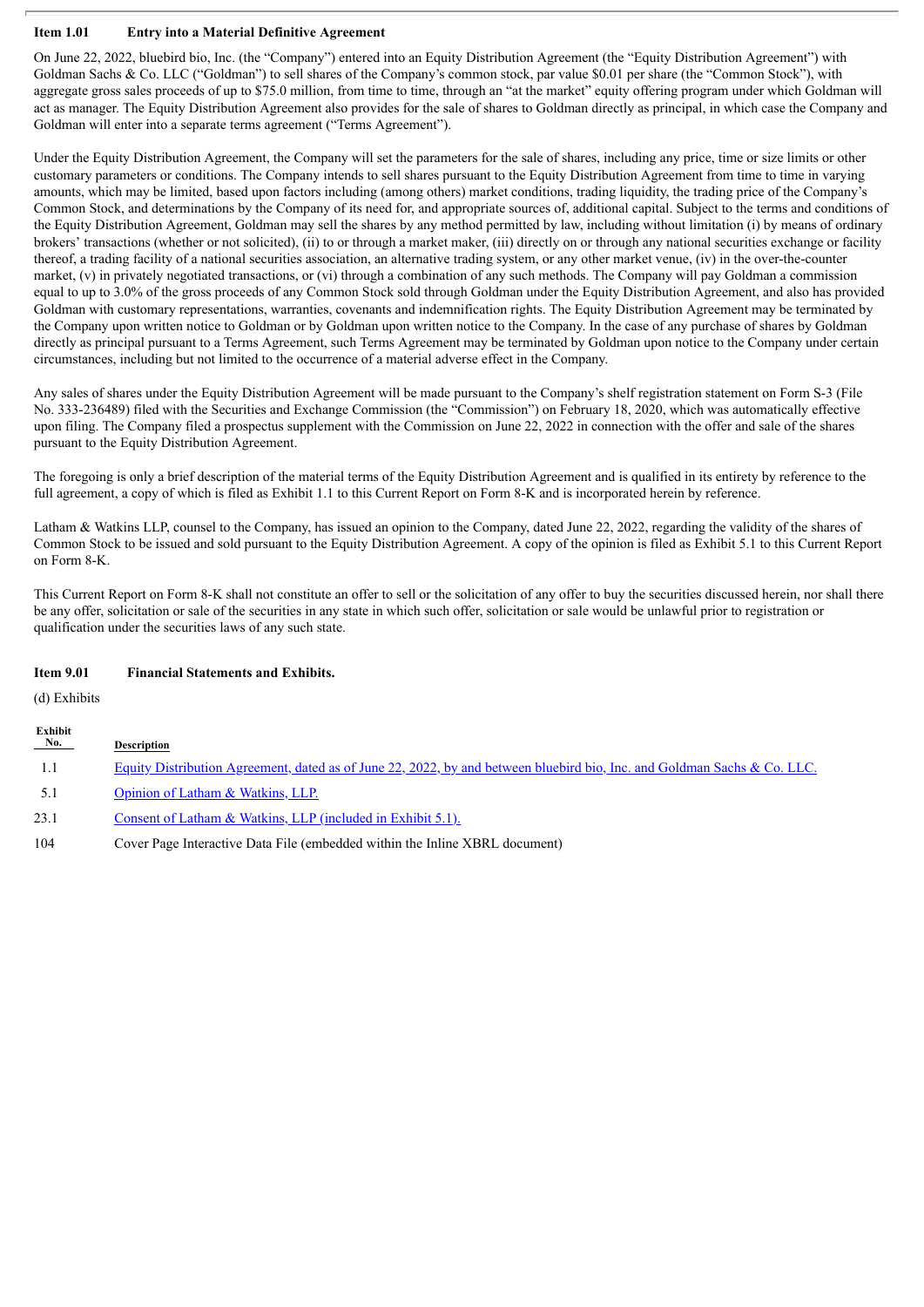**SIGNATURES**

Pursuant to the requirements of the Securities Exchange Act of 1934, the registrant has duly caused this report to be signed on its behalf by the undersigned hereunto duly authorized.

# Date: June 22, 2022 **bluebird bio, Inc.**

By: /s/ Jason F. Cole

Jason F. Cole *Chief Strategy & Financial Of icer, Principal Financial Of icer and Principal Accounting Of icer*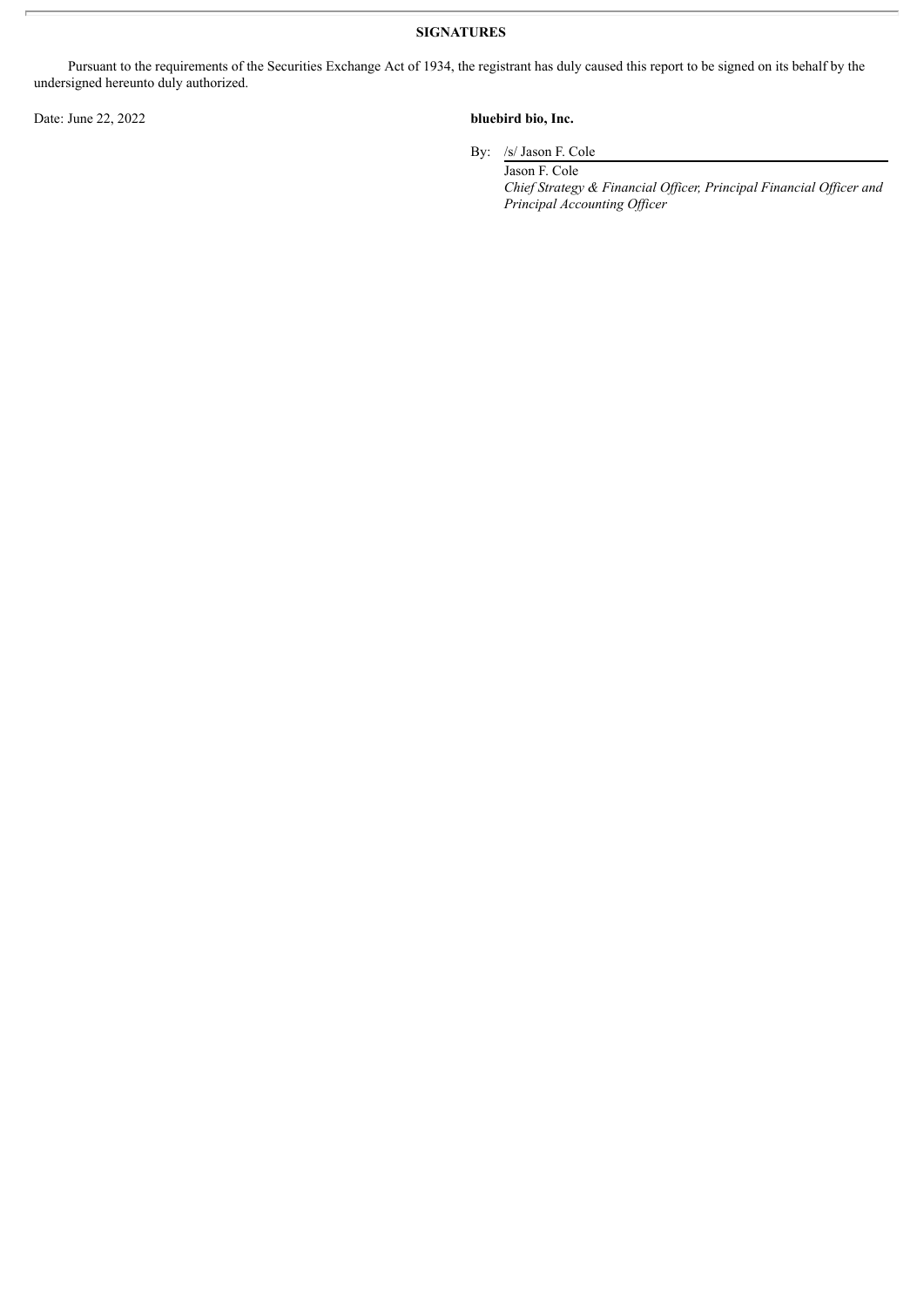# **bluebird bio, Inc.**

Common Stock, par value \$0.01 per share

Having an Aggregate Offering Price of up to \$75,000,000

Equity Distribution Agreement

June 22, 2022

<span id="page-3-0"></span>Goldman Sachs & Co. LLC 200 West Street New York, New York 10282

Ladies and Gentlemen:

bluebird bio, Inc., a Delaware corporation (the "**Company**"), confirms its agreement (this "**Agreement**") with Goldman Sachs & Co. LLC (the "**Manager**") as follows:

1. Description of Shares. The Company proposes to issue and sell through or to the Manager, as sales agent and/or principal, shares of the Company's common stock, par value \$0.01 per share (the "**Common Stock**"), having an aggregate offering price of up to \$75,000,000 (the "**Shares**"), from time to time during the term of this Agreement and on the terms set forth in Section 3 of this Agreement. The Company hereby appoints the Manager as the exclusive agent of the Company for the purpose of making offers and sales of the Shares. The Company agrees that whenever it determines to sell the Shares directly to the Manager as principal, it will enter into a separate agreement (each, a "**Terms Agreement**") in substantially the form of Annex I hereto, relating to such sale in accordance with Section 3 of this Agreement. Certain terms used herein are defined in Section 18 hereof.

2. Representations and Warranties. The Company represents and warrants to, and agrees with, the Manager at the Execution Time and on each such time the following representations and warranties are repeated or deemed to be made pursuant to this Agreement, as set forth below.

(a) Form S-3. The Company meets the requirements for use of Form S-3 under the Act and has prepared and filed with the Commission an automatically effective shelf registration statement (File Number 333-236489) on Form S-3, including a related Base Prospectus, for registration under the Act of the offering and sale of the Shares and other securities of the Company. No stop order suspending the effectiveness of the Registration Statement has been issued under the Act and no proceedings for that purpose have been instituted or are pending or, to the knowledge of the Company, are contemplated or threatened by the Commission, and any request on the part of the Commission for additional or supplemental information has been complied with. The Company shall file with the Commission the Prospectus Supplement relating to the Shares in accordance with Rule 424(b) promptly after the Execution Time (but in any event in the time period prescribed thereby). As filed, the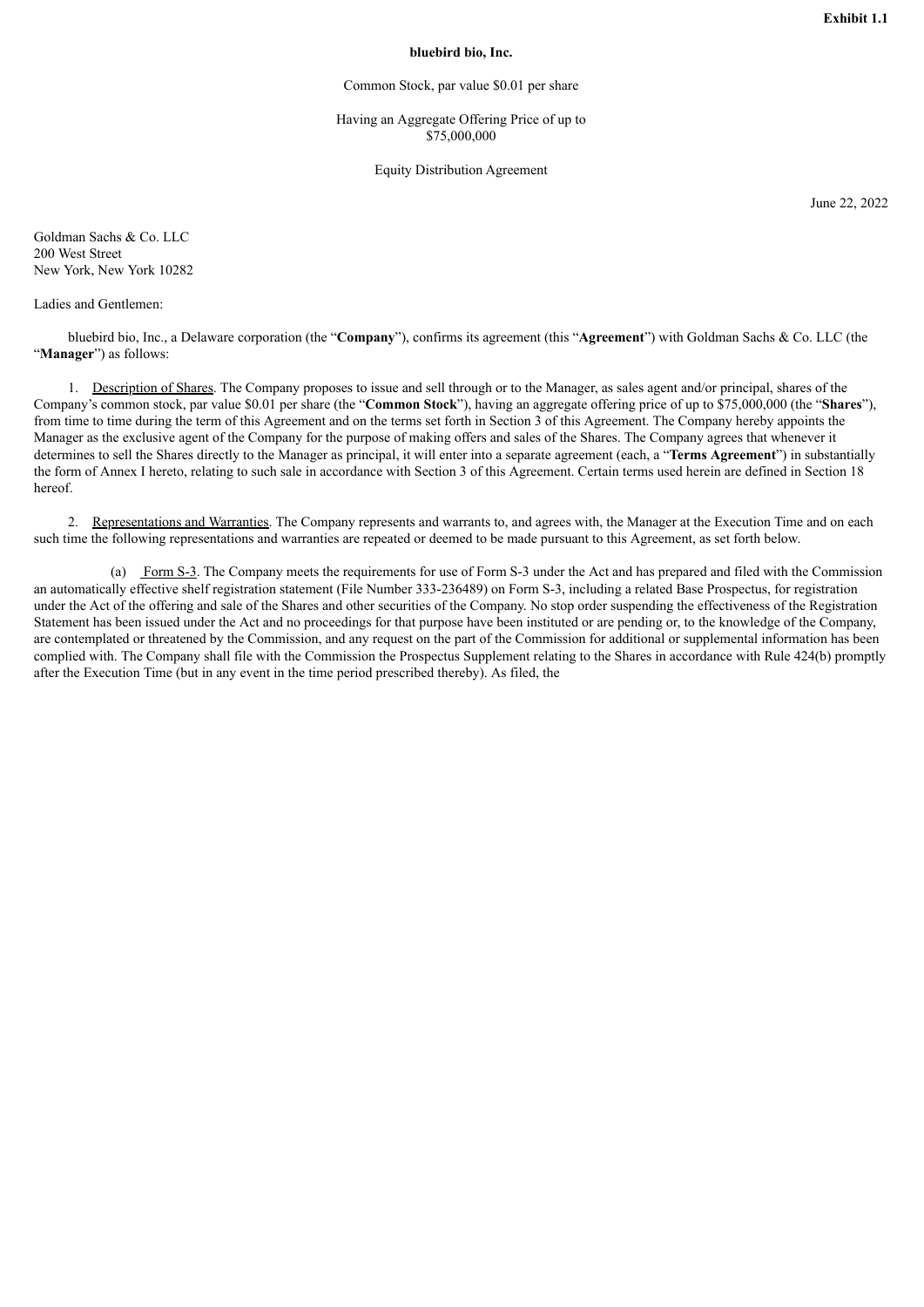Prospectus will contain all information required by the Act and the rules thereunder, and, except to the extent the Manager shall agree in writing to a modification, shall be in all substantive respects in the form furnished to the Manager prior to the Execution Time or prior to any such time this representation is repeated or deemed to be made. The Registration Statement, at the Execution Time, each such time this representation is repeated or deemed to be made, and at all times during which a prospectus is required by the Act to be delivered (whether physically or through compliance with Rule 172 or any similar rule) in connection with any offer or sale of Shares, meets the requirements set forth in Rule  $415(a)(1)(x)$  under the Act. The initial Effective Date of the Registration Statement was not earlier than the date three years before the Execution Time. Any reference herein to the Registration Statement, the Base Prospectus, the Prospectus Supplement, any Interim Prospectus Supplement or the Prospectus shall be deemed to refer to and include the documents incorporated by reference therein pursuant to Item 12 of Form S-3 which were filed under the Exchange Act on or before the Effective Date of the Registration Statement or the issue date of the Base Prospectus, the Prospectus Supplement, any Interim Prospectus Supplement or the Prospectus, as the case may be; and any reference herein to the terms "amend," "amendment" or "supplement" with respect to the Registration Statement, the Base Prospectus, the Prospectus Supplement, any Interim Prospectus Supplement or the Prospectus shall be deemed to refer to and include the filing of any document under the Exchange Act after the Effective Date of the Registration Statement or the issue date of the Base Prospectus, the Prospectus Supplement, any Interim Prospectus Supplement or the Prospectus, as the case may be, deemed to be incorporated therein by reference. Notwithstanding the foregoing, the representations and warranties in this subsection shall not apply to statements in or omissions from the Registration Statement or any post-effective amendment or the Prospectus or any amendments or supplements thereto, made in reliance upon and in conformity with information furnished to the Company in writing by the Manager relating to the Manager expressly for use therein.

(b) Successor Registration Statement. To the extent that the Registration Statement is not available for the sales of the Shares as contemplated by this Agreement, the Company shall file a new registration statement with respect to any additional Common Stock necessary to complete such sales of the Shares and shall cause such registration statement to become effective as promptly as practicable. After the effectiveness of any such registration statement, all references to "Registration Statement" included in this Agreement shall be deemed to include such new registration statement, including all documents incorporated by reference therein pursuant to Item 12 of Form S-3, and all references to "Base Prospectus" included in this Agreement shall be deemed to include the final form of prospectus, including all documents incorporated therein by reference, included in any such registration statement at the time such registration statement became effective.

(c) No Material Misstatements or Omissions in the Registration Statement. On each Effective Date, at the Execution Time, at each deemed effective date with respect to the Manager pursuant to Rule 430B(f)(2) under the Act, at each Applicable Time, at each Settlement Date, at each Time of Delivery and at all times during which a prospectus is required by the Act to be delivered (whether physically or through compliance with Rule 172 or any similar rule) in connection with any offer or sale of Shares, the Registration Statement complied and, as amended or supplemented, if applicable, will comply in all material respects with the applicable requirements of the Act and the rules thereunder and did not and, as amended or supplemented, if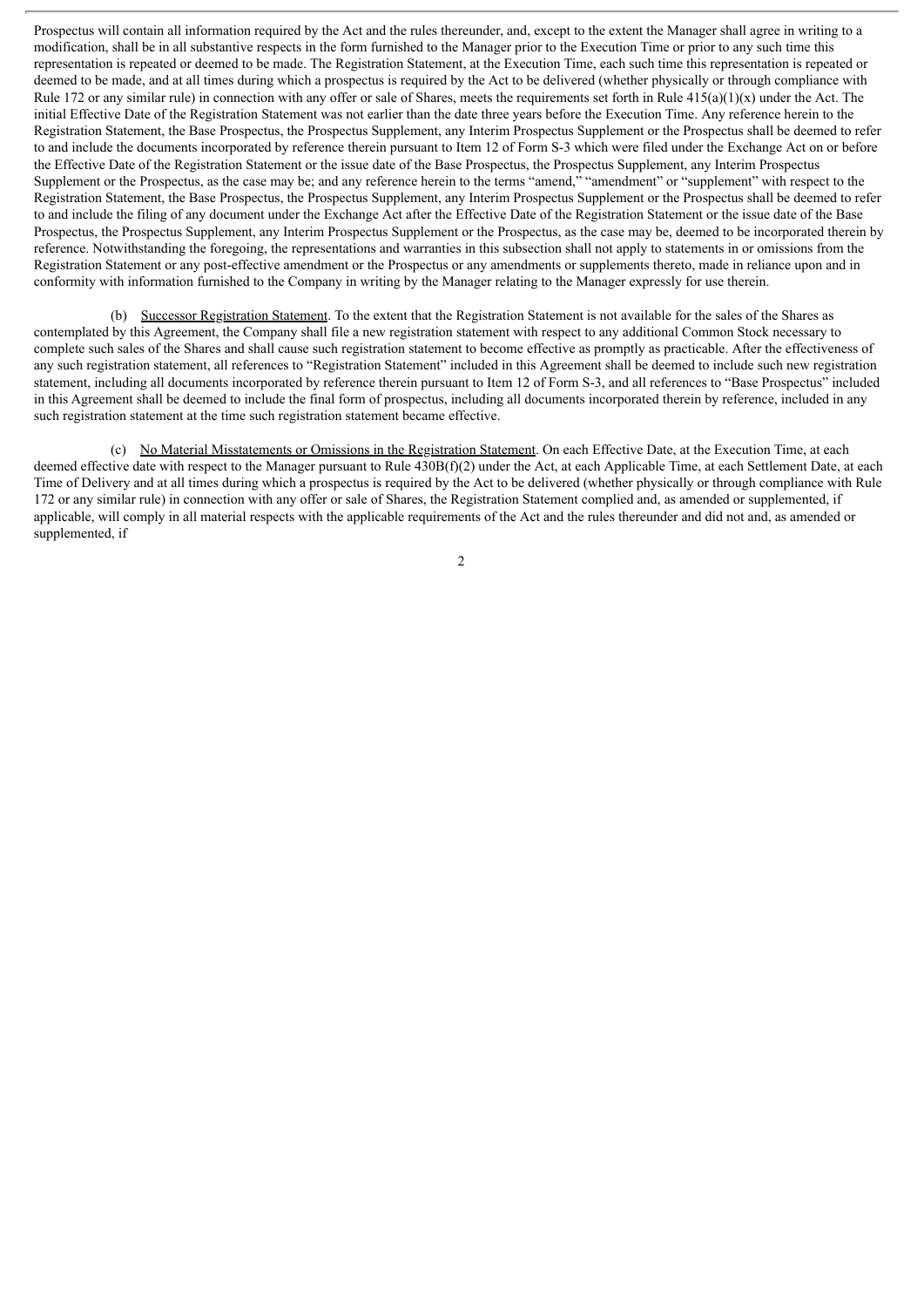applicable, will not contain any untrue statement of a material fact or omit to state any material fact required to be stated therein or necessary in order to make the statements therein not misleading; and on the date of any filing pursuant to Rule 424(b) and at each Applicable Time, on each Settlement Date, at each Time of Delivery and at all times during which a prospectus is required by the Act to be delivered (whether physically or through compliance with Rule 172 or any similar rule) in connection with any offer or sale of Shares, the Prospectus (together with any supplement thereto) complied and, as amended or supplemented, if applicable, will comply in all material respects with the applicable requirements of the Act and the rules thereunder and did not and, as amended or supplemented, if applicable, will not include any untrue statement of a material fact or omit to state a material fact necessary in order to make the statements therein, in the light of the circumstances under which they were made, not misleading; *provided*, *however*, that the Company makes no representations or warranties as to the information contained in or omitted from the Registration Statement or any post-effective amendment or the Prospectus (or any supplement thereto) in reliance upon and in conformity with information furnished in writing to the Company by the Manager specifically for inclusion in the Registration Statement or post-effective amendment or the Prospectus (or any supplement thereto).

(d) Disclosure Package. At the Execution Time, at each Applicable Time, at each Settlement Date and each Time of Delivery, the Disclosure Package does not contain any untrue statement of a material fact or omit to state any material fact necessary in order to make the statements therein, in the light of the circumstances under which they were made, not misleading. The preceding sentence does not apply to statements in or omissions from the Disclosure Package based upon and in conformity with written information furnished to the Company by the Manager specifically for use therein.

(e) Incorporated Documents. The documents incorporated or deemed to be incorporated by reference in the Registration Statement and the Prospectus (i) at the time they were or hereafter are filed with the Commission, complied and will comply in all material respects with the requirements of the Exchange Act and the rules and regulations of the Commission thereunder and (ii) when read together with the other information in the Prospectus and the Disclosure Package at any Applicable Time and when read together with the other information in the Prospectus at the date of the Prospectus and at any Settlement Date or Time of Delivery, will not include an untrue statement of a material fact or omit to state a material fact necessary in order to make the statements therein, in the light of the circumstances under which they were made, not misleading.

(f) Ineligible Issuer. The Company is not an "ineligible issuer," as defined in Rule 405 of the rules and regulations of the Commission. The Company agrees to notify the Manager promptly upon the Company becoming an "ineligible issuer."

(g) Notice of Other Sales. Prior to the execution of this Agreement, the Company has not, directly or indirectly, offered or sold any Shares by means of any "prospectus" (within the meaning of the Act) or used any "prospectus" (within the meaning of the Act) in connection with the offer or sale of the Shares, and from and after the execution of this Agreement, the Company will not, directly or indirectly, offer or sell any Shares by means of any "prospectus" (within the meaning of the Act) or use any "prospectus" (within the meaning of the Act) in connection with the offer or sale of the Shares, other than the Prospectus, as amended or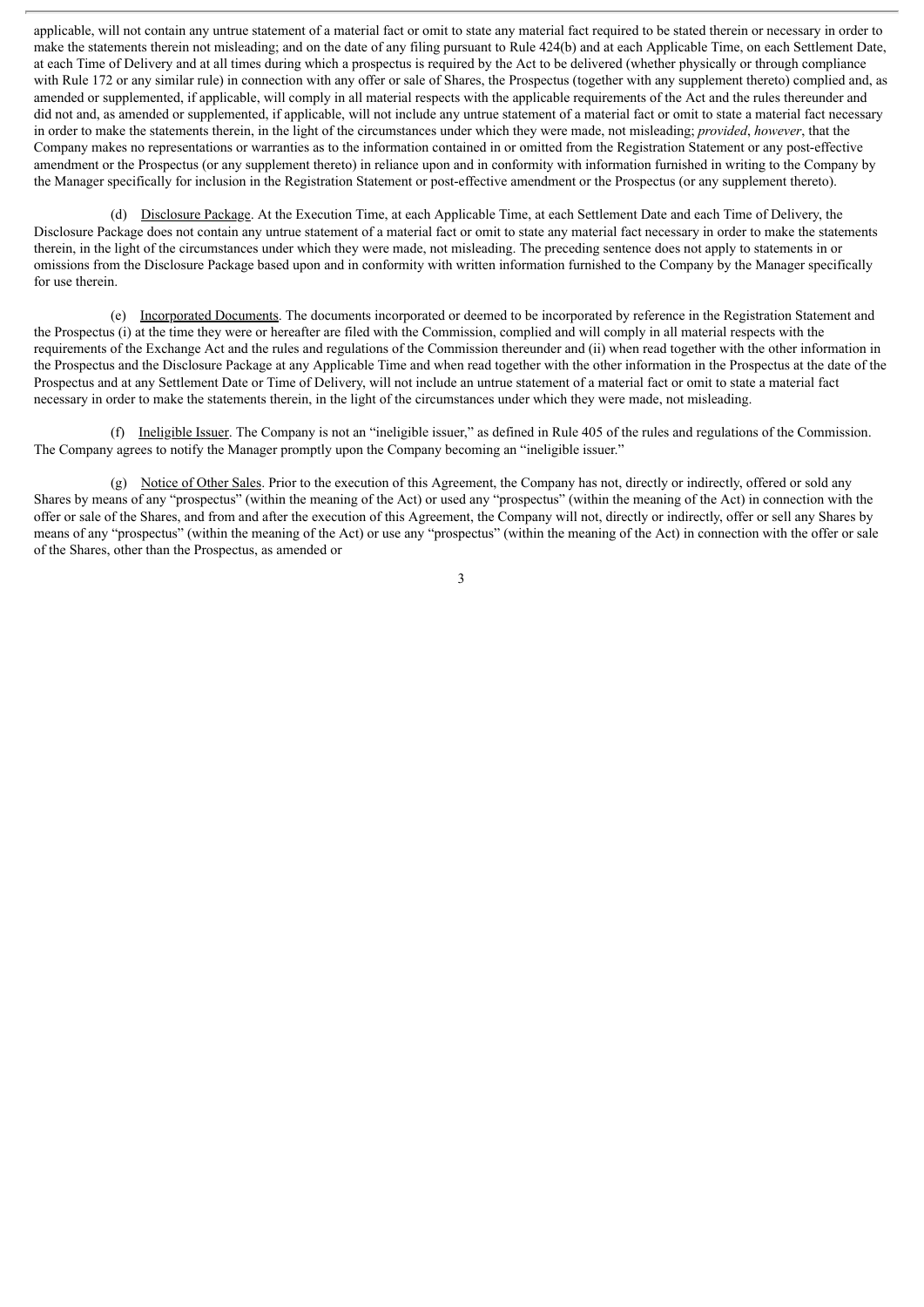supplemented from time to time in accordance with the provisions of this Agreement; the Company has not, directly or indirectly, prepared, used or referred to any Issuer Free Writing Prospectus.

(h) No Stop Orders. The Registration Statement is not the subject of a pending proceeding or examination under Section 8(d) or 8(e) of the Act, and the Company is not the subject of a pending proceeding under Section 8A of the Act in connection with the offering of the Shares.

(i) Regulation M. The Common Stock constitutes an "actively-traded security" exempted from the requirements of Rule 101 of Regulation M under the Exchange Act by subsection (c)(1) of such rule.

(j) Sales Agency Agreements. The Company has not entered into any other sales agency agreements or other similar arrangements with any agent or any other representative in respect of any at the market offering (within the meaning of Rule 415(a)(4) under the Act) of the Shares.

(k) Offering Materials. The Company has not distributed and will not distribute, prior to the completion of the Manager's distribution of the Shares, any offering material in connection with the offering and sale of the Shares other than the Prospectus and any Permitted Free Writing Prospectus reviewed and consented to by the Manager and identified in Schedule I hereto.

(l) Well-Known Seasoned Issuer. (A) At the original effectiveness of the Registration Statement, (B) at the time of the most recent amendment thereto for the purposes of complying with Section 10(a)(3) of the Act (whether such amendment was by post-effective amendment, incorporated report filed pursuant to Section 13 or 15(d) of the Exchange Act or form of prospectus), (C) at the time the Company or any person acting on its behalf (within the meaning, for this clause only, of Rule 163(c) under the Act) made any offer relating to the Shares in reliance on the exemption of Rule 163 under the Act, and (D) as of the Execution Time, at each Applicable Time, at each Settlement Date and each Time of Delivery, the Company was and is a "well-known seasoned issuer" (as defined in Rule 405 under the Act).

(m) Financial Statements*.* The financial statements (including the related notes thereto) of the Company and its consolidated subsidiaries included or incorporated by reference in the Registration Statement, the Disclosure Package and the Prospectus comply in all material respects with the applicable requirements of the Act and the Exchange Act, as applicable, and present fairly in all material respects the financial position of the Company and its consolidated subsidiaries as of the dates indicated and the results of their operations and the changes in their cash flows for the periods specified, subject in the case of unaudited financial statements to normal year-end audit adjustments; such financial statements have been prepared in conformity with generally accepted accounting principles in the United States applied on a consistent basis throughout the periods covered thereby, except in the case of unaudited, interim financial statements, which are subject to normal year-end adjustments and do not contain certain footnotes as permitted by the applicable rules of the Commission, any supporting schedules included or incorporated by reference in the Registration Statement, and as may be expressly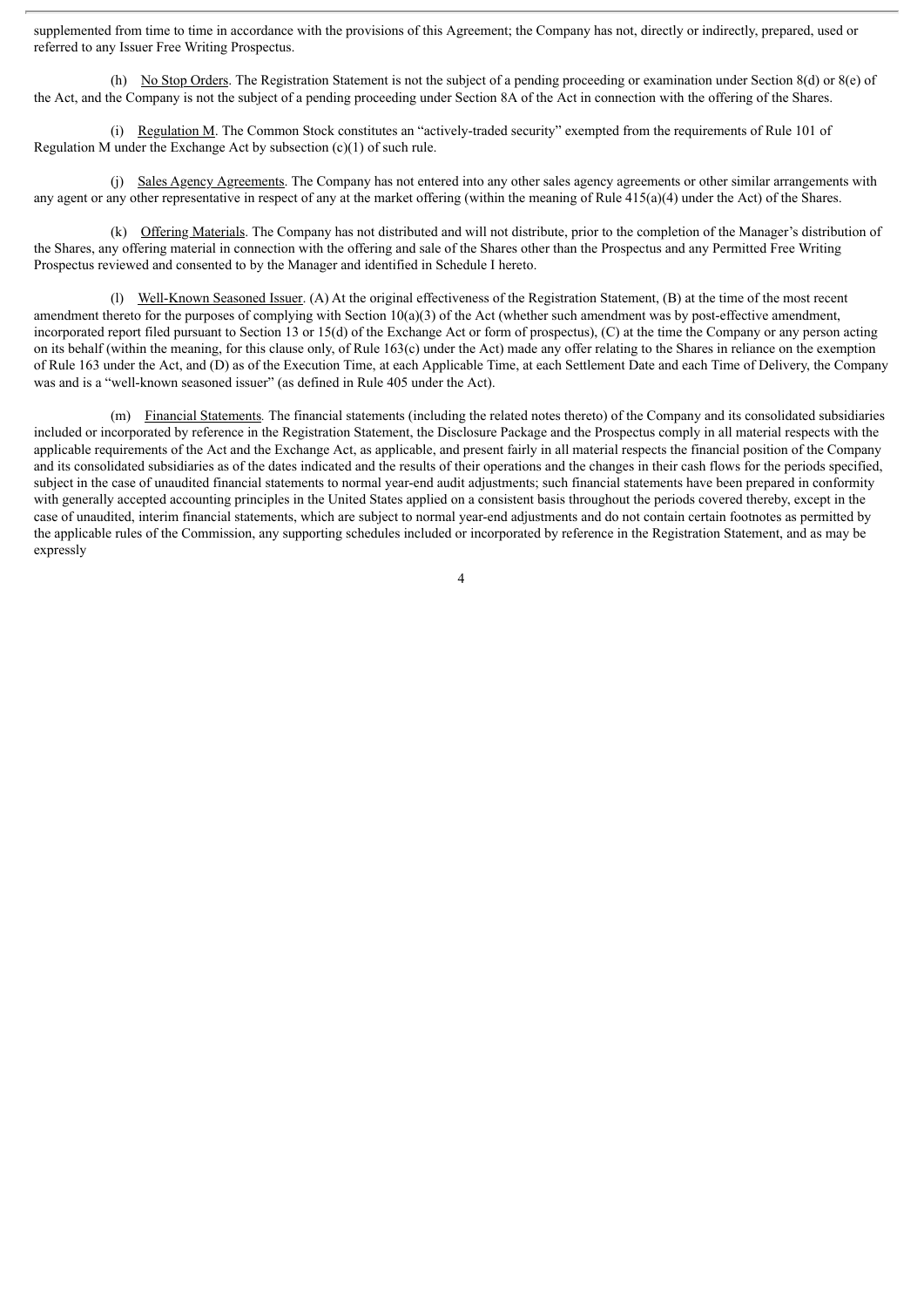stated in the related notes thereto present fairly in all material respects the information required to be stated therein; and the other financial information included or incorporated by reference in the Registration Statement, the Disclosure Package and the Prospectus has been derived from the accounting records of the Company and its consolidated subsidiaries and presents fairly in all material respects the information shown thereby.

(n) No Material Adverse Change*.* Since the date of the most recent financial statements of the Company included or incorporated by reference in the Registration Statement, the Disclosure Package and the Prospectus, (i) there has not been any change in the capital stock (other than the issuance of shares of Common Stock upon exercise of stock options and warrants described as outstanding in, and the grant of options and awards under existing equity incentive plans described in, the Registration Statement, the Disclosure Package and the Prospectus), short-term debt or long-term debt of the Company or any of its subsidiaries, or any dividend or distribution of any kind declared, set aside for payment, paid or made by the Company on any class of capital stock, or any material adverse change, or any development that would reasonably be expected to result in material adverse change, in or affecting the business, properties, management, financial position, stockholders' equity, results of operations or prospects of the Company and its subsidiaries taken as a whole; (ii) neither the Company nor any of its subsidiaries has entered into any transaction or agreement (whether or not in the ordinary course of business) that is material to the Company and its subsidiaries taken as a whole or incurred any liability or obligation, direct or contingent, that is material to the Company and its subsidiaries taken as a whole; and (iii) neither the Company nor any of its subsidiaries has sustained any loss or interference with its business that is material to the Company and its subsidiaries taken as a whole and that is either from fire, explosion, flood or other calamity, whether or not covered by insurance, or from any labor disturbance or dispute or any action, order or decree of any court or arbitrator or governmental or regulatory authority, except in each case as otherwise disclosed in the Registration Statement, the Disclosure Package and the Prospectus.

(o) Organization and Good Standing*.* The Company and each of its subsidiaries have been duly organized and are validly existing and in good standing under the laws of their respective jurisdictions of organization, are duly qualified to do business and are in good standing in each jurisdiction in which their respective ownership or lease of property or the conduct of their respective businesses requires such qualification, and have all power and authority necessary to own or hold their respective properties and to conduct the businesses in which they are engaged, except where the failure to be so qualified or in good standing or have such power or authority would not, individually or in the aggregate, have a material adverse effect on the business, properties, management, financial position, stockholders' equity, results of operations or prospects of the Company and its subsidiaries taken as a whole or on the performance by the Company of its obligations under this Agreement (a "**Material Adverse Effect**"). The Company does not own or control, directly or indirectly, any corporation, association or other entity, other than the subsidiaries listed in Exhibit 21.1 to the Company's Annual Report on Form 10-K for the most recently ended fiscal year other than (i) those subsidiaries not required to be listed on Exhibit 21.1 by Item 601 of Regulation S-K under the Exchange Act and (ii) those subsidiaries formed since the last day of the most recently ended fiscal year. Other than bluebird bio Securities Corporation, none of the subsidiaries of the Company is a "Significant Subsidiary," as defined by Rule 1-02(w) of Regulation S-X promulgated by the Commission.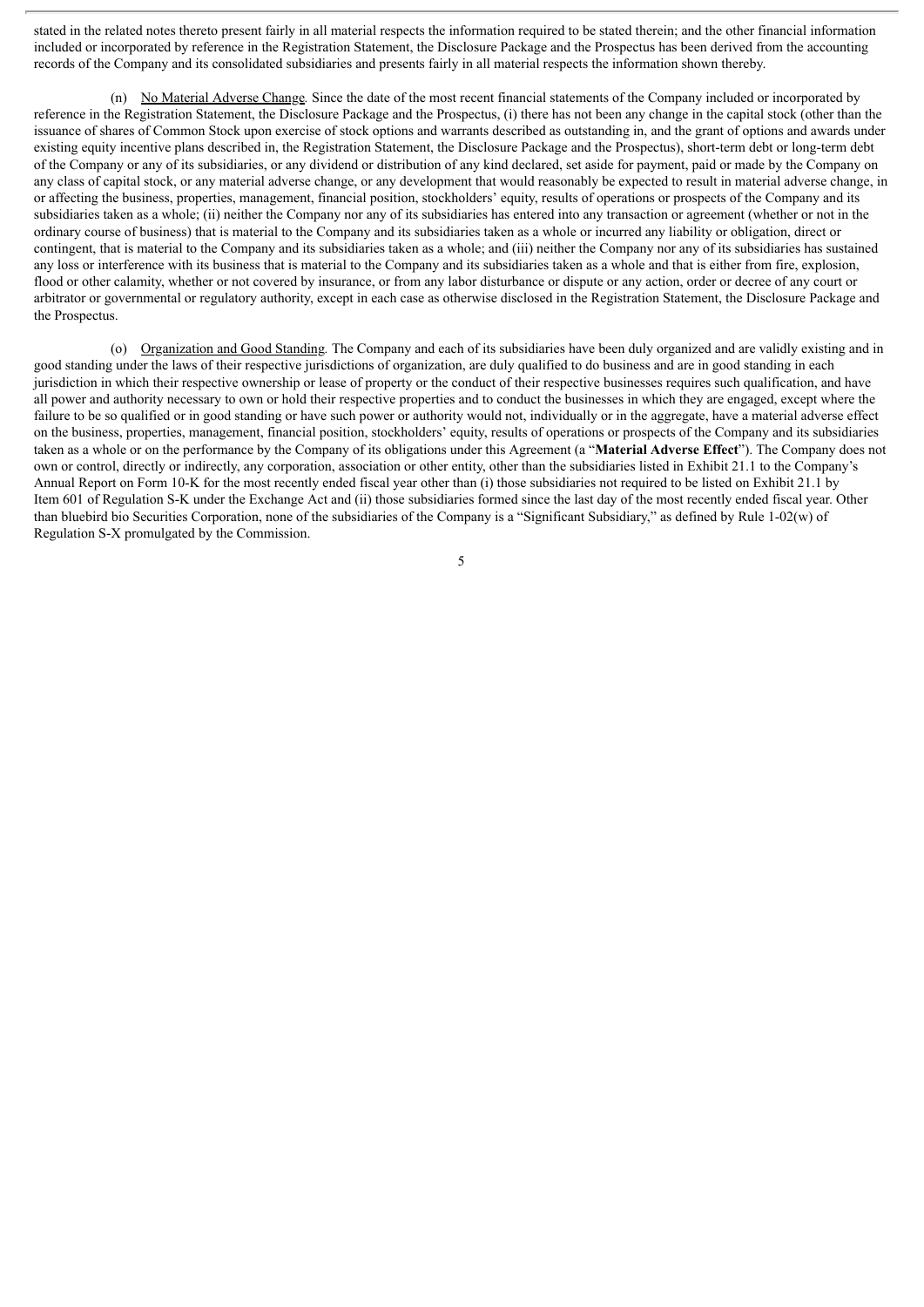(p) Capitalization. The Company has an authorized capitalization as set forth in the Registration Statement, the Disclosure Package and the Prospectus; all the outstanding shares of capital stock of the Company have been duly and validly authorized and issued and are fully paid and non-assessable and are not subject to any pre-emptive or similar rights that have not been duly waived or satisfied; except as described in or expressly contemplated by the Disclosure Package and the Prospectus, there are no outstanding rights (including, without limitation, pre-emptive rights), warrants or options to acquire, or instruments convertible into or exchangeable for, any shares of capital stock or other equity interest in the Company or any of its subsidiaries, or any contract, commitment, agreement, understanding or arrangement of any kind relating to the issuance of any capital stock of the Company or any such subsidiary, any such convertible or exchangeable securities or any such rights, warrants or options; the capital stock of the Company conforms in all material respects to the description thereof contained in the Registration Statement, the Disclosure Package and the Prospectus; and all the outstanding shares of capital stock or other equity interests of each subsidiary owned, directly or indirectly, by the Company have been duly and validly authorized and issued, are fully paid and non-assessable and are owned directly or indirectly by the Company, free and clear of any lien, charge, encumbrance, security interest, restriction on voting or transfer or any other claim of any third party. There are no debt securities or preferred stock of, or guaranteed by, the Company or any of its subsidiaries that are rated by a "nationally recognized statistical rating organization," as such term is defined in Section  $3(a)(62)$  of the Exchange Act.

(q) Stock Options*.* With respect to the stock options (the "**Stock Options**") granted pursuant to the stock-based compensation plans of the Company (the "**Company Stock Plans**"), (i) to the Company's knowledge, each Stock Option intended to qualify as an "incentive stock option" under Section 422 of the United States Internal Revenue Code of 1986, as amended (the "**Code**") so qualifies, (ii) each grant of a Stock Option was duly authorized no later than the date on which the grant of such Stock Option was by its terms to be effective by all necessary corporate action, including, as applicable, approval by the Board of Directors of the Company (or a duly constituted and authorized committee thereof) and any required stockholder approval by the necessary number of votes or written consents, and the award agreement governing such grant (if any) was duly executed and delivered by each party thereto, (iii) each such grant was made in accordance with the terms of the Company Stock Plans and (iv) each such grant was properly accounted for in accordance with generally accepted accounting principles in the United States in the financial statements (including the related notes) of the Company. Since January 1, 2013, the Company has not knowingly granted, and there is no and has been no policy or practice of the Company of granting, Stock Options prior to, or otherwise coordinating the grant of Stock Options with, the release or other public announcement of material information regarding the Company or its subsidiaries or their results of operations or prospects.

(r) Due Authorization*.* The Company has full right, power and authority to execute and deliver this Agreement and to perform its obligations hereunder; and all action required to be taken for the due and proper authorization, execution and delivery by it of this Agreement and the consummation by it of the transactions contemplated hereby has been duly and validly taken.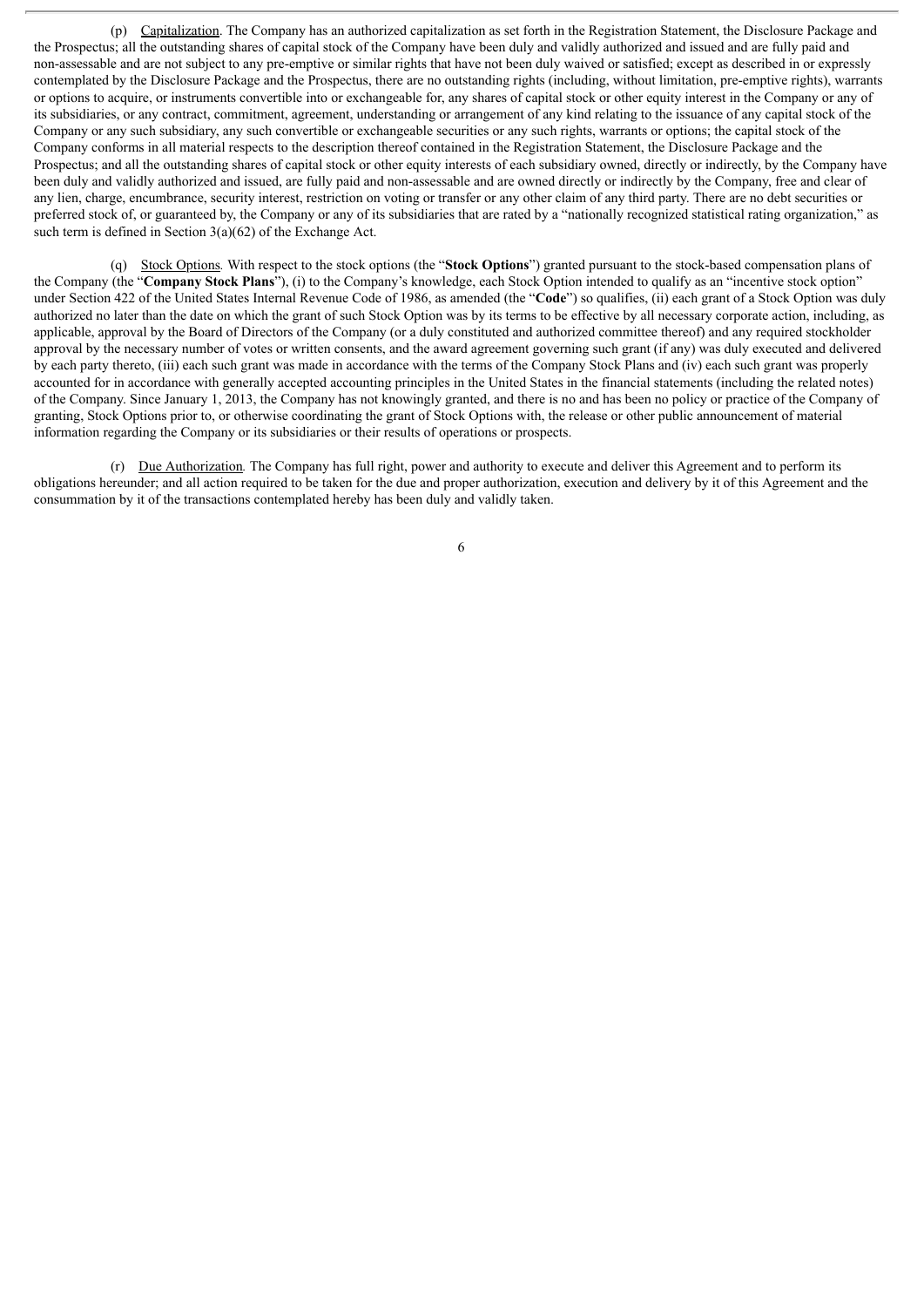(s) Equity Distribution Agreement*.* This Agreement has been duly authorized, executed and delivered by the Company.

(t) The Shares*.* The Shares to be issued and sold by the Company hereunder, when issued and delivered, will be duly authorized and, when issued and delivered by the Company against payment therefor as provided herein, will be duly and validly issued, fully paid and nonassessable and will conform in all material respects to the descriptions thereof in the Registration Statement, the Disclosure Package and the Prospectus; and the issuance of the Shares is not subject to any preemptive or similar rights that have not been duly waived.

(u) Descriptions of the Agreement*.* This Agreement conforms in all material respects to the description thereof contained in the Registration Statement, the Disclosure Package and the Prospectus.

(v) No Violation or Default*.* Neither the Company nor any of its subsidiaries is (i) in violation of its charter or by-laws or similar organizational documents; (ii) in default, and no event has occurred that, with notice or lapse of time or both, would constitute such a default, in the due performance or observance of any term, covenant or condition contained in any indenture, mortgage, deed of trust, loan agreement or other agreement or instrument to which the Company or any of its subsidiaries is a party or by which the Company or any of its subsidiaries is bound or to which any of the property or assets of the Company or any of its subsidiaries is subject; or (iii) in violation of any law or statute or any judgment, order, rule or regulation of any court or arbitrator or governmental or regulatory authority, except, in the case of clauses (ii) and (iii) above, for any such default or violation that would not, individually or in the aggregate, have a Material Adverse Effect.

(w) No Conflicts*.* The execution, delivery and performance by the Company of this Agreement, the issuance and sale of the Shares and the consummation by the Company of the transactions contemplated by this Agreement will not (i) conflict with or result in a breach or violation of any of the terms or provisions of, or constitute a default under, or result in the creation or imposition of any lien, charge or encumbrance upon any property or assets of the Company or any of its subsidiaries pursuant to, any indenture, mortgage, deed of trust, loan agreement or other agreement or instrument to which the Company or any of its subsidiaries is a party or by which the Company or any of its subsidiaries is bound or to which any of the property or assets of the Company or any of its subsidiaries is subject, (ii) result in any violation of the provisions of the charter or by-laws or similar organizational documents of the Company or any of its subsidiaries or (iii) result in the violation of any law or statute or any judgment, order, rule or regulation of any court or arbitrator or governmental or regulatory authority, except, in the case of clauses (i) and (iii) above, for any such conflict, breach, violation or default that would not, individually or in the aggregate, have a Material Adverse Effect.

(x) No Consents Required*.* No consent, approval, authorization, order, license, registration or qualification of or with any court or arbitrator or governmental or regulatory authority is required for the execution, delivery and performance by the Company of this Agreement, the issuance and sale of the Shares and the consummation of the transactions contemplated by this Agreement, except as may be required by the Nasdaq Global Select Market ("**Nasdaq**") and under applicable state securities laws.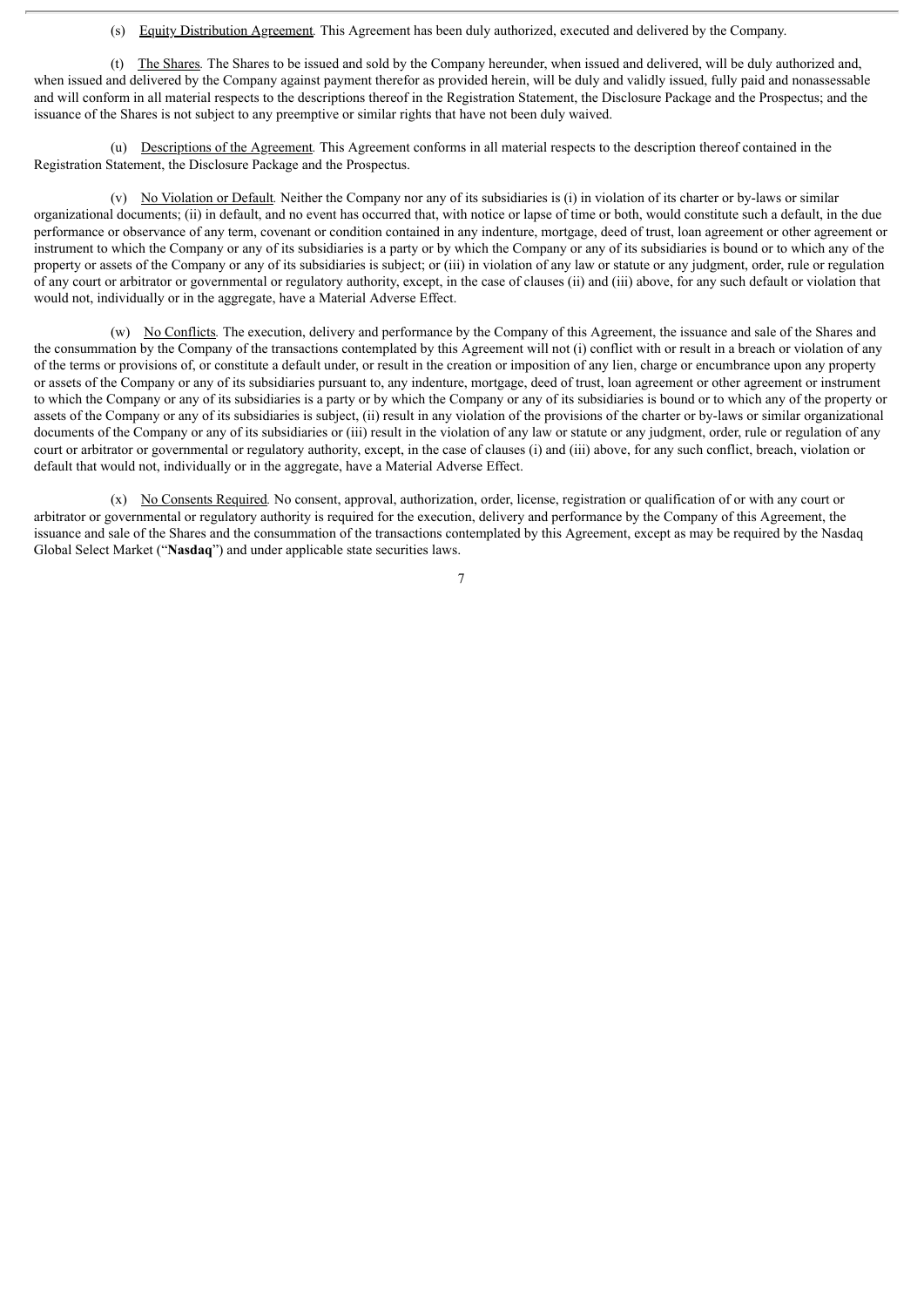(y) Legal Proceedings*.* Except as described in the Registration Statement, the Disclosure Package and the Prospectus, there are no legal, governmental or regulatory investigations, actions, suits or proceedings pending to which the Company or any of its subsidiaries is a party or to which any property of the Company or any of its subsidiaries is the subject that, individually or in the aggregate, if determined adversely to the Company or any of its subsidiaries, would reasonably be expected to have a Material Adverse Effect; no such investigations, actions, suits or proceedings have been or are threatened or contemplated in writing or, to the knowledge of the Company, orally by any governmental or regulatory authority or by others; and (i) there are no current or pending legal, governmental or regulatory actions, suits or proceedings that are required under the Act to be described in the Registration Statement, the Disclosure Package or the Prospectus that are not so described in the Registration Statement, the Disclosure Package and the Prospectus and (ii) there are no statutes, regulations or contracts or other documents that are required under the Act to be filed as exhibits to the Registration Statement or described in the Registration Statement, the Disclosure Package or the Prospectus that are not so filed as exhibits to the Registration Statement or described in the Registration Statement, the Disclosure Package and the Prospectus.

(z) Independent Accountants. Ernst  $\&$  Young LLP, who has certified certain financial statements of the Company and its subsidiaries, is an independent registered public accounting firm with respect to the Company and its subsidiaries within the applicable rules and regulations adopted by the Commission and the Public Company Accounting Oversight Board (United States) and as required by the Act.

(aa) Title to Real and Personal Property. The Company and its subsidiaries have good and marketable title in fee simple (in the case of real property) to, or have valid rights to lease or otherwise use, all items of real and personal property and assets that are material to the business of the Company and its subsidiaries taken as a whole, in each case free and clear of all liens, encumbrances, claims and defects and imperfections of title except those that (i) do not materially interfere with the use made and proposed to be made of such property by the Company and its subsidiaries or (ii) would not reasonably be expected, individually or in the aggregate, to have a Material Adverse Effect.

(bb) Intellectual Property Rights. Except as expressly contemplated by the Registration Statement, the Disclosure Package and the Prospectus, to the Company's knowledge, the Company and its subsidiaries own or have valid, binding and enforceable licenses or other rights under the patents and patent applications, copyrights, trademarks, trademark registrations, service marks, service mark registrations, trade names, service names and know-how (including trade secrets and other unpatented and/or unpatentable proprietary or confidential information, systems or procedures) that are material to the conduct, or the proposed conduct, of the business of the Company or its subsidiaries taken as a whole in the manner described in the Registration Statement, the Disclosure Package and the Prospectus (collectively, the "**Company Intellectual Property**"); to the knowledge of the Company, the material patents, trademarks, and copyrights included within the Company Intellectual Property are valid, enforceable, and subsisting; other than as disclosed in the Registration Statement, the Disclosure Package and the Prospectus, (i) neither the Company nor any of its subsidiaries is obligated to pay a material royalty, grant a license to any material portion of the Company Intellectual Property, or provide other material consideration to any third party in connection with the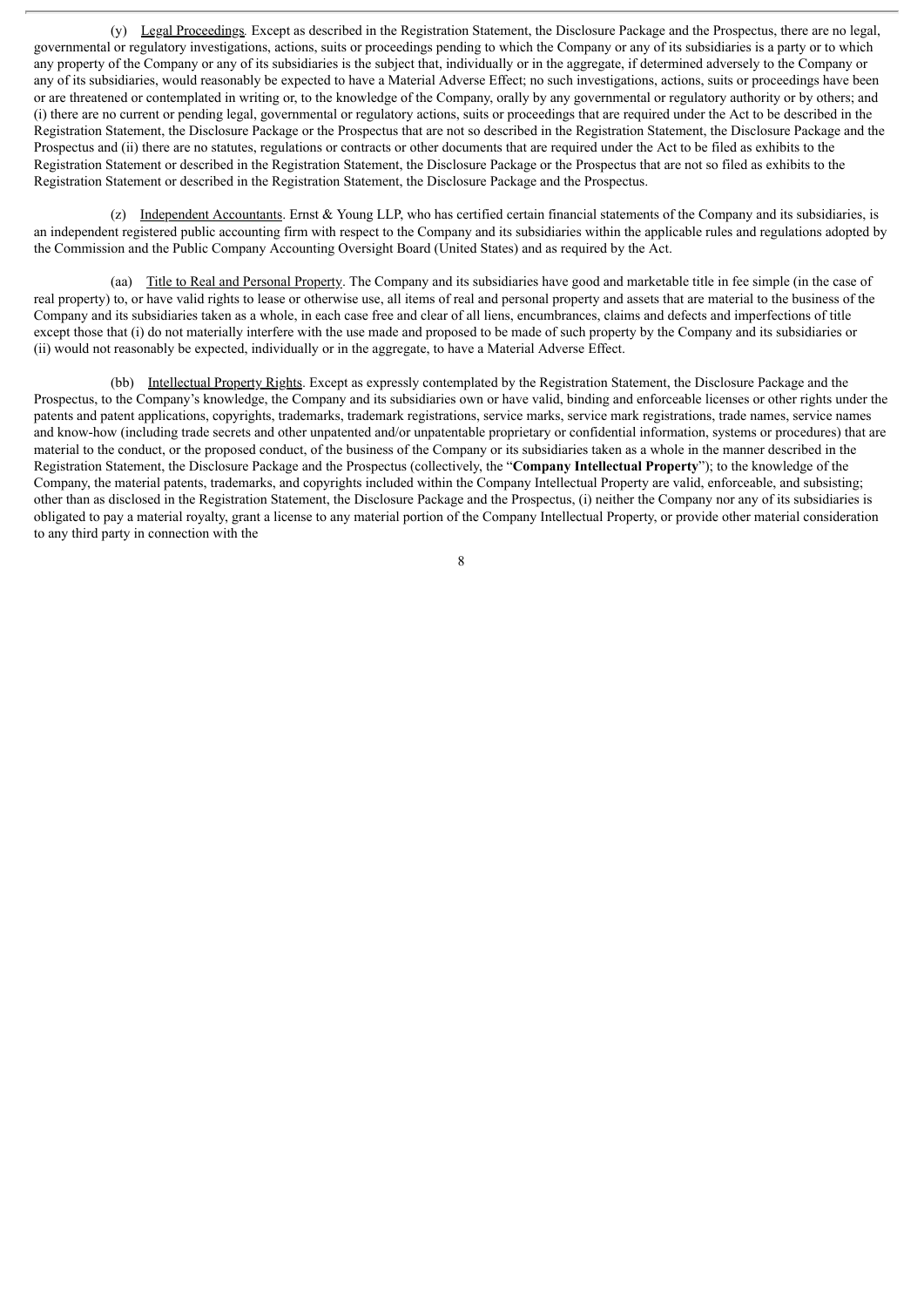Company Intellectual Property, (ii) neither the Company nor any of its subsidiaries has received any written notice of any claim of infringement, misappropriation or violation of any asserted intellectual property rights of a third party with respect to any of the Company's or its subsidiaries' products, proposed products, processes or Company Intellectual Property that, in each case, is material to the business of the Company and its subsidiaries taken as a whole, (iii) to the knowledge of the Company, neither the sale nor use of any of the discoveries, inventions, products, proposed products or processes of the Company or its subsidiaries referred to in the Registration Statement, the Disclosure Package or the Prospectus that, in each case, is material to the business of the Company and its subsidiaries taken as a whole infringe, interfere with or violate any valid patent claim of any third party, and (iv) to the knowledge of the Company, no third party has any ownership right in or to any Company Intellectual Property that is owned by the Company or its subsidiaries, other than any co-owner of any patent constituting Company Intellectual Property who is listed on the records of the U.S. Patent and Trademark Office (the "**USPTO**") for such patent and any co-owner of any patent application constituting Company Intellectual Property who is named in such patent application, and, to the knowledge of the Company, no third party has any ownership right in or to any Company Intellectual Property in any field of use that is exclusively licensed to the Company or any of its subsidiaries, other than any licensor to the Company of such Company Intellectual Property.

(cc) Patents and Patent Applications. As of the date of this Agreement, all material patents and patent applications owned by or licensed to the Company or any of its subsidiaries or under which the Company or any of its subsidiaries has rights have, to the knowledge of the Company, been duly and properly filed and maintained; to the knowledge of the Company, the parties prosecuting such applications have complied with their duty of candor and disclosure to the USPTO in connection with such applications; and, as of the date of this Agreement, the Company is not aware of any facts required to be disclosed to the USPTO that were not disclosed to the USPTO and which would preclude the grant of a patent in connection with any such application or could reasonably form the basis of a finding of invalidity with respect to any patents that have issued with respect to such applications.

(dd) No Undisclosed Relationships. No relationship, direct or indirect, exists between or among the Company or any of its subsidiaries, on the one hand, and the directors, officers, stockholders, customers or suppliers of the Company or any of its subsidiaries, on the other, that is required by the Act to be described in the Registration Statement and the Prospectus and that is not so described in such documents and in the Disclosure Package.

(ee) Investment Company Act. The Company is not and, after giving effect to the offering and sale of the Shares and the application of the proceeds thereof as described in the Registration Statement, the Disclosure Package and the Prospectus, will not be required to register as an "investment company" or an entity "controlled" by an "investment company" within the meaning of the Investment Company Act of 1940, as amended, and the rules and regulations of the Commission thereunder (collectively, the "**Investment Company Act**").

(ff) Taxes*.* The Company and its subsidiaries have paid all federal, state, local and foreign taxes and filed all tax returns required to be paid or filed through the date hereof except for taxes being contested in good faith and for which reserves in accordance with generally accepted accounting principles in the United States have been taken; and except as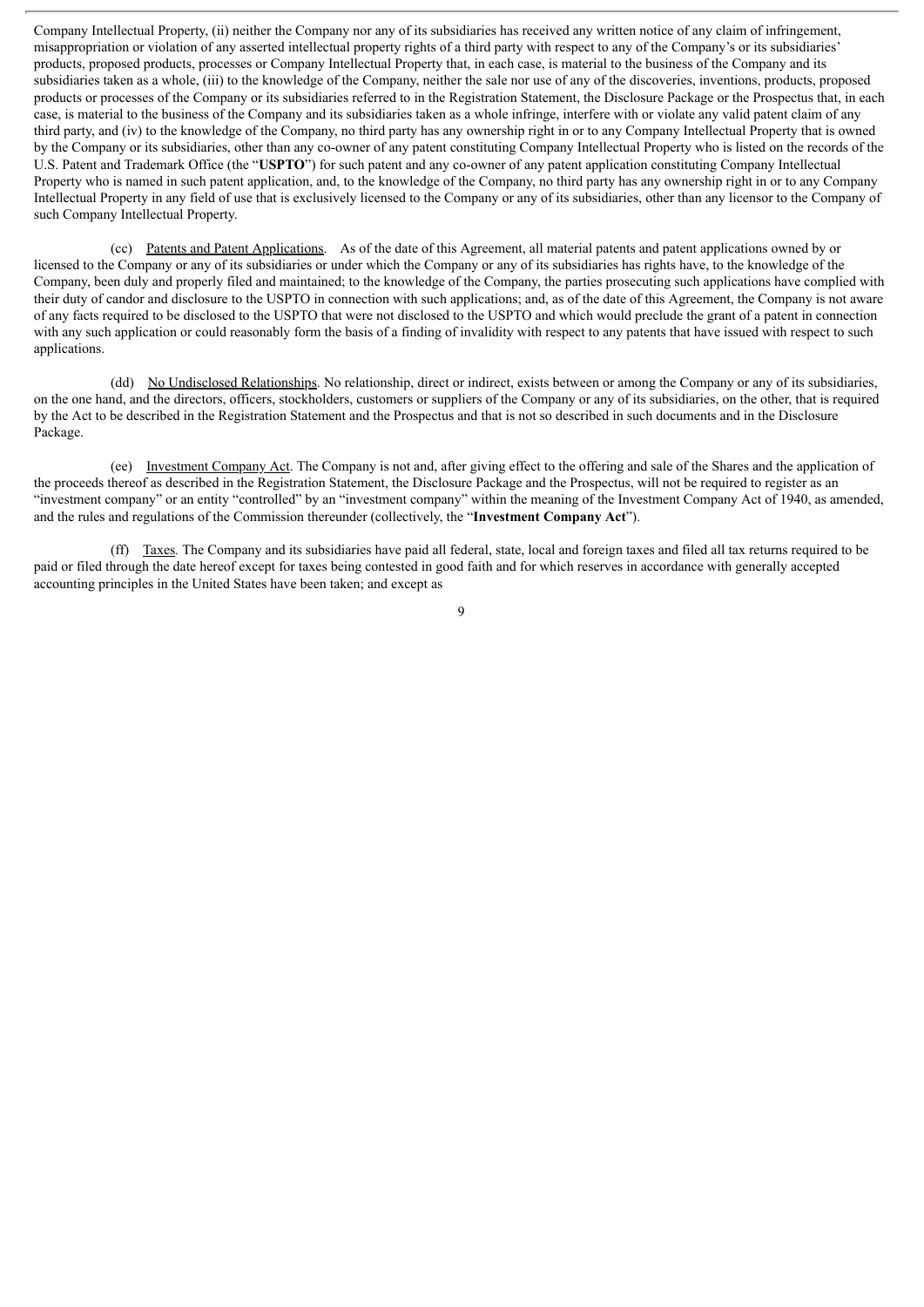otherwise disclosed in the Registration Statement, the Disclosure Package and the Prospectus, there is no material tax deficiency that has been, or would reasonably be expected to be, asserted against the Company or any of its subsidiaries or any of their respective properties or assets.

(gg) Licenses and Permits*.* The Company and its subsidiaries possess all licenses, certificates, registrations, approvals, permits, supplements or amendments, and other authorizations issued by, and have made all declarations and filings with, the appropriate federal, state, local or foreign governmental or regulatory authorities that, in each case, are material to the business of the Company and its subsidiaries taken as a whole for the ownership or lease of their respective properties or the conduct of their respective businesses as described in the Registration Statement, the Disclosure Package and the Prospectus (the "**Permits**"); and such Permits are valid and in full force and effect. Except as described in the Registration Statement, the Disclosure Package and the Prospectus, neither the Company nor any of its subsidiaries: (i) is in material violation of, or in default under, any of the Permits; (ii) has received notice of any material revocation, modification or termination of any such Permit; or (iii) has any reason to believe that any such Permit will not be renewed in the ordinary course for a material reason. To the knowledge of the Company, no event has occurred which allows, or after notice or lapse of time would allow, revocation or termination thereof or results in any other material impairment of the rights of the holder of any such Permit.

(hh) Summaries of Law and Documents. The statements set forth in the Registration Statement, the Disclosure Package and the Prospectus under the captions "Description of the Securities" and "Material U.S. Federal Income Tax Consequences to Non-U.S. Holders" insofar as such statements purport to constitute summaries of the terms of the statutes, rules or regulations, legal or governmental proceedings, agreements or documents referred to therein, are accurate summaries of the terms of such statutes, rules or regulations, legal or governmental proceedings, agreements or documents, in all material respects. All agreements expressly referenced in the Registration Statement, the Disclosure Package and the Prospectus between the Company or any of its subsidiaries, on the one hand, and any other party, on the other hand, are legal, valid and binding obligations of the Company or the relevant subsidiary and such other party, enforceable against the Company or the relevant subsidiary and such other party in accordance with their respective terms, subject to bankruptcy, insolvency, reorganization, moratorium or similar laws affecting creditors' rights generally and to general equitable principles and except as rights to indemnity and contribution thereunder may be limited by applicable law or policies underlying such law. Except as described in the Registration Statement, the Disclosure Package and the Prospectus, none of the Company or any of its subsidiaries has sent or received any notice indicating the termination of or intention to terminate any of the contracts or agreements referred to, described in or incorporated by reference in the Registration Statement, the Disclosure Package and the Prospectus or filed as an exhibit Registration Statement.

(ii) No Labor Disputes*.* No labor disturbance by or dispute with employees of the Company or any of its subsidiaries exists or, to the knowledge of the Company, is contemplated or threatened, and the Company is not aware of any existing or imminent labor disturbance by, or dispute with, the employees of any of its or its subsidiaries' principal suppliers, contractors or customers, except as, in each case, would not have a Material Adverse Effect.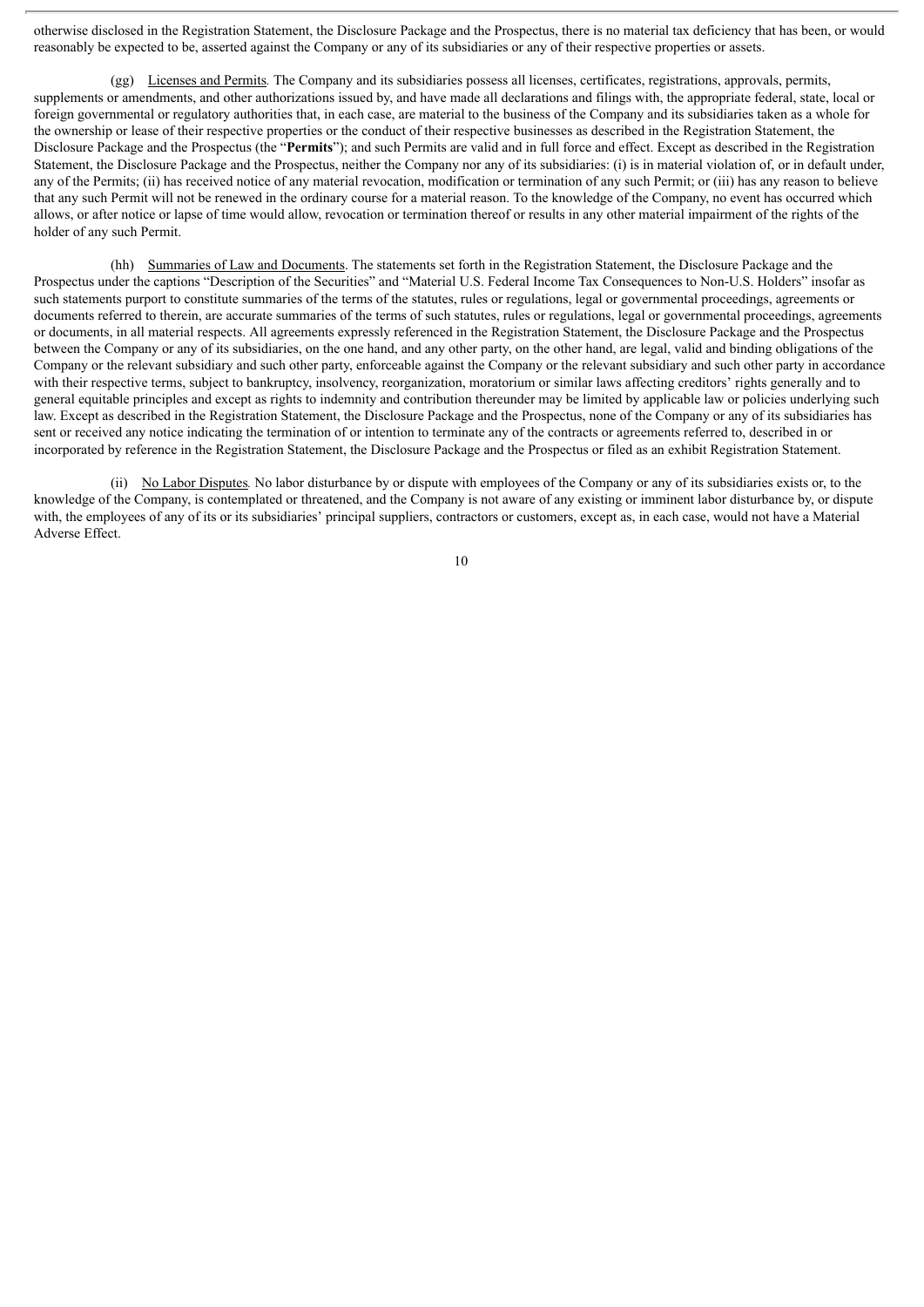(jj) Compliance with and Liability under Environmental Laws*.* (i) The Company and its subsidiaries (a) are in compliance with any and all applicable federal, state, local and foreign laws, rules, regulations, requirements, decisions, judgments, decrees, orders and the common law relating to pollution or the protection of the environment, natural resources or human health or safety, including those relating to the generation, storage, treatment, use, handling, transportation, Release or threat of Release of Hazardous Materials (collectively, "**Environmental Laws**"), (b) have received and are in compliance with all permits, licenses, certificates or other authorizations or approvals required of them under applicable Environmental Laws to conduct their respective businesses, if any, (c) have not received notice of any actual or potential liability under or relating to, or actual or potential violation of, any Environmental Laws, including for the investigation or remediation of any Release or threat of Release of Hazardous Materials, and have no knowledge of any event or condition that would reasonably be expected to result in any such notice, (d) are not conducting or paying for, in whole or in part, any investigation, remediation or other corrective action pursuant to any Environmental Law at any location, and (e) are not a party to any order, decree or agreement that imposes any obligation or liability under any Environmental Law; (ii) there are no costs or liabilities associated with Environmental Laws of or relating to the Company or its subsidiaries, except in the case of each of (i) and (ii) above, for any such matter, as would not, individually or in the aggregate, reasonably be expected to have a Material Adverse Effect; and (iii) except as described in the Registration Statement, the Disclosure Package and the Prospectus, (a) there are no proceedings that are pending, or to the knowledge of the Company, contemplated, against the Company or any of its subsidiaries under any Environmental Laws in which a governmental entity is also a party, other than such proceedings regarding which it is reasonably believed no monetary sanctions of \$100,000 or more will be imposed, (b) the Company and its subsidiaries are not aware of any facts or issues regarding compliance with Environmental Laws, or liabilities or other obligations under Environmental Laws, including the Release or threat of Release of Hazardous Materials, that, individually or in the aggregate, would reasonably be expected to have a Material Adverse Effect, and (c) none of the Company and its subsidiaries anticipates material capital expenditures relating to any Environmental Laws.

(kk) Hazardous Materials. There has been no storage, generation, transportation, use, handling, treatment, Release or threat of Release of Hazardous Materials by, relating to or caused by the Company or any of its subsidiaries (or, to the knowledge of the Company and its subsidiaries, any other entity (including any predecessor) for whose acts or omissions the Company or any of its subsidiaries is or would reasonably be expected to be liable) at, on, under or from any property or facility now or previously owned, operated or leased by the Company or any of its subsidiaries, or at, on, under or from any other property or facility, in violation of any Environmental Laws or in a manner or amount or to a location that would reasonably be expected to result in any liability under any Environmental Law, except for any violation or liability which would not, individually or in the aggregate, reasonably be expected to have a Material Adverse Effect. "**Hazardous Materials**" means any material, chemical, substance, waste, pollutant, contaminant, compound, mixture, or constituent thereof, in any form or amount, including petroleum (including crude oil or any fraction thereof) and petroleum products, natural gas liquids, asbestos and asbestos containing materials, naturally occurring radioactive materials, brine, and drilling mud, regulated or which can give rise to liability under any Environmental Law. "**Release**" means any spilling, leaking, seepage, pumping, pouring, emitting, emptying, discharging, injecting, escaping, leaching, dumping, disposing, depositing, dispersing, or migrating in, into or through the environment, or in, into from or through any building or structure.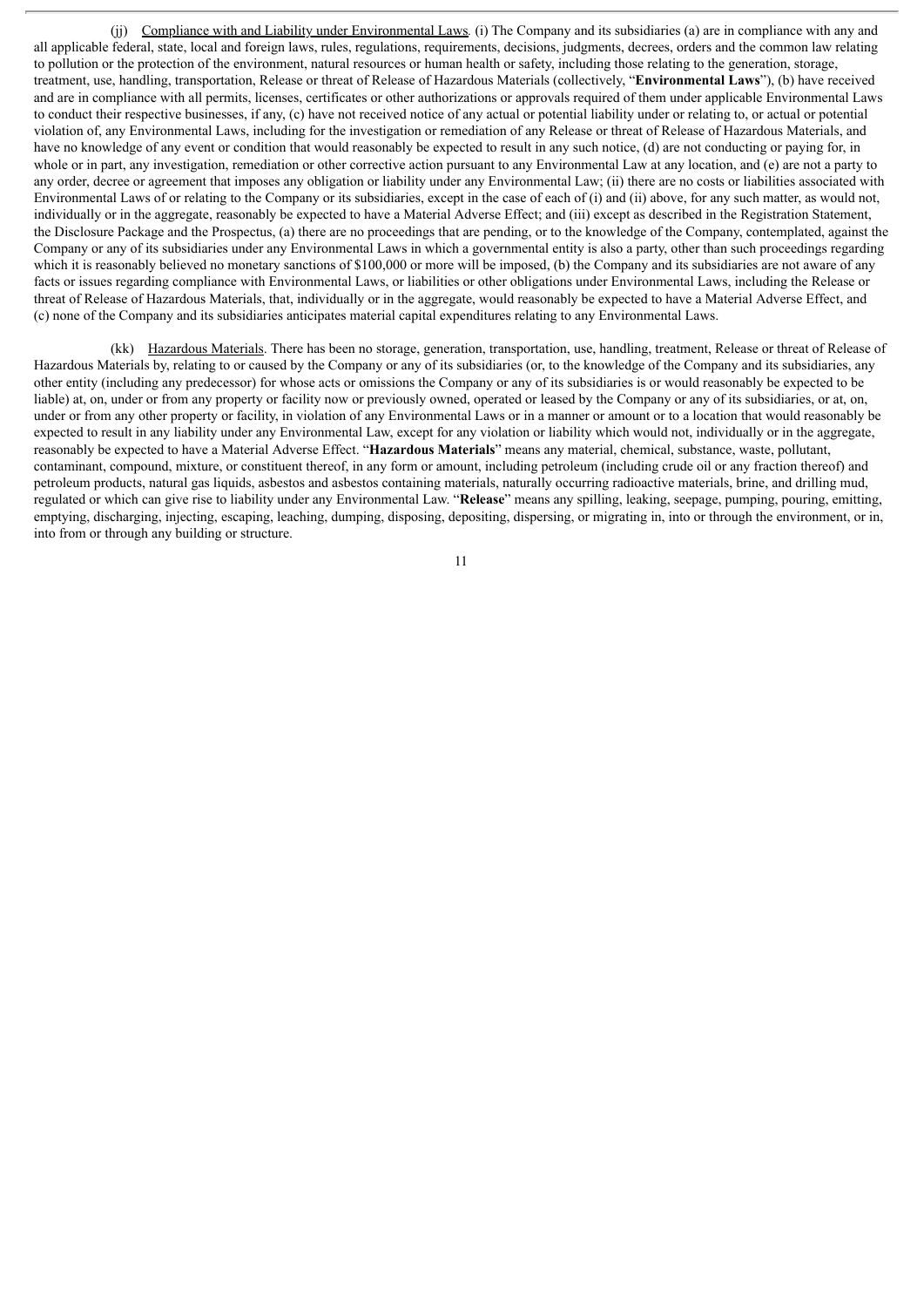(ll) Compliance with ERISA*.* (i) Each employee benefit plan, within the meaning of Section 3(3) of the Employee Retirement Income Security Act of 1974, as amended ("**ERISA**"), for which the Company or any member of its "Controlled Group" (defined as any organization which is a member of a controlled group of corporations within the meaning of Section 414 of the Code) would have any liability (each, a "**Plan**") has been maintained in compliance with its terms and the requirements of any applicable statutes, orders, rules and regulations, including but not limited to ERISA and the Code, except for noncompliance that could not reasonably be expected to result in material liability to the Company or its subsidiaries; (ii) no prohibited transaction, within the meaning of Section 406 of ERISA or Section 4975 of the Code, has occurred with respect to any Plan, excluding transactions effected pursuant to a statutory or administrative exemption, that would reasonably be expected to result in a material liability to the Company or its subsidiaries; (iii) for each Plan that is subject to the funding rules of Section 412 of the Code or Section 302 of ERISA, the minimum funding standard of Section 412 of the Code or Section 302 of ERISA, as applicable, has been satisfied (without taking into account any waiver thereof or extension of any amortization period) and is reasonably expected to be satisfied in the future (without taking into account any waiver thereof or extension of any amortization period); (iv) to the extent applicable to a Plan, the fair market value of the assets of each Plan exceeds the present value of all benefits accrued under such Plan (determined based on those assumptions used to fund such Plan); (v) no "reportable event" (within the meaning of Section 4043(c) of ERISA) has occurred or is reasonably expected to occur that either has resulted, or would reasonably be expected to result, in material liability to the Company or its subsidiaries; (vi) neither the Company nor any member of the Controlled Group has incurred, nor reasonably expects to incur, any liability under Title IV of ERISA (other than contributions to the Plan or premiums to the PBGC, in the ordinary course and without default) in respect of a Plan (including a "multiemployer plan", within the meaning of Section 4001(a)(3) of ERISA); and (vii) there is no pending audit or investigation by the Internal Revenue Service, the U.S. Department of Labor, the Pension Benefit Guaranty Corporation or any other governmental agency or any foreign regulatory agency with respect to any Plan that would reasonably be expected to result in material liability to the Company or its subsidiaries. None of the following events has occurred or is reasonably likely to occur:  $(x)$  a material increase in the aggregate amount of contributions required to be made to all Plans by the Company or its subsidiaries in the current fiscal year of the Company and its subsidiaries compared to the amount of such contributions made in the Company and its subsidiaries' most recently completed fiscal year; or (y) a material increase in the Company and its subsidiaries' "accumulated post-retirement benefit obligations" (within the meaning of Statement of Financial Accounting Standards 106) compared to the amount of such obligations in the Company and its subsidiaries' most recently completed fiscal year.

(mm) Disclosure Controls. The Company and its subsidiaries maintain an effective system of "disclosure controls and procedures" (as defined in Rule 13a-15(e) of the Exchange Act) that complies with the requirements of the Exchange Act and that has been designed to ensure that information required to be disclosed by the Company in reports that it files or submits under the Exchange Act is recorded, processed, summarized and reported within the time periods specified in the Commission's rules and forms, including controls and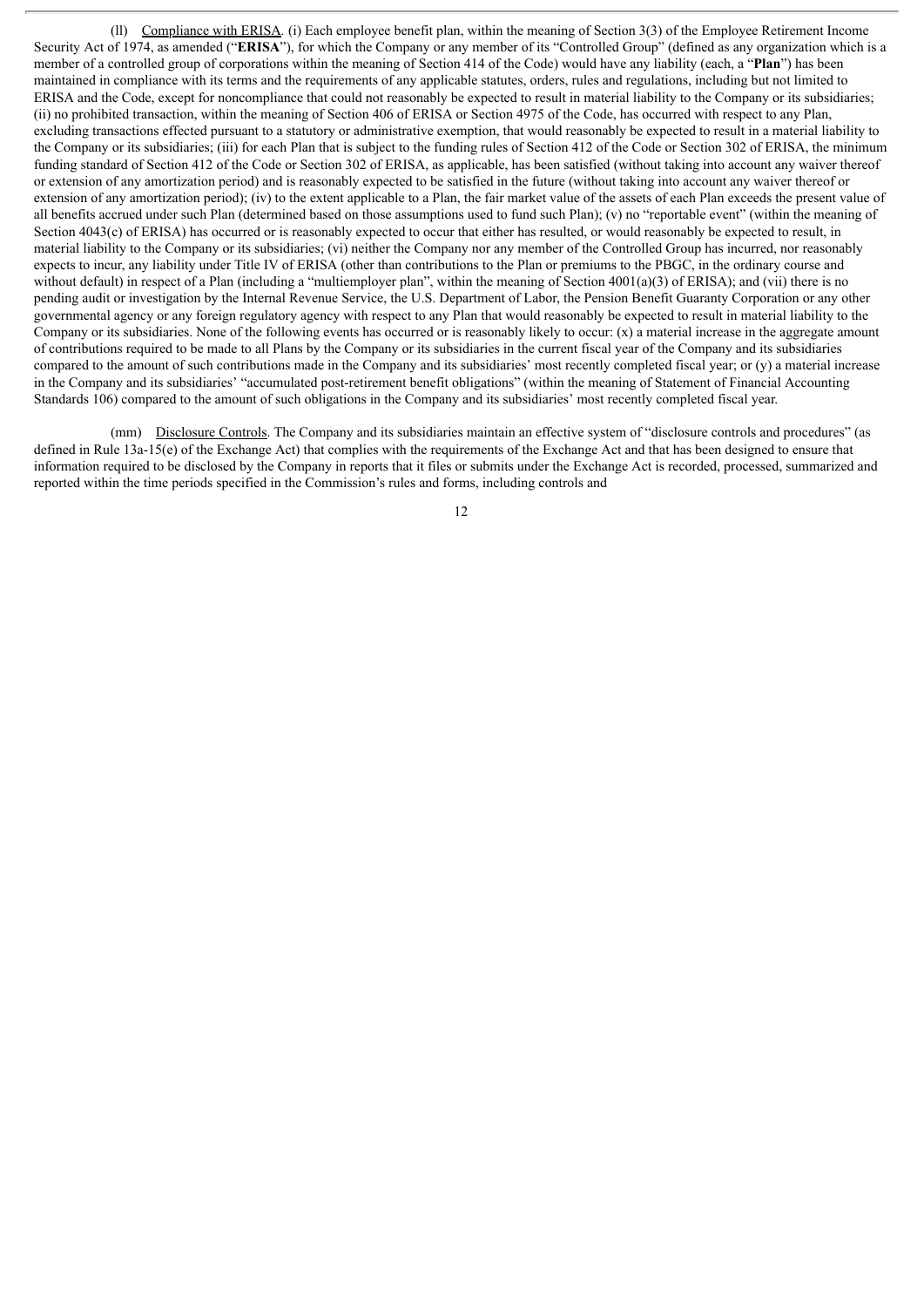procedures designed to ensure that such information is accumulated and communicated to the Company's management as appropriate to allow timely decisions regarding required disclosure. The Company has carried out evaluations of the effectiveness of its disclosure controls and procedures as required by Rule 13a-15 of the Exchange Act.

(nn) Accounting Controls*.* The Company and its subsidiaries maintain systems of "internal control over financial reporting" (as defined in Rule 13a-15(f) of the Exchange Act) that are designed to comply with the requirements of the Exchange Act and have been designed by, or under the supervision of, the Company's principal executive and principal financial officers, or persons performing similar functions, to provide reasonable assurance regarding the reliability of financial reporting and the preparation of financial statements for external purposes in accordance with generally accepted accounting principles in the United States, including, but not limited to, internal accounting controls sufficient to provide reasonable assurance that (i) transactions are executed in accordance with management's general or specific authorizations; (ii) transactions are recorded as necessary to permit preparation of financial statements in conformity with generally accepted accounting principles and to maintain asset accountability; (iii) access to assets is permitted only in accordance with management's general or specific authorization; (iv) the recorded accountability for assets is compared with the existing assets at reasonable intervals and appropriate action is taken with respect to any differences; and (v) interactive data in eXtensible Business Reporting Language included or incorporated by reference in the Registration Statement fairly presents the information called for in all material respects and is prepared in accordance with the Commission's rules and guidelines applicable thereto. Except as disclosed in the Registration Statement, the Disclosure Package and the Prospectus, there are no material weaknesses in the Company's internal controls. The Company's auditors and the Audit Committee of the Board of Directors of the Company have been advised of: (i) all significant deficiencies and material weaknesses, if any, in the design or operation of internal controls over financial reporting which have adversely affected or are reasonably likely to adversely affect the Company's ability to record, process, summarize and report financial information; and (ii) to the knowledge of the Company, any fraud, whether or not material, that involves management or other employees who have a significant role in the Company's internal controls over financial reporting.

(oo) eXtensible Business Reporting Language. The interactive data in eXtensible Business Reporting Language included or incorporated by reference in the Registration Statement fairly presents the information called for in all material respects and has been prepared in accordance with the Commission's rules and guidelines applicable thereto.

(pp) Insurance*.* The Company and its subsidiaries have insurance covering their respective properties, operations, personnel and businesses, including business interruption insurance, which insurance is in amounts and insures against such losses and risks as are generally maintained by companies engaged in the same or similar business and which the Company reasonably believes are adequate to protect the Company and its subsidiaries and their respective businesses; and neither the Company nor any of its subsidiaries has (i) received notice from any insurer or agent of such insurer that capital improvements or other expenditures are required or necessary to be made in order to continue such insurance or (ii) any reason to believe that it will not be able to renew its existing insurance coverage as and when such coverage expires or to obtain similar coverage at reasonable cost from similar insurers as may be necessary to continue its business.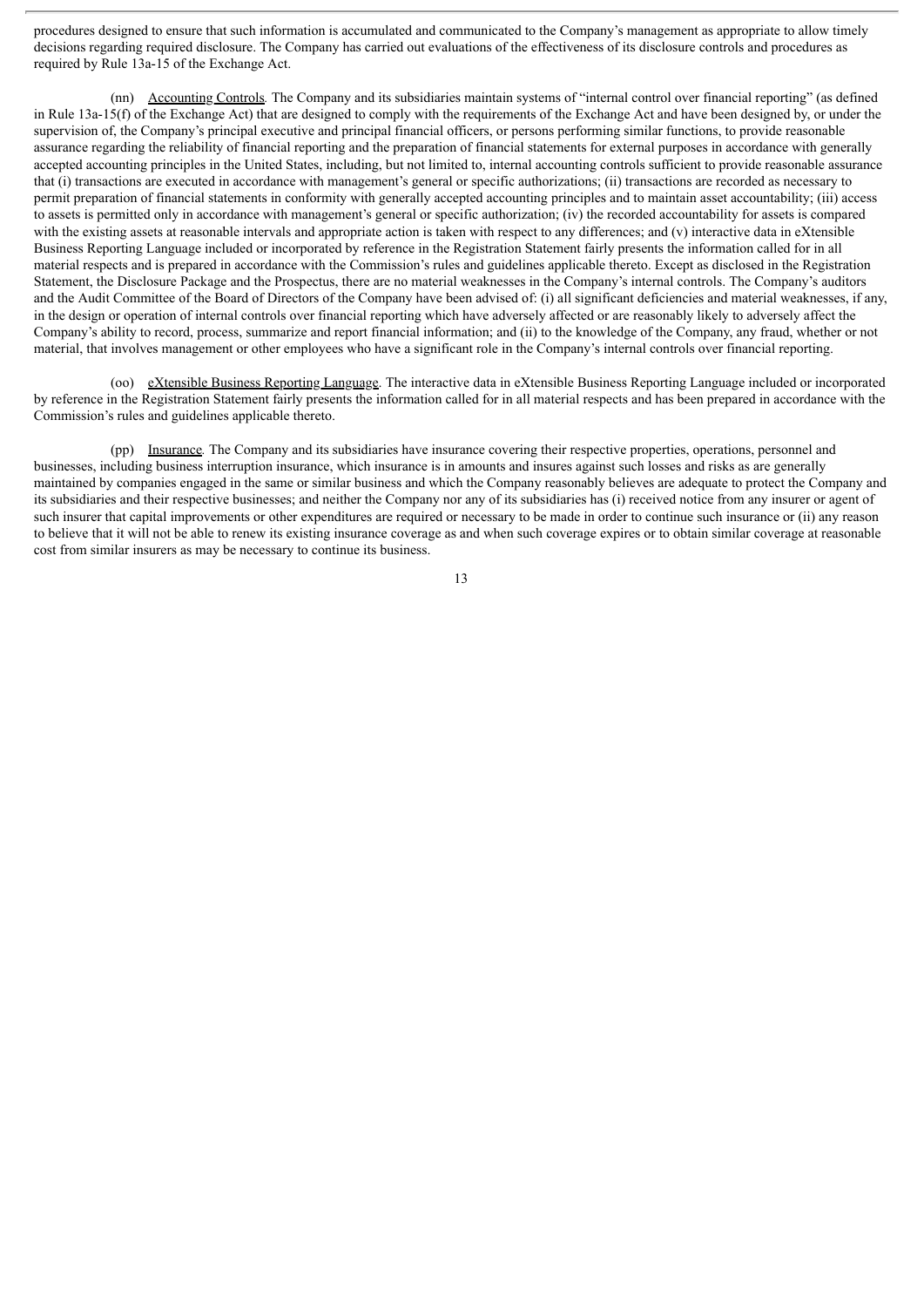(qq) No Unlawful Payments*.* Neither the Company nor any of its subsidiaries nor, to the knowledge of the Company, any director, officer, agent, employee or other person associated with or authorized to act on behalf of the Company or any of its subsidiaries has (i) used any corporate funds for any unlawful contribution, gift, entertainment or other unlawful expense relating to political activity; (ii) made any direct or indirect unlawful payment to any foreign or domestic government official or employee from corporate funds; (iii) violated or is in violation of any provision of the Foreign Corrupt Practices Act of 1977, the Bribery Act 2010 of the United Kingdom or any other applicable anti-bribery or anti-corruption laws; or (iv) made any bribe, rebate, payoff, influence payment, kickback or other unlawful payment.

(rr) Compliance with Money Laundering Laws. The operations of the Company and its subsidiaries are and have been conducted at all times in compliance with applicable financial recordkeeping and reporting requirements of the Currency and Foreign Transactions Reporting Act of 1970, as amended, the money laundering statutes of all jurisdictions, the rules and regulations thereunder and any related or similar rules, regulations or guidelines, issued, administered or enforced by any governmental agency (collectively, the "**Money Laundering Laws**") and no action, suit or proceeding by or before any court or governmental agency, authority or body or any arbitrator involving the Company or any of its subsidiaries with respect to the Money Laundering Laws is pending or, to the knowledge of the Company, threatened.

(ss) Compliance with OFAC*.* None of the Company, any of its subsidiaries or, to the knowledge of the Company, any director, officer, agent, employee or affiliate of the Company or any of its subsidiaries is currently the subject or the target of any U.S. sanctions ("**Sanctions**") administered or enforced by the Office of Foreign Assets Control of the U.S. Department of the Treasury ("**OFAC**") or other relevant Sanctions authority; and the Company will not, directly or indirectly, use the proceeds of the offering of the Shares hereunder, or lend, contribute or otherwise make available such proceeds to any subsidiary, joint venture partner or other person or entity, (i) for the purpose of financing the activities of or business with any person, or in any country or territory, that, at the time of such funding, is subject to any Sanctions or (ii) in any other manner that will result in a violation by any person (including any person participating in the transaction, whether as underwriter, advisor, investor or otherwise) of Sanctions.

(tt) No Restrictions on Subsidiaries. No subsidiary of the Company is currently prohibited, directly or indirectly, under any agreement or other instrument to which it is a party or is subject, from paying any dividends to the Company, from making any other distribution on such subsidiary's capital stock, from repaying to the Company any loans or advances to such subsidiary from the Company or from transferring any of such subsidiary's properties or assets to the Company or any other subsidiary of the Company.

(uu) No Broker's Fees*.* Neither the Company nor any of its subsidiaries is a party to any contract, agreement or understanding with any person (other than this Agreement) that would give rise to a valid claim against the Company or any of its subsidiaries or any the Manager for a brokerage commission, finder's fee or like payment in connection with the offering and sale of the Shares.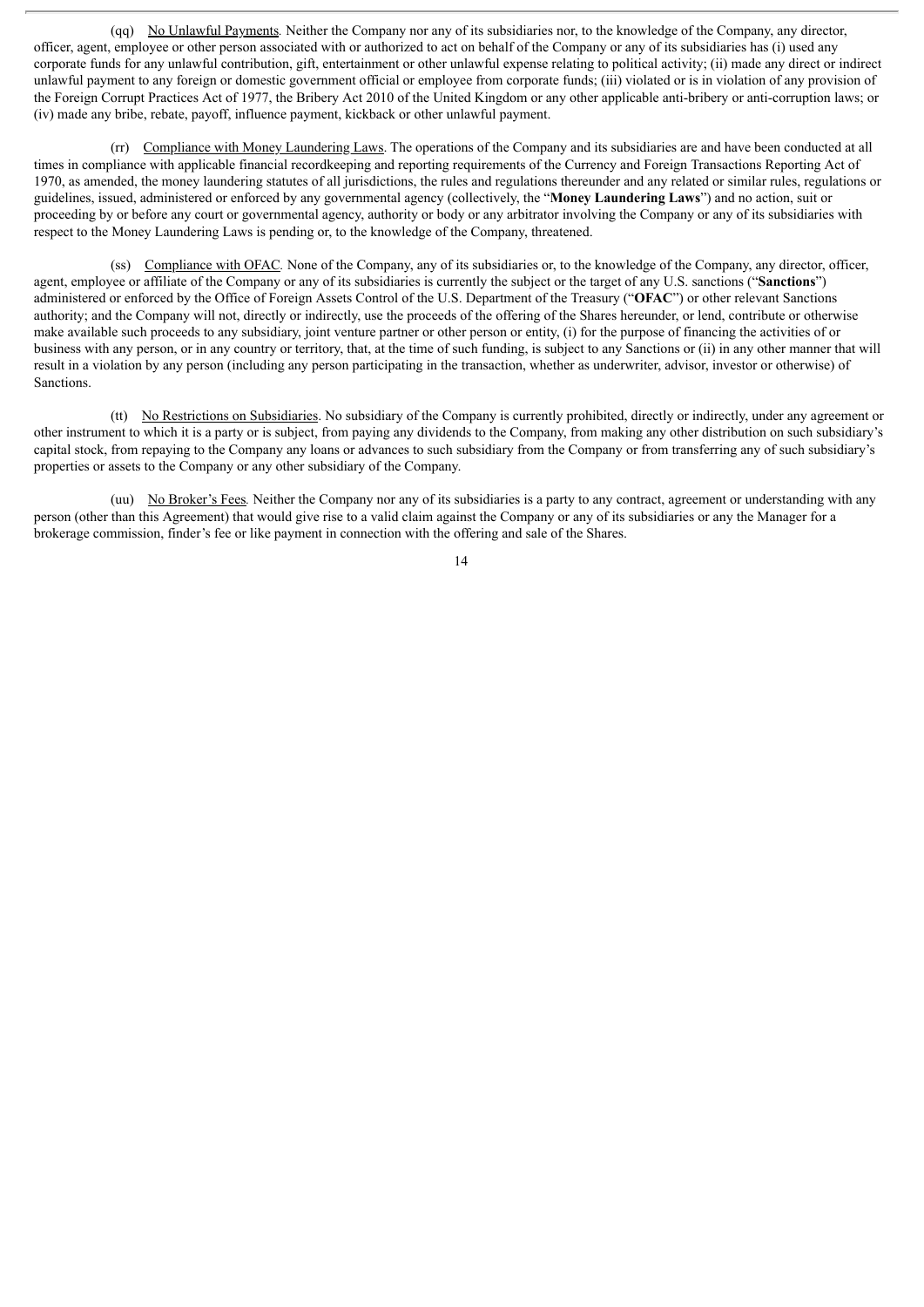(vv) No Registration Rights. Except as described in the Registration Statement, the Disclosure Package and the Prospectus, no person has the right to require the Company or any of its subsidiaries to register any securities for sale under the Act by reason of the filing of the Registration Statement with the Commission or the issuance and sale of the Shares, other than rights that have been validly waived.

(ww) No Stabilization*.* The Company has not taken, directly or indirectly, any action designed to or that would reasonably be expected to cause or result in any stabilization or manipulation of the price of the Shares.

(xx) FINRA Affiliation. To the knowledge of the Company, there are no affiliations or associations between any member of FINRA and any of the officers or directors of the Company or the holders of 5% or greater of the Common Stock, except as described in the Registration Statement, the Disclosure Package and the Prospectus.

(yy) Margin Rules. The application of the proceeds received by the Company from the issuance, sale and delivery of the Shares as described in the Registration Statement, the Disclosure Package and the Prospectus will not violate Regulation T, U or X of the Board of Governors of the Federal Reserve System or any other regulation of such Board of Governors.

(zz) Forward-Looking Statements*.* No forward-looking statement (within the meaning of Section 27A of the Act and Section 21E of the Exchange Act) contained in the Registration Statement, the Disclosure Package or the Prospectus has been made or reaffirmed without a reasonable basis or has been disclosed other than in good faith.

(aaa) Statistical and Market Data*.* Nothing has come to the attention of the Company that has caused the Company to believe that the statistical and market-related data included or incorporated by reference in the Registration Statement, the Disclosure Package and the Prospectus is not based on or derived from sources that are reliable and accurate in all material respects.

(bbb) Tests and Clinical and Nonclinical Studies. The tests and nonclinical and clinical studies that are described in the Registration Statement, the Disclosure Package and the Prospectus were and, if still pending, are being, conducted in all material respects in accordance with the protocols submitted to the U.S. Food and Drug Administration (the "**FDA**"), the European Medicines Agency (the "**EMA**") or any foreign governmental body exercising comparable authority, procedures and controls pursuant to, where applicable, accepted professional and scientific standards, and all applicable laws and regulations, including Applicable Laws as defined in (ddd) below; the descriptions of the tests and nonclinical and clinical studies conducted by or, to the Company's knowledge, on behalf of the Company, and the results thereof, contained in the Registration Statement, the Disclosure Package and the Prospectus are accurate in all material respects; the Company is not aware of any other tests or nonclinical or clinical studies, the results of which reasonably call into question the results described in the Registration Statement, the Disclosure Package and the Prospectus; and, except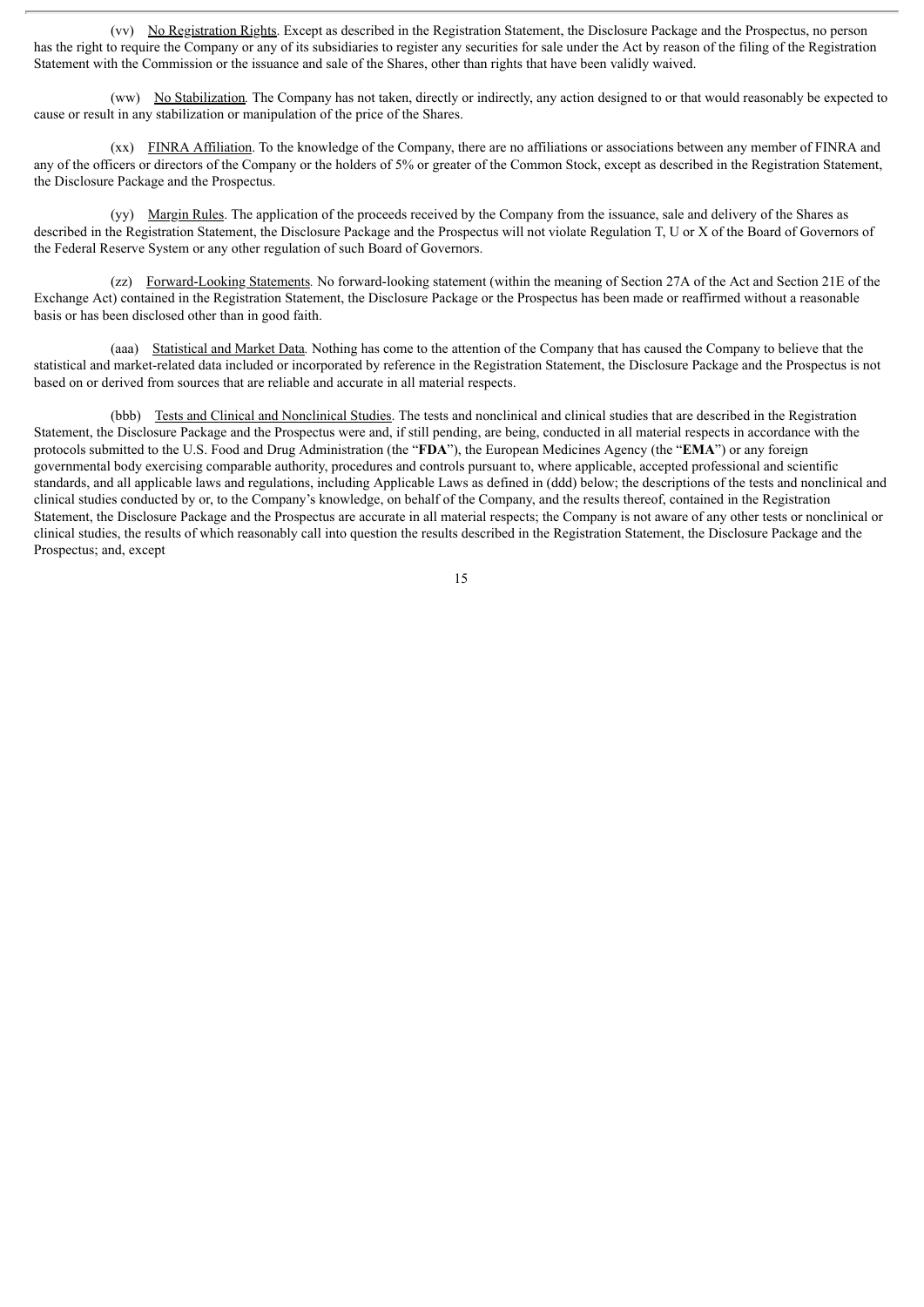as disclosed in the Registration Statement, the Disclosure Package and the Prospectus, the Company has not received any written notices or correspondence from the FDA, any foreign, state or local governmental body exercising comparable authority or any Institutional Review Board requiring the termination, suspension or clinical hold of any tests or nonclinical or clinical studies conducted by or on behalf of the Company.

(ccc) Regulatory Matters. Except as described in the Registration Statement, the Disclosure Package and the Prospectus: (i) neither the Company nor any of its subsidiaries has received any FDA Form 483, notice of adverse finding, warning letter, untitled letter or other correspondence or notice from the FDA or any other governmental entity alleging or asserting any material noncompliance with any Applicable Laws (as defined in clause (ii) below), and there have been no recalls, field notifications, field corrections, market withdrawals or replacements, "dear doctor" letters, or safety alerts relating to an alleged lack of safety, efficacy or regulatory compliance of any of the Company's products; (ii) the Company and each of its subsidiaries is and has been in material compliance with statutes, laws, ordinances, rules and regulations applicable to the Company and its subsidiaries and their respective activities, including for the ownership, testing, research, development, manufacture, quality, safety, packaging, use, distribution, marketing, labeling, advertising, promotion, sale, offer for sale, storage, record-keeping, import, export or disposal of any product developed, manufactured or distributed by the Company, including the Federal Food, Drug, and Cosmetic Act (21 U.S.C. § 301, et seq.), the Public Health Service Act (42 U.S.C. § 201 et seq.), and comparable laws of other governmental entities and the regulations promulgated pursuant to such laws (collectively, "**Applicable Laws**"); (iii) neither the Company nor any of its subsidiaries has received notice of any ongoing claim, action, suit, proceeding, hearing, enforcement, investigation, arbitration or other action from any governmental entity or third party alleging that any product, operation or activity is in material violation of any Applicable Laws or Permits or has any knowledge that any such governmental entity or third party has threatened any such claim, litigation, arbitration, action, suit, investigation or proceeding; (iv) the Company and each of its subsidiaries has timely filed, obtained, maintained or submitted all material reports, documents, forms, notices, applications, records, claims, submissions and supplements or amendments as required by any Applicable Laws or Permits and, to the Company's knowledge, all such reports, documents, forms, notices, applications, records, claims, submissions and supplements or amendments were complete, correct and not misleading in all material respects on the date filed (or were corrected or supplemented by a subsequent submission). To the Company's knowledge, neither the Company, any subsidiary nor any of its directors, officers, employees or agents, has made, or caused the making of, any material false statements on, or material omissions from, any other records or documentation prepared or maintained to comply with the requirements of the FDA or any other governmental entity. To the Company's knowledge, neither the Company, any of its subsidiaries nor any of its directors, officers, employees, agents, employees or affiliates have committed any act, made any statement or failed to make any statement that would reasonably be expected to provide a basis for the FDA or any other governmental or regulatory authority to invoke its policy with respect to "Fraud, Untrue Statements of Material Facts, Bribery, and Illegal Gratuities," or similar policies, set forth in any Health Care Law (as defined below).

(ddd) Healthcare Law Compliance. Except to the extent disclosed in each of the Registration Statement, the Disclosure Package or the Prospectus, (i) each of the Company and its subsidiaries is and has been, since January 1, 2016, in material compliance with all applicable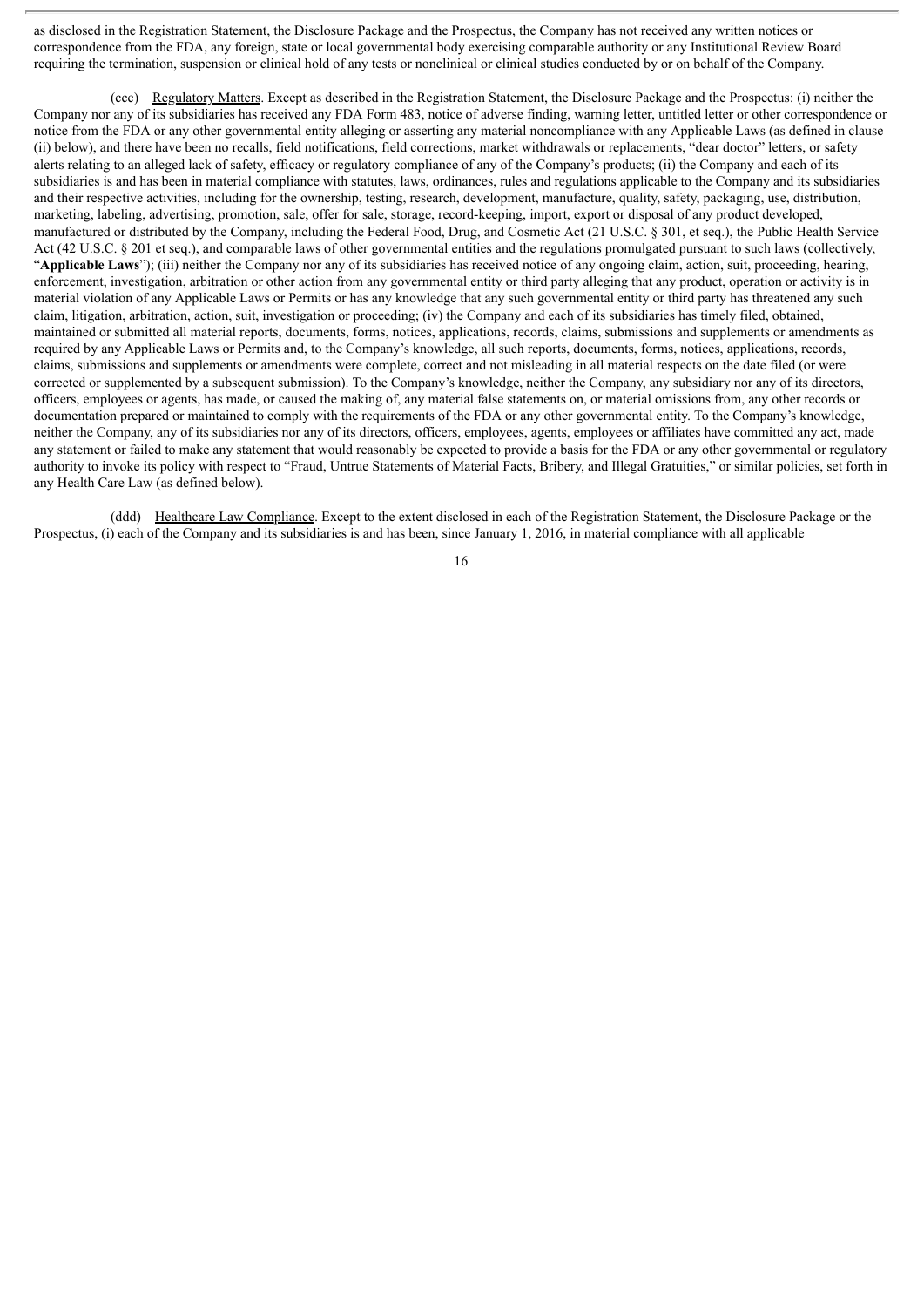healthcare laws and regulations, including, without limitation, the federal Anti-Kickback Statute (42 U.S.C. § 1320a-7b(b)), the Civil Monetary Penalties Law (42 U.S.C. § 1320a-7a), the civil False Claims Act (31 U.S.C. §§ 3729 et seq.), the administrative False Claims Law (42 U.S.C. § 1320a-7b(a)), the federal Physician Payment Sunshine Act (42 U.S.C. § 1320a-7h), all criminal laws relating to health care fraud and abuse, the exclusion laws (42 U.S.C. § 1320a-7), the Medicare statute (Title XVIII of the Social Security Act), the Medicaid statute (Title XIX of the Social Security Act), all applicable federal, state, local laws governing scope and permissible interactions between pharmaceutical manufacturers and health care providers, laws governing government pricing or price reporting programs and regulations promulgated thereunder, manufacturer and wholesaler licensure requirements, quality, safety and accreditation requirements, state analogues of any such laws to the extent not referenced expressly in the foregoing, any and all other health care laws and regulations applicable to the Company or its subsidiaries or their respective businesses, each as currently conducted, and the regulations and guidances promulgated pursuant to any such laws and programs, as well as industry guidance governing relationships with health care providers (collectively, the "**Health Care Laws**"); (ii) neither the Company nor any of its subsidiaries, nor any director, officer, employee, nor, to the Company's knowledge, any agent of the Company or any of its subsidiaries: (a) is or has been suspended, excluded, debarred, or otherwise ineligible to participate in any government health care program or contact with any government authority, debarred by FDA or comparable authorities pursuant to 21 U.S.C. § 335a and the Company periodically conducts screening of such persons to confirm such persons are not excluded, suspected or debarred from participation; (b) has been convicted of any criminal offense relating to the delivery of an item or service under Medicare, Medicaid or any other government health care program, or (c) to the knowledge of the Company, is the target or subject of any current or potential investigation relating to any Medicare, Medicaid or any other government health care program related offense; (iii) neither the Company nor any of its subsidiaries has received any written notification, correspondence or any other written communication of any pending or threatened claim, suit, proceeding, hearing, enforcement, audit, investigation, arbitration or other action from any governmental entity or any third party, including employees, former employees or competitors alleging that any operation or activity of the Company or any of its subsidiaries is, or potentially is, in violation of any Health Care Law; (iv) neither the Company nor any of its subsidiaries is a party to any corporate integrity agreements, monitoring agreements, deferred prosecution agreements, consent decrees, settlement orders, or similar agreements with or imposed by any governmental entity and no such agreement, decree or order is pending, and (viii) the Company and each of its subsidiaries maintains an operational healthcare compliance program that: (a) is designed to detect effectively non-compliance with Health Care Laws; (b) governs all employees and contractors, including sales representatives; (c) is materially consistent with the current U.S. Federal Sentencing Guidelines standards for effective compliance programs and U.S. Department of Health and Human Services Office of Inspector General Voluntary Compliance Guidance for Pharmaceutical Manufacturers; (d) complies in with the Pharmaceutical Research and Manufacturers of America Code on Interactions with Healthcare Professionals; and (e) addresses compliance with Health Care Laws.

(eee) Sarbanes-Oxley Act. There is and has been no failure on the part of the Company or, to the knowledge of the Company, any of the Company's directors or officers, in their capacities as such, to comply with any applicable provision of the Sarbanes-Oxley Act of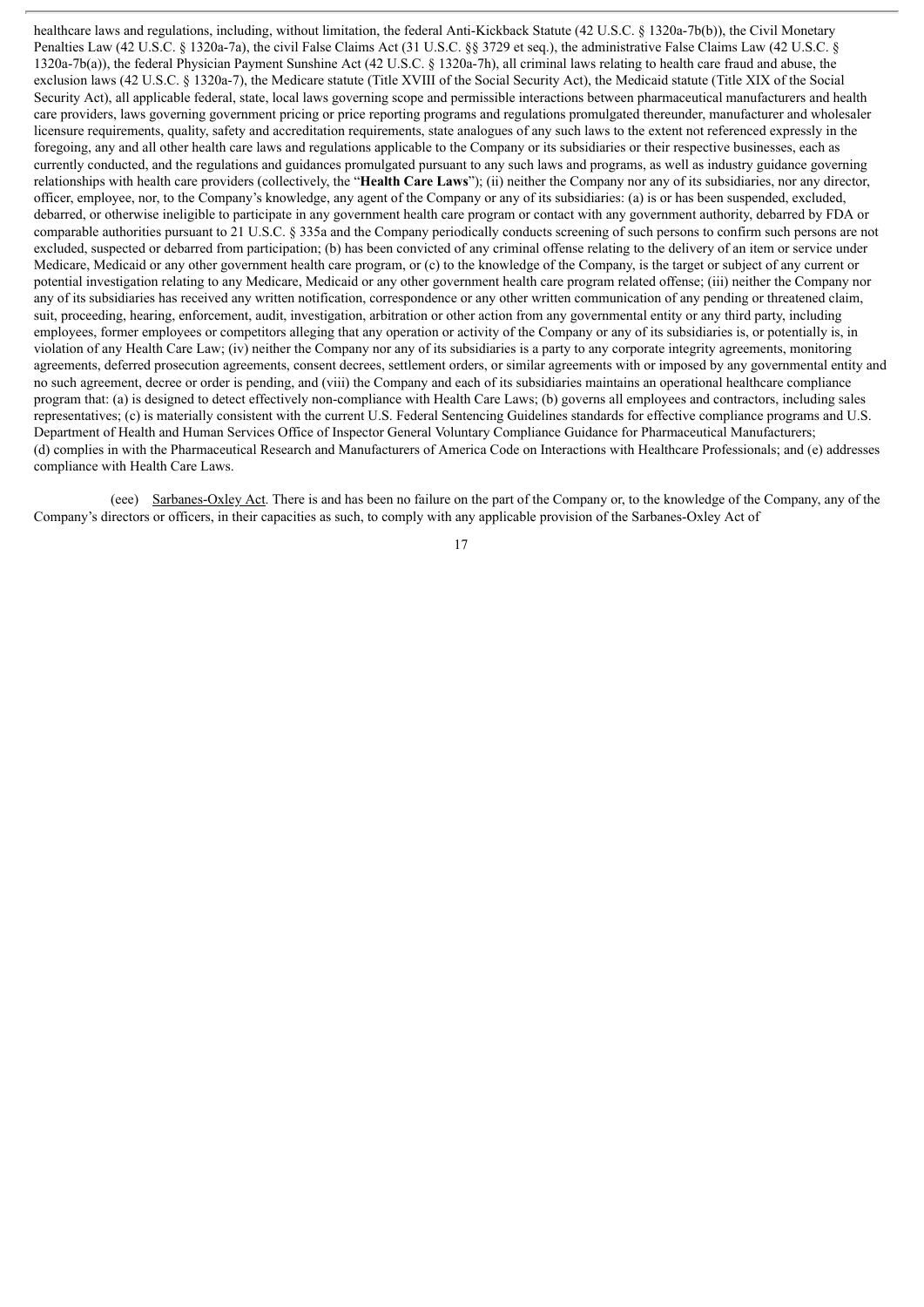2002 and the rules and regulations promulgated in connection therewith, including Section 402 related to loans and Sections 302 and 906 related to certificates.

(fff) Data Privacy. To the Company's knowledge, each of the Company and its subsidiaries currently is, and has operated, in material compliance with all applicable data privacy and security laws and regulations (collectively, the "**Privacy Laws**"), including without limitation the Health Insurance Portability and Accountability Act of 1996 ("**HIPAA**") (42 U.S.C. Section 1320d et seq.), as amended by the Health Information Technology for Economic and Clinical Health Act (42 U.S.C. Section 17921 et seq.) and its implementing regulations for which any non-compliance would be reasonably likely to create a material liability. To ensure compliance with the Privacy Laws, the Company and its subsidiaries have in place policies and procedures relating to data privacy and security and the collection, storage, use, disclosure, handling, and analysis of any Personal Data (the "**Policies**") and take appropriate steps reasonably designed to ensure compliance in all material respects with such Policies. "**Personal Data**" means any personal or personally identifiable data regulated under the Privacy Laws. Where required by applicable Privacy Laws, the Company has provided accurate notice of its Policies then in effect to its customers, employees, third-party vendors and representatives in all material respects. Each of the Company's notices regarding the Company's Policies (i) provides accurate and sufficient notice of the Company's then-current privacy practices relating to its subject matter; and (ii) does not contain any material omissions of the Company's then-current privacy practices relating to its subject matter. The Company further certifies that neither it nor any of its subsidiaries: (a) has received notice of any actual or alleged violation of any of the Privacy Laws; or (b) is a party to any order, decree, or settlement agreement that imposes any obligation or liability by any governmental or regulatory authority under any Privacy Law.

(ggg) IT Systems. Each of the Company's and its subsidiaries' information technology assets and equipment, computers, systems, networks, hardware, software, websites, applications, and databases (collectively, "**IT Systems**") are adequate for, and operate and perform in all material respects as required in connection with the operation of the business of the Company and the subsidiaries as currently conducted, and to the knowledge of the Company are free and clear of all material bugs, errors, defects, Trojan horses, time bombs, malware and other corruptants. The Company and the subsidiaries have implemented and maintained commercially reasonably necessary controls, policies, procedures, and safeguards to maintain and protect their material confidential information and the integrity, continuous operation, redundancy and security of all IT Systems and data (including all Personal Data, sensitive, confidential or regulated data ("**Confidential Data**")) used in connection with their businesses, and, to the Company's knowledge, there have been no breaches, violations, outages or unauthorized uses of or accesses to same, except for those that have been remedied without material cost or liability or the duty to notify any other person nor any incidents under internal review or investigations relating to the same.

The Company acknowledges that the Manager and, for purposes of the opinions to be delivered pursuant to Section 4 hereof, counsel for the Company and counsel for the Manager, will rely upon the accuracy and truthfulness of the foregoing representations and hereby consents to such reliance.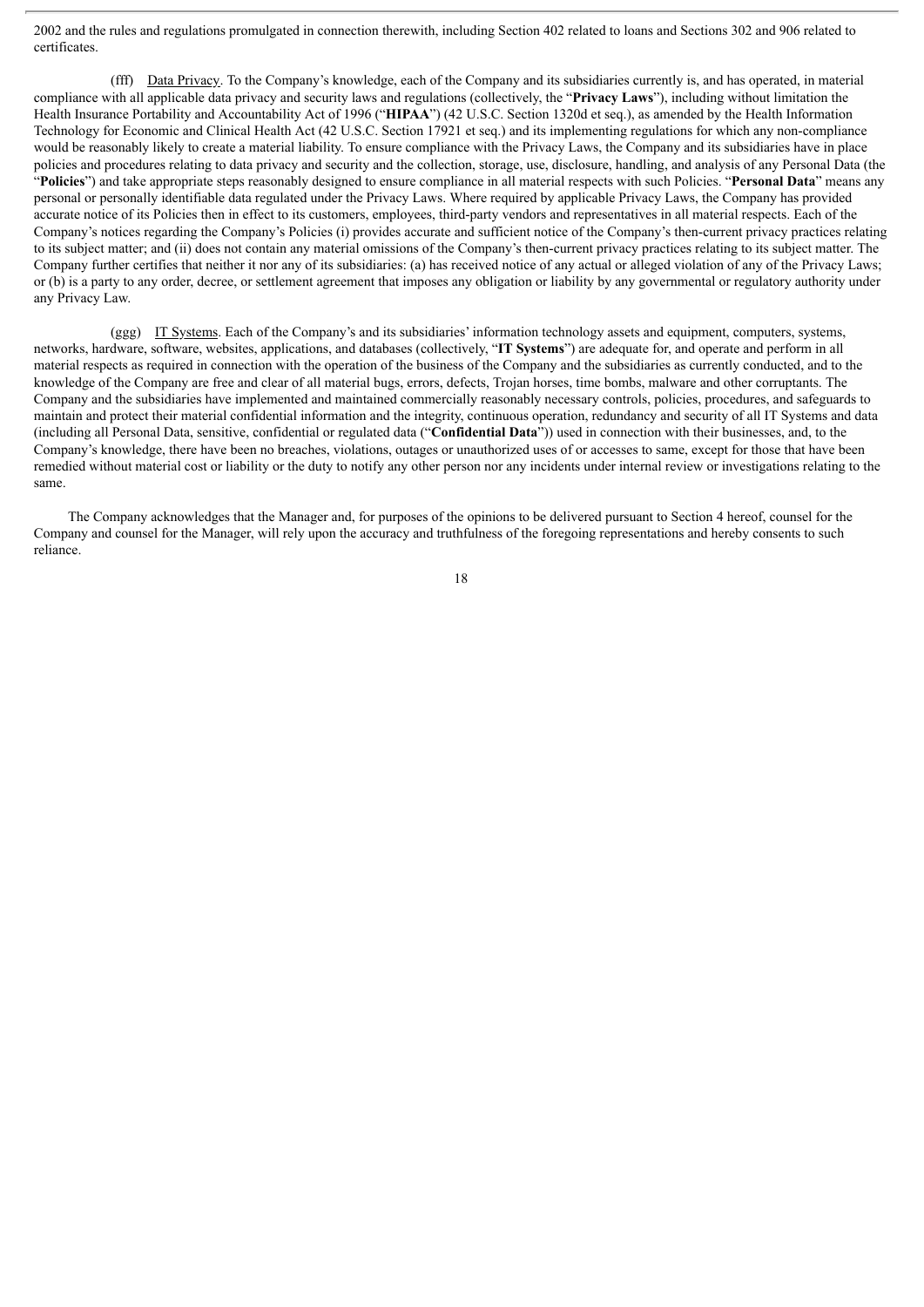3. Sale and Delivery of Shares. On the basis of the representations, warranties and agreements herein contained, but subject to the terms and conditions herein set forth, the Company and the Manager agree that the Company may from time to time seek to sell Shares through the Manager or directly to the Manager as principal, as follows:

(a) The Company may submit to the Manager its orders (including any price, time or size limits or other customary parameters or conditions) to sell Shares by delivering to the Manager a sales notice (each, a "**Sales Notice**") substantially in the form set forth in Annex II hereto on any Trading Day (as defined herein). As used herein, "**Trading Day**" shall mean any trading day on Nasdaq.

(b) Subject to the terms and conditions hereof, the Manager shall use its reasonable efforts to execute any Company order submitted to it pursuant to a Sales Notice to sell Shares and with respect to which the Manager has agreed to act as sales agent. The Company acknowledges and agrees that (i) there can be no assurance that the Manager will be successful in selling the Shares, (ii) the Manager will incur no liability or obligation to the Company or any other person or entity if it does not sell Shares for any reason other than a failure by the Manager to use its reasonable efforts consistent with its normal trading and sales practices and applicable law and regulations to sell such Shares as required under this Agreement and (iii) the Manager shall not be under any obligation to purchase Shares on a principal basis pursuant to this Agreement, except as otherwise specifically agreed by Manager and the Company. The Manager may make sales pursuant to each order by any method permitted by law, including without limitation (i) by means of ordinary brokers' transactions (whether or not solicited), (ii) to or through a market maker, (iii) directly on or through any national securities exchange or facility thereof, a trading facility of a national securities association, an alternative trading system, or any other market venue, (iv) in the over-the-counter market, (v) in privately negotiated transactions, or (vi) through a combination of any such methods.

(c) The Company shall not authorize the issuance and sale of, and the Manager shall not sell as sales agent, any Share at a price lower than the minimum price therefor designated from time to time by the Company and notified to the Manager in writing. In addition, the Company or the Manager may upon notice to the other party hereto by telephone (confirmed promptly by email or facsimile), suspend an offering of the Shares with respect to which the Manager is acting as sales agent; *provided*, *however*, that such suspension or termination shall not affect or impair the parties' respective obligations with respect to the Shares sold hereunder prior to the giving of such notice.

(d) The compensation to the Manager for sales of the Shares with respect to which the Manager acts as sales agent hereunder shall be up to 3% of the gross offering proceeds of the Shares sold pursuant to this Agreement as mutually agreed to in writing by the Manager and the Company. The foregoing rate of compensation shall not apply when the Manager, acting as principal, purchases Shares from the Company pursuant to a Terms Agreement. Any compensation or commission due and payable to the Manager hereunder with respect to any sale of Shares shall be paid by the Company to the Manager concurrently with the settlement for sales of the Shares by deduction from the proceeds from sales of the Shares payable to the Company. The remaining proceeds, after further deduction for any transaction fees imposed by any governmental or self-regulatory organization in respect of such sales shall constitute the net proceeds to the Company for such Shares (the "**Net Proceeds**").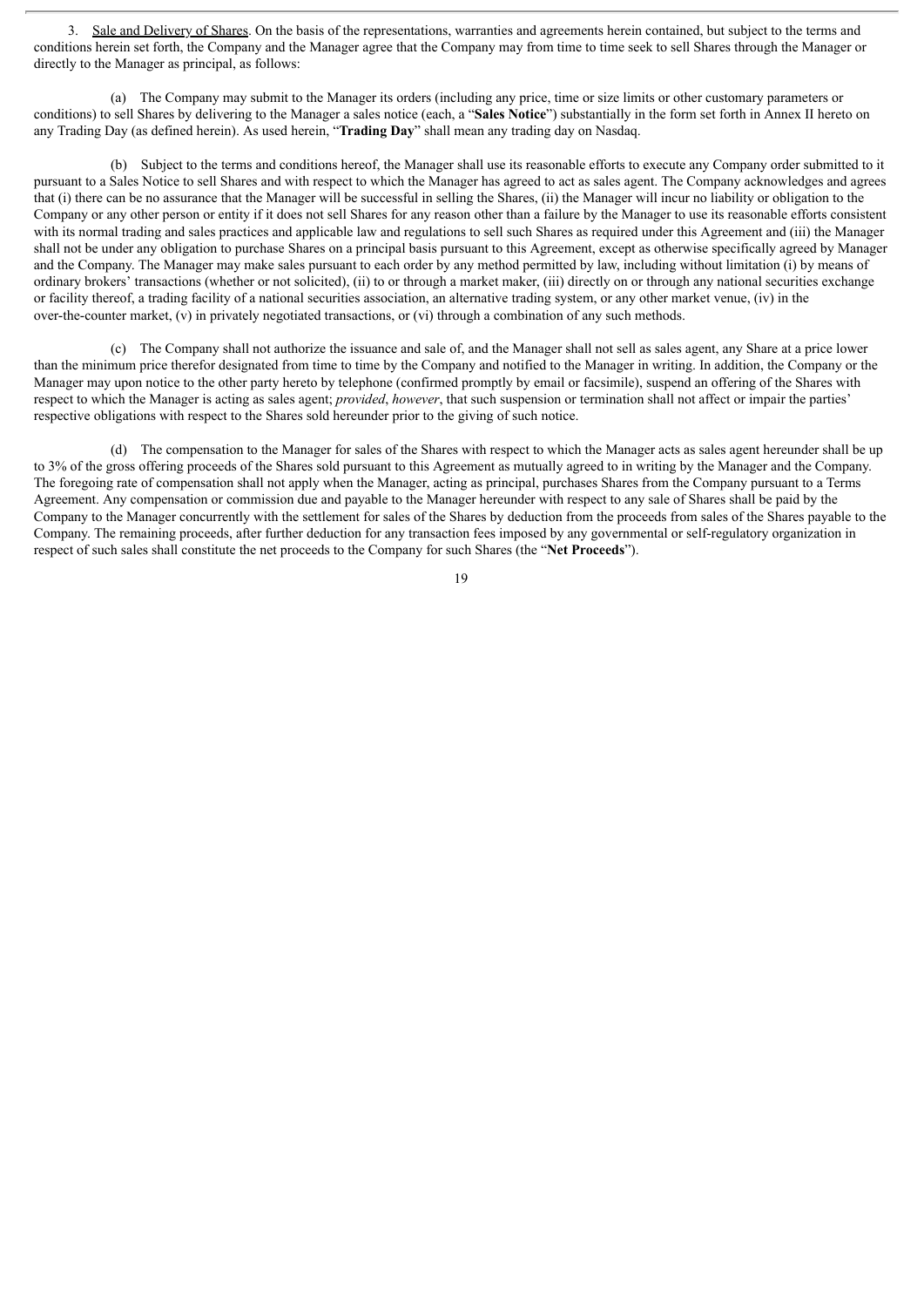(e) Settlement for sales of the Shares pursuant to this Agreement will occur on the second Trading Day following the date on which such sales are made (each such day, a "**Settlement Date**"). On each Settlement Date, the Shares sold through the Manager for settlement on such date shall be issued and delivered by the Company to the Manager against payment of the Net Proceeds from the sale of such Shares. Settlement for all such Shares shall be effected by free delivery of the Shares, in definitive form, by the Company or its transfer agent to the Manager's or its designee's account (*provided* the Manager shall have given the Company written notice of such designee prior to the Settlement Date) at The Depository Trust Company through its Deposit and Withdrawal at Custodian System or by such other means of delivery as may be mutually agreed upon by the parties hereto, in return for payments in same day funds delivered to the account designated by the Company. If the Company, or its transfer agent (if applicable) shall default on its obligation to deliver the Shares on any Settlement Date, the Company shall (i) hold the Manager harmless against any loss, claim, damage, or expense (including reasonable legal fees and expenses), as incurred, arising out of or in connection with such default by the Company and (ii) pay each the Manager any commission, discount or other compensation to which it would otherwise be entitled absent such default.

(f) If acting as sales agent hereunder, the Manager shall provide written confirmation (which may be by facsimile or email) to the Company following the close of trading on Nasdaq each day in which the Shares are sold under this Agreement setting forth (i) the amount of the Shares sold on such day and the gross offering proceeds received from such sale and (ii) the commission payable by the Company to the Manager with respect to such sales.

(g) At each Applicable Time, Settlement Date, Representation Date (as defined in Section 4(k)) and Filing Date (as defined in Section 4(s)), the Company shall be deemed to have affirmed each representation and warranty contained in this Agreement as if such representation and warranty were made as of such date, modified as necessary to relate to the Registration Statement and the Prospectus as amended as of such date. Any obligation of the Manager to use its reasonable efforts as sales agent to sell the Shares on behalf of the Company shall be subject to the continuing accuracy of the representations and warranties of the Company herein (and the completion of any reasonable diligence to verify such accuracy by the Manager), to the performance by the Company of its obligations hereunder and to the continuing satisfaction of the additional conditions specified in Section 6 of this Agreement.

(h) Subject to such further limitations on offers and sales of Shares or delivery of instructions to offer and sell Shares as are set forth herein and as may be mutually agreed upon by the Company and the Manager, the Company shall not request the sale of any Shares to be sold, and the Manager shall not be obligated to sell, (i) during any period in which the Company's insider trading policy, as it exists on the date of this Agreement, would prohibit the purchase or sale of any Shares by any of its officers or directors, (ii) any time during the period commencing on the fifth business day prior to the time Company shall issue a press release containing, or shall otherwise publicly announce, its earnings, revenues or other results of operations (each, an "**Earnings Announcement**") through and including the time that is 24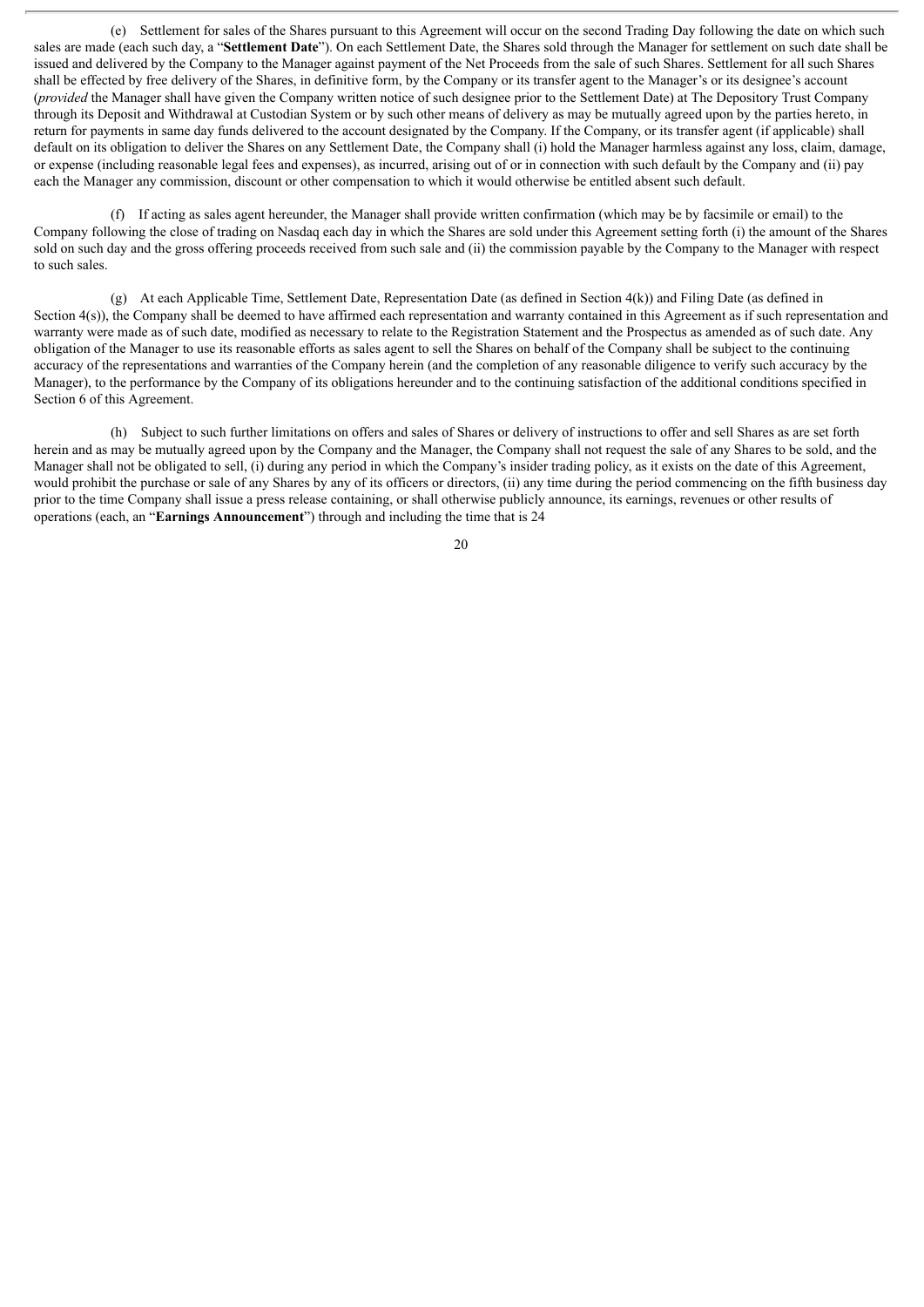hours after the time that the Company files (a "**Filing Time**") a Quarterly Report on Form 10-Q or an Annual Report on Form 10-K that includes consolidated financial statements as of and for the same period or periods, as the case may be, covered by such Earnings Announcement, or (iii) during any other period in which the Company is, or could be deemed to be, in possession of material non-public information.

(i) If the Company wishes to issue and sell the Shares pursuant to this Agreement directly to the Manager acting as principal (each, a "**Placement**"), it will notify the Manager of the proposed terms of such Placement. If the Manager, acting as principal, wishes to accept such proposed terms (which the Manager may decline to do for any reason in its sole discretion) or, wishes to accept amended terms proposed by the Company after further discussion, the Manager and the Company will enter into a Terms Agreement setting forth the terms of such Placement. The terms set forth in a Terms Agreement will not be binding on the Company or the Manager unless and until each such party has executed such Terms Agreement accepting all of the terms of such Terms Agreement. In the event of a conflict between the terms of this Agreement and the terms of a Terms Agreement, the terms of such Terms Agreement will control.

(j) Each Placement shall be made in accordance with the terms of this Agreement and, if applicable, a Terms Agreement, which will provide for the sale of such Shares to, and the purchase thereof by, the Manager. A Terms Agreement may also specify certain provisions relating to the reoffering of such Shares by the Manager. The commitment of the Manager to purchase the Shares pursuant to any Terms Agreement shall be deemed to have been made on the basis of the representations and warranties of the Company herein contained and shall be subject to the terms and conditions herein set forth. Each Terms Agreement shall specify the number of the Shares to be purchased by the Manager pursuant thereto, the price to be paid to the Company for such Shares, any provisions relating to rights of, and default by, underwriters acting together with the Manager in the reoffering of the Shares, and the time and date (each such time and date being referred to herein as a "**Time of Delivery**") and place of delivery of and payment for such Shares.

(k) Under no circumstances shall the number and aggregate amount of the Shares sold pursuant to this Agreement and any Terms Agreement exceed (i) the aggregate amount set forth in Section 1, (ii) the number of shares of Common Stock available for issuance under the currently effective Registration Statement or (iii) the number and aggregate amount of the Shares authorized from time to time to be issued and sold under this Agreement by the board of directors of the Company (the "**Board**"), or a duly authorized committee thereof, and notified to the Manager in writing.

4. Agreements. The Company agrees with the Manager that:

(a) During any period when the delivery of a prospectus relating to the Shares is required (including in circumstances where such requirement may be satisfied pursuant to Rule 172 or any similar rule) to be delivered under the Act in connection with the offering or sale of the Shares, the Company will not file any amendment of the Registration Statement or supplement insofar as it relates to the transactions contemplated hereby in connection with the offering and sale of the Shares (including the Prospectus Supplement or any Interim Prospectus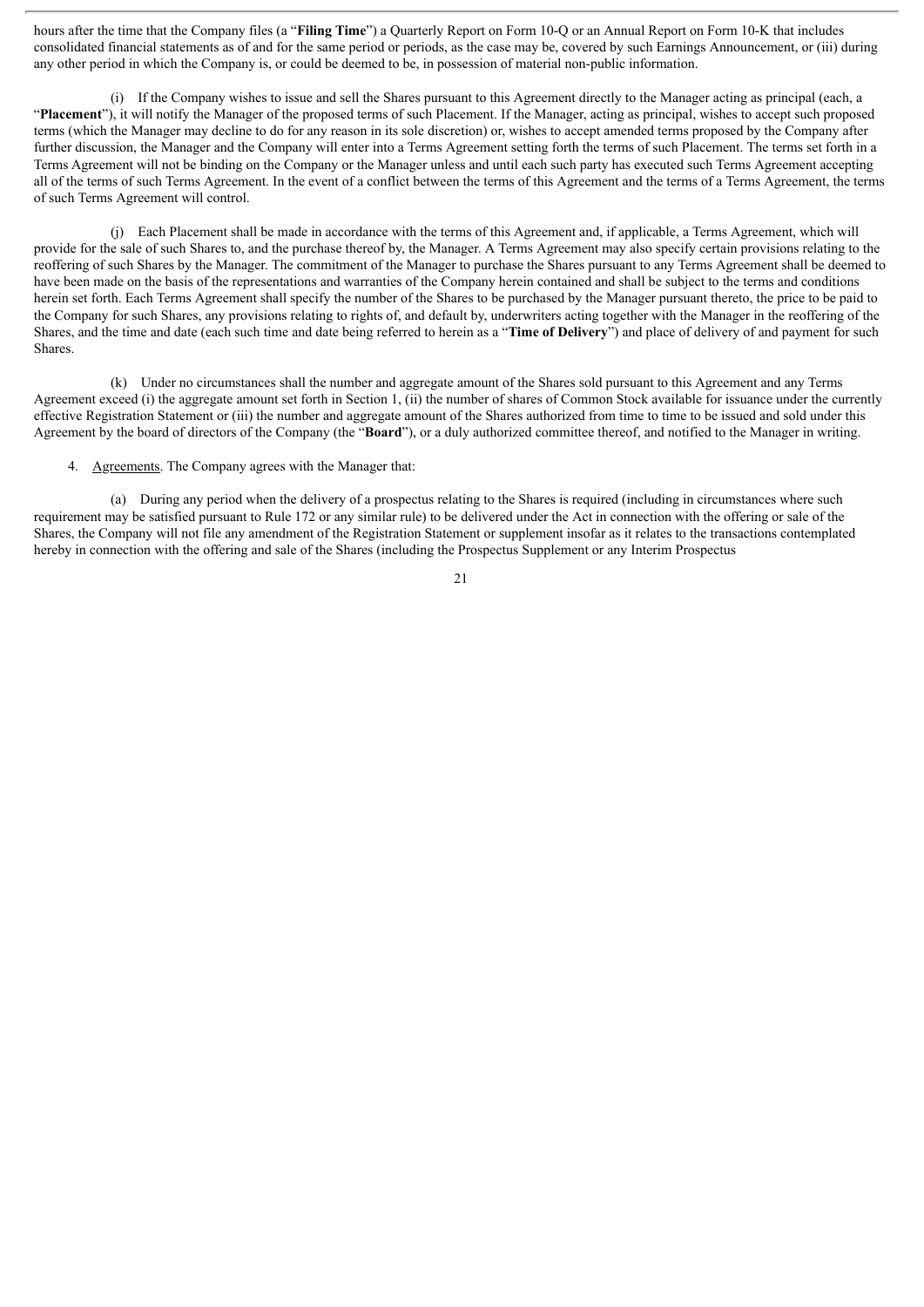Supplement) to the Base Prospectus, the Disclosure Package or the Prospectus, whether pursuant to the Act, the Exchange Act or otherwise, unless (i) the Company has furnished to the Manager a copy of such amendment or supplement (including, for the avoidance of doubt, reports or other information to be filed by the Company under the Exchange Act that would be incorporated by reference into the Registration Statement and Prospectus) for its review a reasonable period of time prior to filing (or, in the case of Current Reports on Form 8-K, has used its commercially reasonable efforts to so furnish copies to the Manager prior to filing), and (ii) except for reports or other information required to be filed by the Company under the Exchange Act, the Company will not file any such proposed amendment or supplement to which the Manager reasonably objects. The Company has prepared the Prospectus, in a form approved by the Manager, and shall file such Prospectus, as amended at the Execution Time, with the Commission pursuant to the applicable paragraph of Rule 424(b) promptly after the Execution Time (but in any event within the time period described thereby) and will cause any supplement to the Prospectus to be prepared, in a form approved by the Manager, and will file such supplement with the Commission pursuant to the applicable paragraph of Rule 424(b) within the time period prescribed thereby and will notify the Manager of such timely filing. The Company, subject to this Section 4(a) and Section 4(c), will comply with the requirements of Rule 430B. During any period when the delivery of a prospectus relating to the Shares is required (including in circumstances where such requirement may be satisfied pursuant to Rule 172 or any similar rule) to be delivered under the Act in connection with the offering or sale of the Shares, the Company will promptly advise the Manager (A) when the Prospectus, and any supplement thereto, shall have been filed (if required) with the Commission pursuant to Rule 424(b), (B) when, during any period when the delivery of a prospectus (whether physically or through compliance with Rule 172 or any similar rule) is required under the Act in connection with the offering or sale of the Shares, any amendment to the Registration Statement or any new registration statement relating to the Shares shall have been filed or become effective (other than a prospectus supplement relating solely to the offering of securities other than the Shares), (C) of the receipt of any comments from the Commission (D) of any request by the Commission or its staff for any amendment of the Registration Statement, or for any supplement to the Prospectus or for any additional information, (E) of the issuance by the Commission of any stop order suspending the effectiveness of the Registration Statement or of any notice objecting to its use or any the issuance of any order preventing or suspending the use of the Prospectus or any amendment or supplement thereto, or the institution or threatening of any proceeding for any of such purposes or pursuant to Section 8A of the Act or (F) of the receipt by the Company of any notification with respect to the suspension of the qualification of the Shares for sale in any jurisdiction or the institution or threatening of any proceeding for such purpose. The Company will use its reasonable best efforts to prevent the issuance of any such stop order or the occurrence of any such suspension or objection to the use of the Registration Statement and, upon such issuance, occurrence or notice of objection, to obtain at the earliest possible moment the withdrawal of such stop order or relief from such occurrence or objection, including, if necessary, by filing an amendment to the Registration Statement or a new registration statement and using its best efforts to have such amendment or new registration statement declared effective as soon as practicable.

(b) If, at any time on or after an Applicable Time but prior to the related Settlement Date or Time of Delivery, any event occurs as a result of which the Disclosure Package would include any untrue statement of a material fact or omit to state any material fact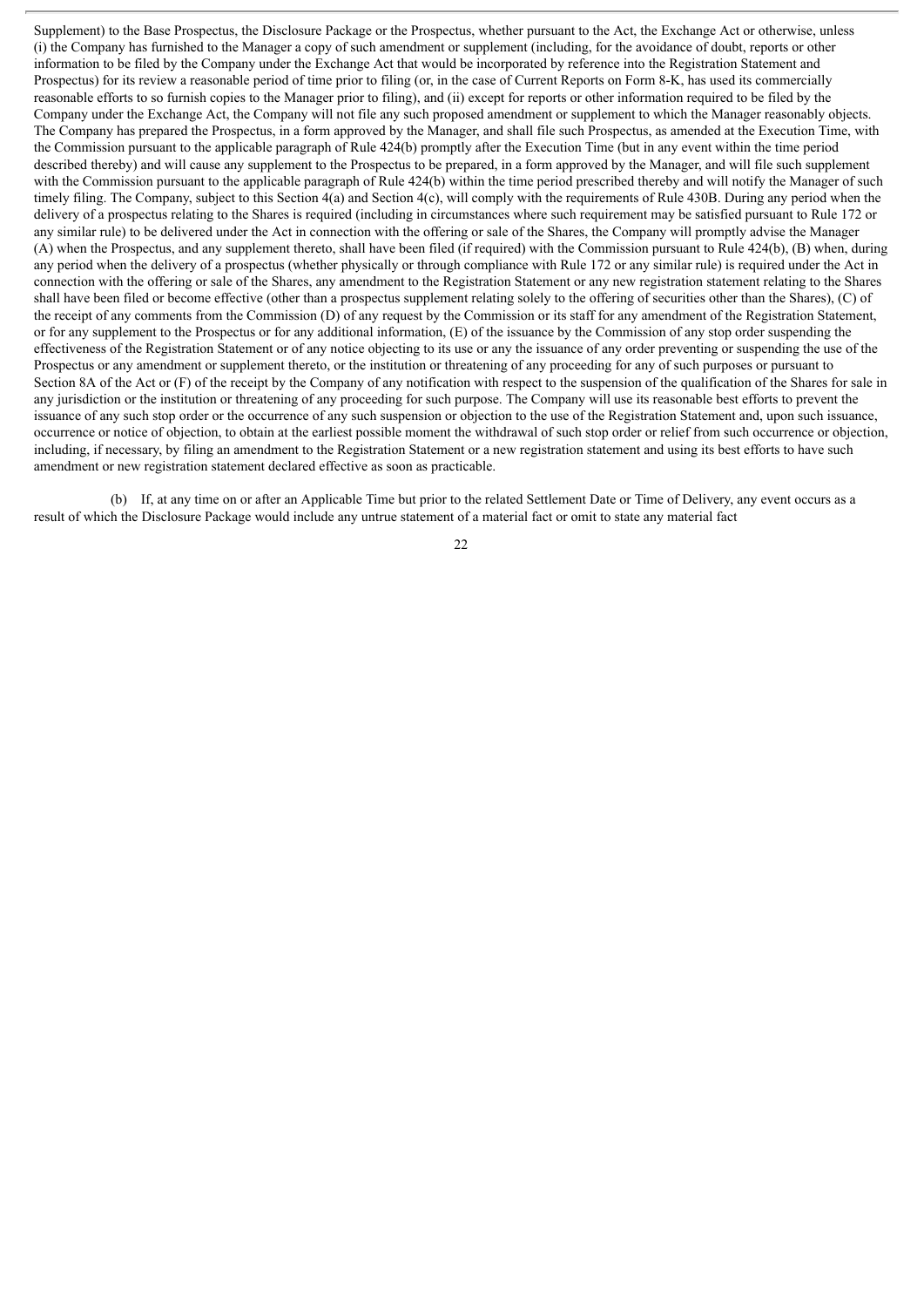necessary to make the statements therein in the light of the circumstances under which they were made or the circumstances then prevailing not misleading, the Company will (i) notify promptly the Manager so that any use of the Disclosure Package may cease until it is amended or supplemented; (ii) amend or supplement the Disclosure Package to correct such statement or omission; and (iii) supply any amendment or supplement to the Manager in such quantities as it may reasonably request.

(c) During any period when the delivery of a prospectus relating to the Shares is required (including in circumstances where such requirement may be satisfied pursuant to Rule 172 or any similar rule) to be delivered under the Act, if any event occurs as a result of which the Prospectus as then supplemented would include any untrue statement of a material fact or omit to state any material fact necessary to make the statements therein in the light of the circumstances under which they were made at such time not misleading, or if it shall be necessary to amend the Registration Statement, file a new registration statement or supplement the Prospectus to comply with the Act or the Exchange Act or the respective rules thereunder, including in connection with use or delivery of the Prospectus, the Company promptly will (i) notify the Manager of any such event, (ii) prepare and file with the Commission, subject to the first sentence of paragraph (a) of this Section 4, an amendment or supplement or new registration statement which will correct such statement or omission or effect such compliance, (iii) use its best efforts to have any amendment to the Registration Statement or new registration statement declared effective as soon as practicable in order to avoid any disruption in use of the Prospectus and (iv) supply any supplemented Prospectus to the Manager in such quantities as it may reasonably request.

(d) As soon as practicable, the Company will make generally available (which may be satisfied by filing on EDGAR) to its security holders and to the Manager an earnings statement or statements of the Company and its subsidiaries which will satisfy the provisions of Section 11(a) of the Act and Rule 158.

(e) The Company will deliver to the Manager and counsel for the Manager, without charge, as the Manager or its counsel may reasonably request, signed copies of the Registration Statement as originally filed and of each amendment thereto (including exhibits filed therewith or incorporated by reference therein and documents incorporated or deemed to be incorporated by reference therein) and signed copies of all consents and certificates of experts. The Registration Statement and each amendment thereto furnished to the Manager will be identical to any electronically transmitted copies thereof filed with the Commission pursuant to EDGAR, except to the extent permitted by Regulation S-T. The Company will pay the expenses of printing or other production of all documents relating to the offering.

(f) The Company will deliver the Manager and its counsel, without charge, for so long as delivery of a prospectus by the Manager or dealer may be required by the Act (including in circumstances where such requirement may be satisfied pursuant to Rule 172 or any similar rule), as many copies of the Prospectus and each Issuer Free Writing Prospectus and any supplement thereto as the Manager may reasonably request. The Prospectus and any Issuer Free Writing Prospectus and any amendments or supplements thereto furnished to the Manager will be identical to any electronically transmitted copies thereof filed with the Commission pursuant to EDGAR, except to the extent permitted by Regulation S-T. The Company will pay the expenses of printing or other production of all documents relating to the offering.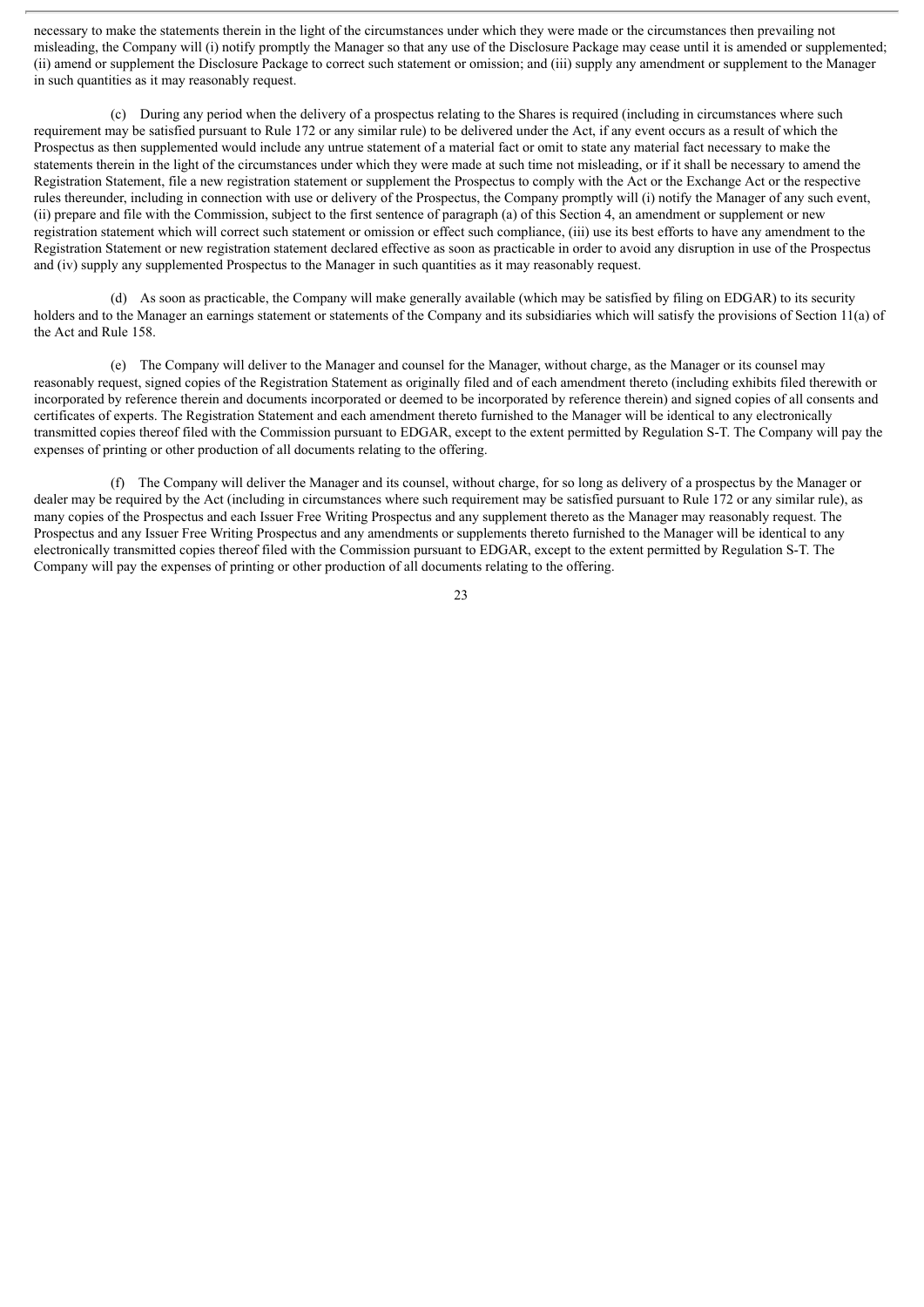(g) The Company will arrange, if necessary, for the qualification of the Shares for sale under the laws of such jurisdictions as the Manager may designate and will maintain such qualifications in effect so long as required for the distribution of the Shares; *provided* that in no event shall the Company be obligated to qualify to do business in any jurisdiction where it is not now so qualified or to take any action that would subject it to service of process in suits, other than those arising out of the offering or sale of the Shares, in any jurisdiction where it is not now so subject or where it would be subject to taxation as a foreign business.

(h) The Company agrees that, unless it has or shall have obtained, as the case may be, the prior written consent of the Manager, and the Manager agrees with the Company that, unless it has or shall have obtained, as the case may be, the prior written consent of the Company, it has not made and will not make any offer relating to the Shares that would constitute an Issuer Free Writing Prospectus or that would otherwise constitute a "free writing prospectus" (as defined in Rule 405) required to be filed by the Company with the Commission or retained by the Company under Rule 433; *provided* that the prior written consent of the parties hereto shall be deemed to have been given in respect of the Free Writing Prospectuses included in Schedule I hereto. Any such free writing prospectus consented to by the Manager or the Company is hereinafter referred to as a "**Permitted Free Writing Prospectus**." The Company agrees that (i) it has treated and will treat, as the case may be, each Permitted Free Writing Prospectus as an Issuer Free Writing Prospectus and (ii) it has complied and will comply, as the case may be, with the requirements of Rules 164 and 433 applicable to any Permitted Free Writing Prospectus, including in respect of timely filing with the Commission, legending and record keeping.

(i) The Company will not (i) take, directly or indirectly, any action designed to or that might reasonably be expected to cause or result in stabilization or manipulation of the price of any security of the Company to facilitate the sale or resale of the Shares or (ii) sell, bid for, purchase or pay any person (other than as contemplated by this Agreement or any Terms Agreement) any compensation for soliciting purchases of the Shares.

(j) The Company will, at any time during the term of this Agreement, as supplemented from time to time, advise the Manager promptly after it shall have received notice or obtain knowledge thereof, of any information or fact that would materially alter or affect any opinion, certificate, letter and other document provided to the Manager pursuant to Section 6 herein.

(k) Upon commencement of the offering of the Shares under this Agreement (if requested by the Manager) (and upon the recommencement of the offering of the Shares under this Agreement following the termination of a suspension of sales hereunder), and each time that (i) the Registration Statement or the Prospectus shall be amended or supplemented (other than (A) an Interim Prospectus Supplement filed pursuant to Rule 424(b) pursuant to Section 4(s) of this Agreement, (B) a prospectus supplement relating solely to the offering or resale of securities other than the Shares or (C) the filing with the Commission of any report under the Exchange Act except such reports referred to in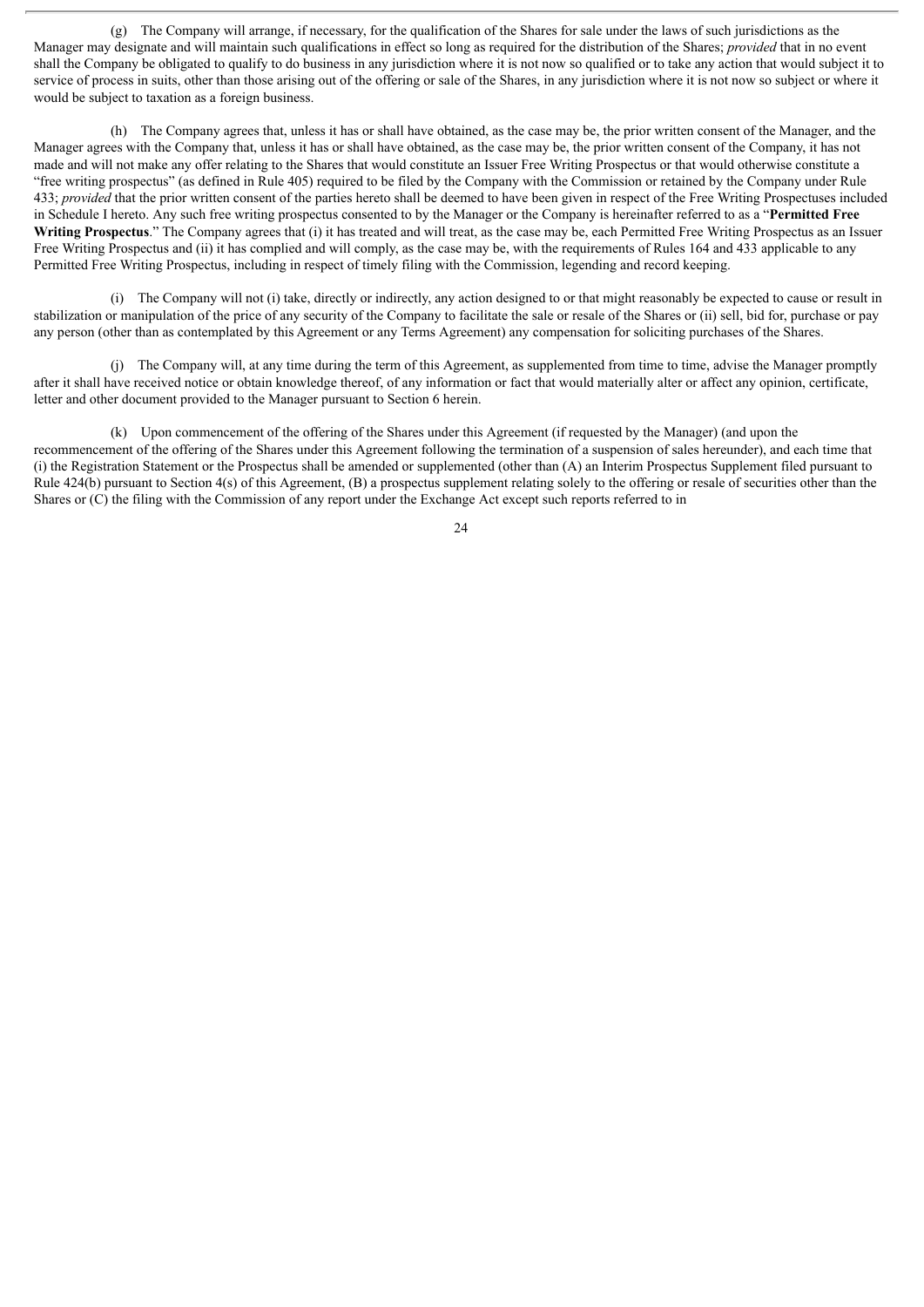Section  $4(k)(ii)$ , (ii) there is filed with the Commission any annual report on Form 10-K or quarterly report on Form 10-Q, or any other document that contains financial statements or financial information that is incorporated by reference into the Prospectus, or any amendment thereto, or (iii) the Shares are delivered to the Manager as principal at the Time of Delivery pursuant to a Terms Agreement (the date of such commencement (in the case that the above-mentioned request is made by the Manager), the date of each such recommencement and the date of each such event referred to in (i), (ii) and (iii) above, a "**Representation Date**"), the Company shall furnish or cause to be furnished to the Manager forthwith a certificate dated and delivered on such Representation Date, as the case may be, in form satisfactory to the Manager to the effect that the statements contained in the certificate referred to in Section 6(d) of this Agreement which were last furnished to the Manager are true and correct at the time of such Representation Date, as though made at and as of such time (except that such statements shall be deemed to relate to the Registration Statement and the Prospectus as amended and supplemented to such time) or, in lieu of such certificate, a certificate of the same tenor as the certificate referred to in said Section 6(d), modified as necessary to relate to the Registration Statement, the Disclosure Package and the Prospectus as amended and supplemented to the time of delivery of such certificate. In addition, upon notice from the Company to the Managers at any time prior to a Representation Date, the Company may notify the Managers that it intends to suspend sales pursuant to this Agreement and defer a Representation Date until further notice, provided, however that the Company shall at no time request a sale of the Shares pursuant to the terms of Section 3 herein until such time as the Company satisfies its obligations pursuant to Sections 4 and 6 hereof.

(l) At each Representation Date, the Company shall furnish or cause to be furnished forthwith to the Manager and to counsel to the Manager a written opinion of Latham & Watkins LLP, counsel to the Company ("**Company Counsel**"), dated and delivered on such Representation Date, in form and substance satisfactory to the Manager, of the same tenor as the opinion referred to in Section 6(b) of this Agreement, but modified as necessary to relate to the Registration Statement, the Disclosure Package and the Prospectus as amended and supplemented to the time of delivery of such opinion.

(m) At each Representation Date, the Company shall furnish or cause to be furnished forthwith to the Manager and to counsel to the Manager a written opinion of Morse, Barnes-Brown & Pendleton, P.C., special counsel to the Company with respect to intellectual property matters ("**Company IP Counsel**"), dated and delivered on such Representation Date, in form and substance satisfactory to the Manager, of the same tenor as the opinion referred to in Section 6(b) of this Agreement, but modified as necessary to relate to the Registration Statement, the Disclosure Package and the Prospectus as amended and supplemented to the time of delivery of such opinion.

(n) At each Representation Date, Ropes & Gray LLP, counsel to the Manager, shall deliver a written opinion, dated and delivered on such Representation Date, in form and substance satisfactory to the Manager, of the same tenor as the opinions referred to in Section 6(c) of this Agreement but modified as necessary to relate to the Registration Statement, the Disclosure Package and the Prospectus as amended and supplemented to the time of delivery of such opinion.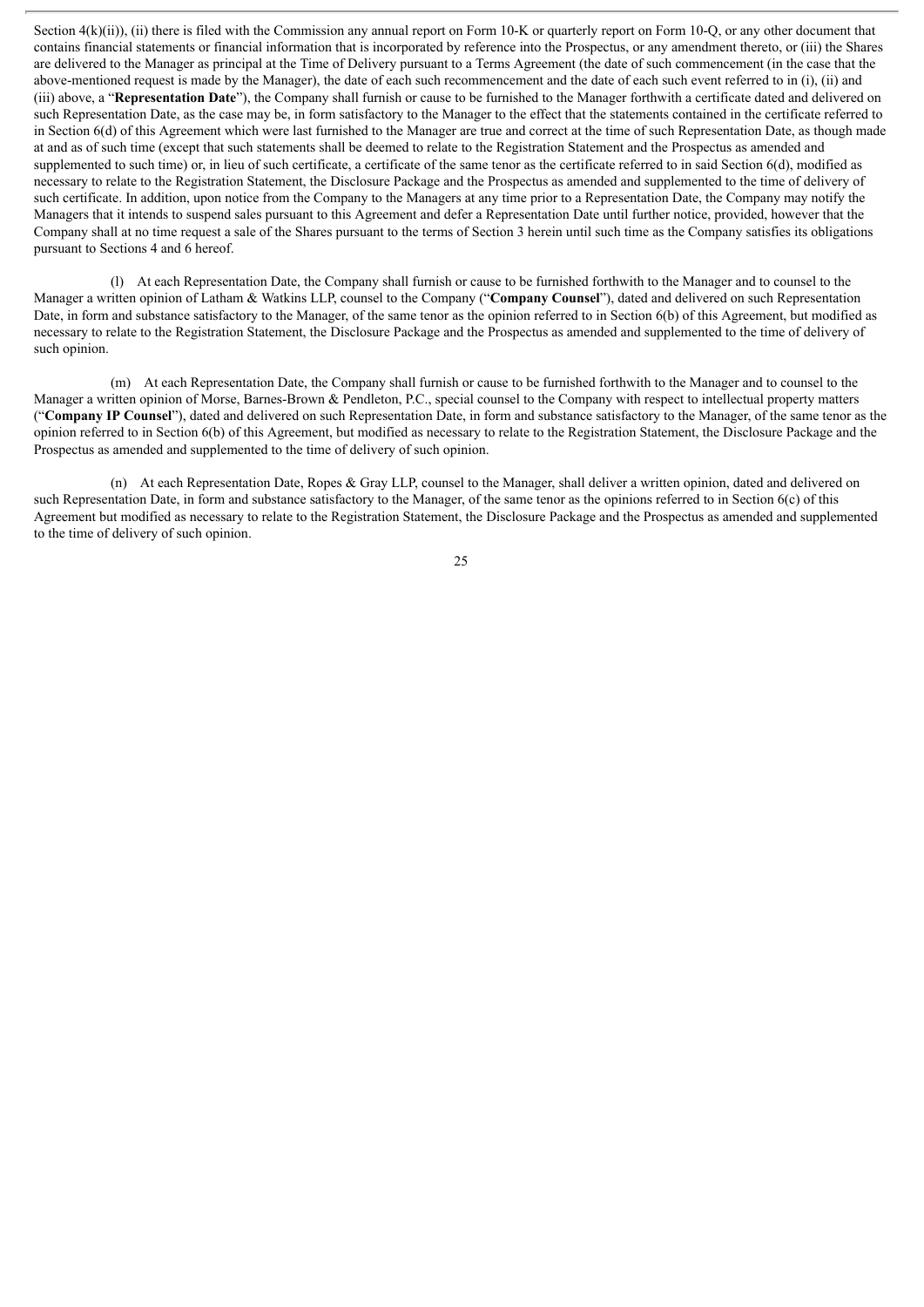(o) At each Representation Date, the Company shall cause Ernst & Young LLP (the "**Accountants**"), or other independent accountants satisfactory to the Manager forthwith, to furnish the Manager a comfort letter, dated and delivered on such Representation Date, in form and substance satisfactory to the Manager of the same tenor as the comfort letter referred to in Section 6(e) of this Agreement but modified to relate to the Registration Statement, the Disclosure Package and the Prospectus, as amended and supplemented to the date of such letter.

(p) At each Representation Date, the Company shall cause to be furnished to the Manager a certificate of its chief financial officer, dated and delivered on such Representation Date, in form and substance satisfactory to the Manager of the same tenor as the certificate referred to in Section 6(f) of this Agreement but modified to relate to the Registration Statement, the Disclosure Package and the Prospectus, as amended and supplemented to the date of such letter.

(q) At each Representation Date, and at such other times as may reasonably be requested by the Manager (which shall be on a biweekly basis or otherwise), the Company will conduct a due diligence session, in form and substance satisfactory to the Manager, which shall include representatives of the management of the Company and the Accountants. The Company shall cooperate timely with any reasonable due diligence request from or review conducted by the Manager or its agents from time to time in connection with the transactions contemplated by this Agreement, including, without limitation, providing information and available documents and access to appropriate officers and agents of the Company during regular business hours and at the Company's principal offices, and timely furnishing or causing to be furnished such certificates, letters and opinions from the Company, and its officers and agents, as the Manager may reasonably request.

(r) Nothing in this Agreement shall restrict the Manager from trading, and the Company acknowledges that the Manager may trade in the Common Stock for the Manager's own account and for the account of its clients before, at the same time as, or after sales of the Shares occur pursuant to this Agreement or pursuant to a Terms Agreement.

(s) The Company will either (i) disclose in its Annual Reports on Form 10-K and Quarterly Reports on Form 10-Q, as applicable, with regard to the relevant quarter, the number of the Shares sold by or through the Manager pursuant to this Agreement, the Net Proceeds to the Company and the compensation paid by the Company with respect to such sales of the Shares pursuant to this Agreement, or (ii) on or prior to the earlier of (A) the date on which the Company shall file a Quarterly Report on Form 10-Q or an Annual Report on Form 10-K in respect of any fiscal quarter in which sales of Shares were made by the Manager pursuant to this Agreement and (B) the date on which the Company shall be obligated to file such document referred to in clause (A) in respect of such quarter (each such date, and any date on which an amendment to any such document is filed, a "**Filing Date**"), the Company will file a prospectus supplement with the Commission under the applicable paragraph of Rule 424(b), which prospectus supplement will set forth, with regard to such quarter, the number of the Shares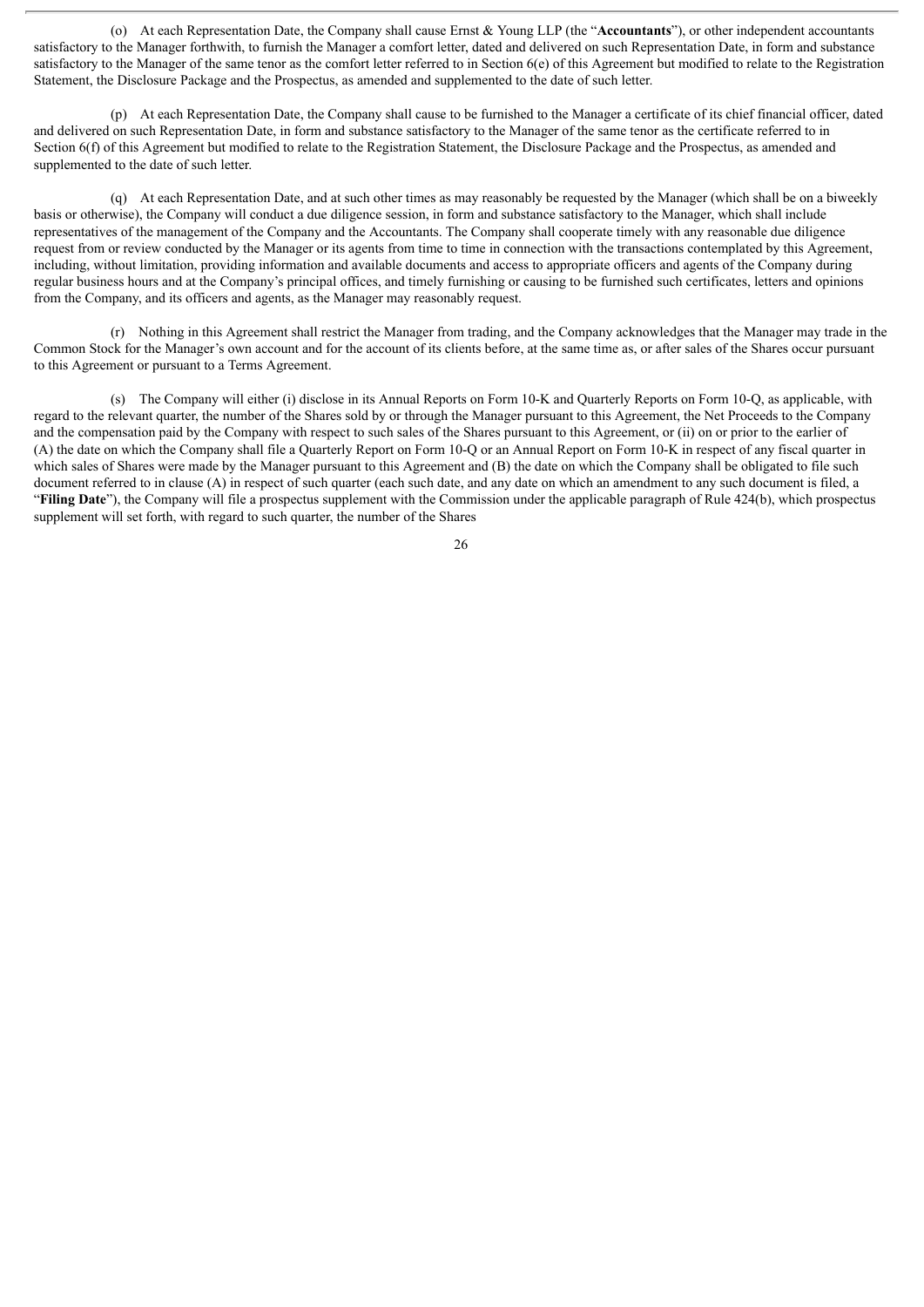sold by or through the Manager pursuant to this Agreement, the Net Proceeds to the Company and the compensation paid by the Company with respect to such sales of the Shares pursuant to this Agreement and deliver such number of copies of each such prospectus supplement to Nasdaq as are required by such exchange.

(t) If, to the knowledge of the Company, the conditions set forth in Section  $6(a)$  or  $6(g)$  shall not be true and correct on the applicable Settlement Date or Time of Delivery, the Company will offer to any person who has agreed to purchase Shares from the Company as the result of an offer to purchase solicited by the Manager the right to refuse to purchase and pay for such Shares.

(u) Each acceptance by the Company of an offer to purchase the Shares hereunder, and each execution and delivery by the Company of a Terms Agreement, shall be deemed to be an affirmation to the Manager that the representations and warranties of the Company contained in or made pursuant to this Agreement are true and correct as of the date of such acceptance or of such Terms Agreement as though made at and as of such date, and an undertaking that such representations and warranties will be true and correct as of the Settlement Date for the Shares relating to such acceptance or as of the Time of Delivery relating to such sale, as the case may be, as though made at and as of such date (except that such representations and warranties shall be deemed to relate to the Registration Statement and the Prospectus as amended and supplemented relating to such Shares).

(v) The Company will use commercially reasonable efforts to cause the Shares to be listed for trading on Nasdaq and to maintain such listing.

(w) During any period when the delivery of a prospectus relating to the Shares is required (including in circumstances where such requirement may be satisfied pursuant to Rule 172 or any similar rule) to be delivered under the Act, the Company shall file, on a timely basis, with the Commission and Nasdaq all reports and documents required to be filed under the Exchange Act and the regulations thereunder.

(x) The Company shall cooperate with the Manager and use its reasonable efforts to permit the Shares to be eligible for clearance and settlement through the facilities of DTC.

(y) The Company will apply the Net Proceeds from the sale of the Shares in the manner set forth in the Disclosure Package and the Prospectus.

5. Payment of Expenses. The Company agrees to pay all costs, fees and expenses incurred in connection with the performance of its obligations under this Agreement, whether or not the transactions contemplated hereby are consummated, including without limitation (i) all expenses incident to the issuance and delivery of the Shares (including all printing and engraving costs), (ii) all necessary issue, transfer and other stamp taxes in connection with the issuance and sale of the Shares to the Manager, (iii) all fees and expenses of the Company's counsel, independent public or certified public accountants and other advisors to the Company, and the reasonable fees and expenses of the Manager's counsel, (iv) all costs and expenses incurred in connection with the preparation, printing, filing, shipping and distribution of the Registration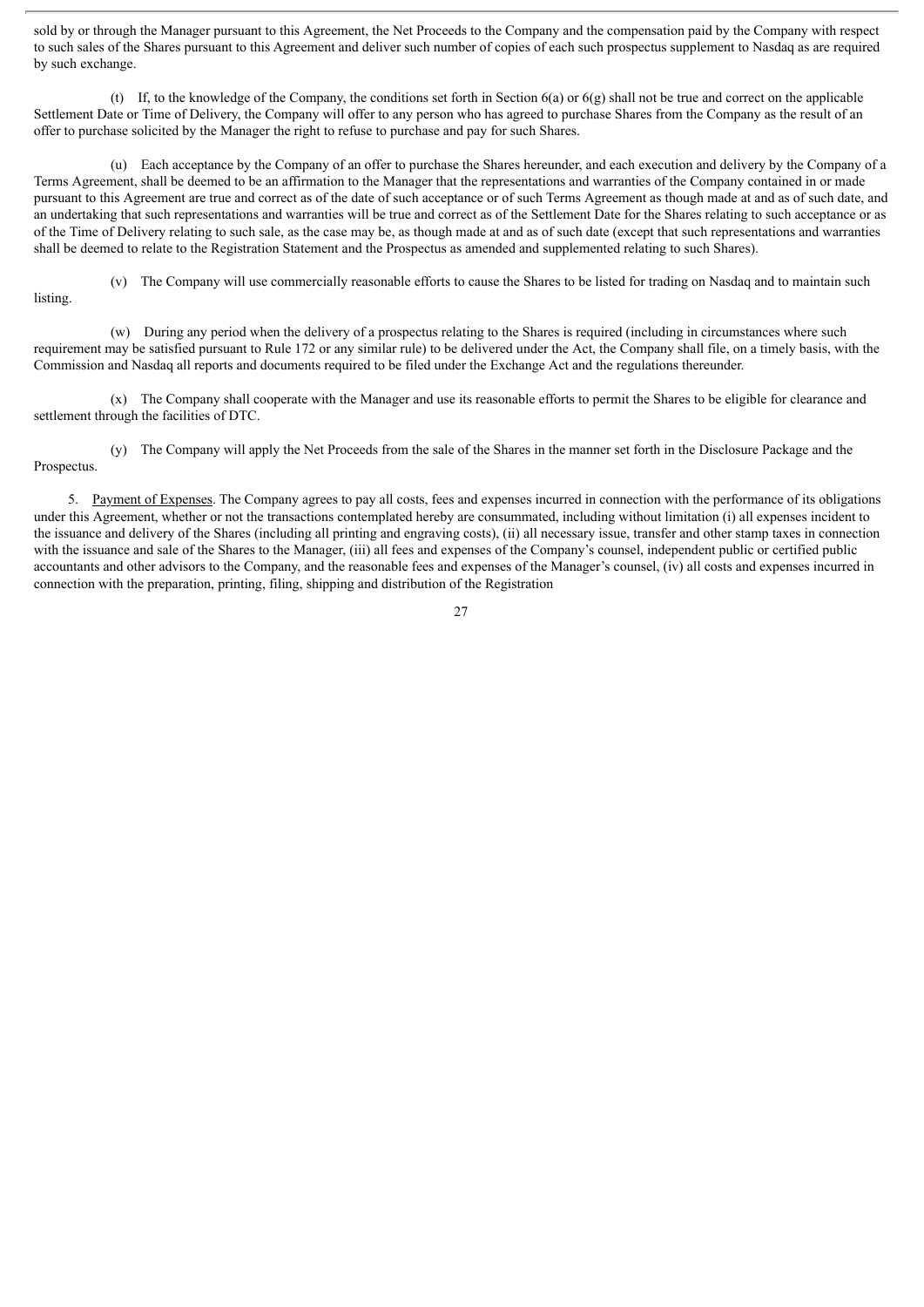Statement (including financial statements, exhibits, schedules, consents and certificates of experts), each Issuer Free Writing Prospectus and the Prospectus, and all amendments and supplements thereto, and this Agreement, (v) filing fees, attorneys' fees and expenses incurred by the Company or the Manager in connection with qualifying or registering (or obtaining exemptions from the qualification or registration of) all or any part of the Shares for offer and sale under the state securities or blue sky laws, and, if requested by the Manager, preparing a "Blue Sky Survey" or memorandum, and any supplements thereto, advising the Manager of such qualifications, registrations and exemptions, (vi) the filing fees incident to the review and approval by FINRA of the terms of the sale of the Shares, if any, (vii) the fees and expenses associated with listing of the Shares on the Nasdaq, (vii) all fees and expenses of the registrar and transfer agent of the Common Stock, (viii) all fees and expenses (including reasonable fees and expenses of counsel) of the Company in connection with approval of the Shares by DTC for "book-entry" transfer, (ix) all other fees, costs and expenses referred to in Item 14 of Part II of the Registration Statement and (x) all other fees, costs and expenses incurred in connection with the performance of its obligations hereunder for which provision is not otherwise made in this Section 5. Notwithstanding the foregoing sentence, the fees and disbursements of Manager's counsel pursuant to subsections (v) and (vi) above shall not exceed (A) \$100,000 in connection with execution of this Agreement and (B) \$20,000 in connection with each Representation Date on which the Company is required to provide a certificate pursuant to Section 4(k) of this Agreement (and \$25,000 for any triggering event in connection with the filing of a Form 10-K). Except as provided in this Section 5 and in Section 7 hereof, the Manager shall pay its own expenses.

6. Conditions to the Obligations of the Manager. The obligations of the Manager under this Agreement and any Terms Agreement shall be subject to (i) the accuracy of the representations and warranties on the part of the Company contained herein as of the Execution Time, each Representation Date, and as of each Applicable Time, Settlement Date and Time of Delivery, (ii) to the performance by the Company of its obligations hereunder and (iii) the following additional conditions:

(a) The Prospectus, and any supplement thereto, required by Rule 424 to be filed with the Commission have been filed in the manner and within the time period required by Rule 424(b) with respect to any sale of Shares; each Interim Prospectus Supplement required to be filed shall have been filed in the manner required by Rule 424(b) within the time period required by Section 4(s) of this Agreement; any material required to be filed by the Company pursuant to Rule 433(d) under the Act, shall have been filed with the Commission within the applicable time periods prescribed for such filings by Rule 433; and no stop order suspending the effectiveness of the Registration Statement or any notice objecting to its use shall have been issued and no proceedings for that purpose or pursuant to Section 8A of the Act shall have been instituted or threatened.

(b) The Company shall have requested and caused each of Company Counsel and Company IP counsel to furnish to the Manager, on every date specified in Sections 4(l) and 4(m) of this Agreement, an opinion collectively covering the opinions in form and substance satisfactory to the Manager.

(c) The Manager shall have received from Ropes & Gray LLP, counsel for the Manager, on every date specified in Section 4(n) of this Agreement, such opinion or opinions, dated as of such date and addressed to the Manager, with respect to the issuance and sale of the Shares, the Registration Statement, the Disclosure Package, the Prospectus (together with any supplement thereto) and other related matters as the Manager may reasonably require, and the Company shall have furnished to such counsel such documents as they request for the purpose of enabling them to pass upon such matters.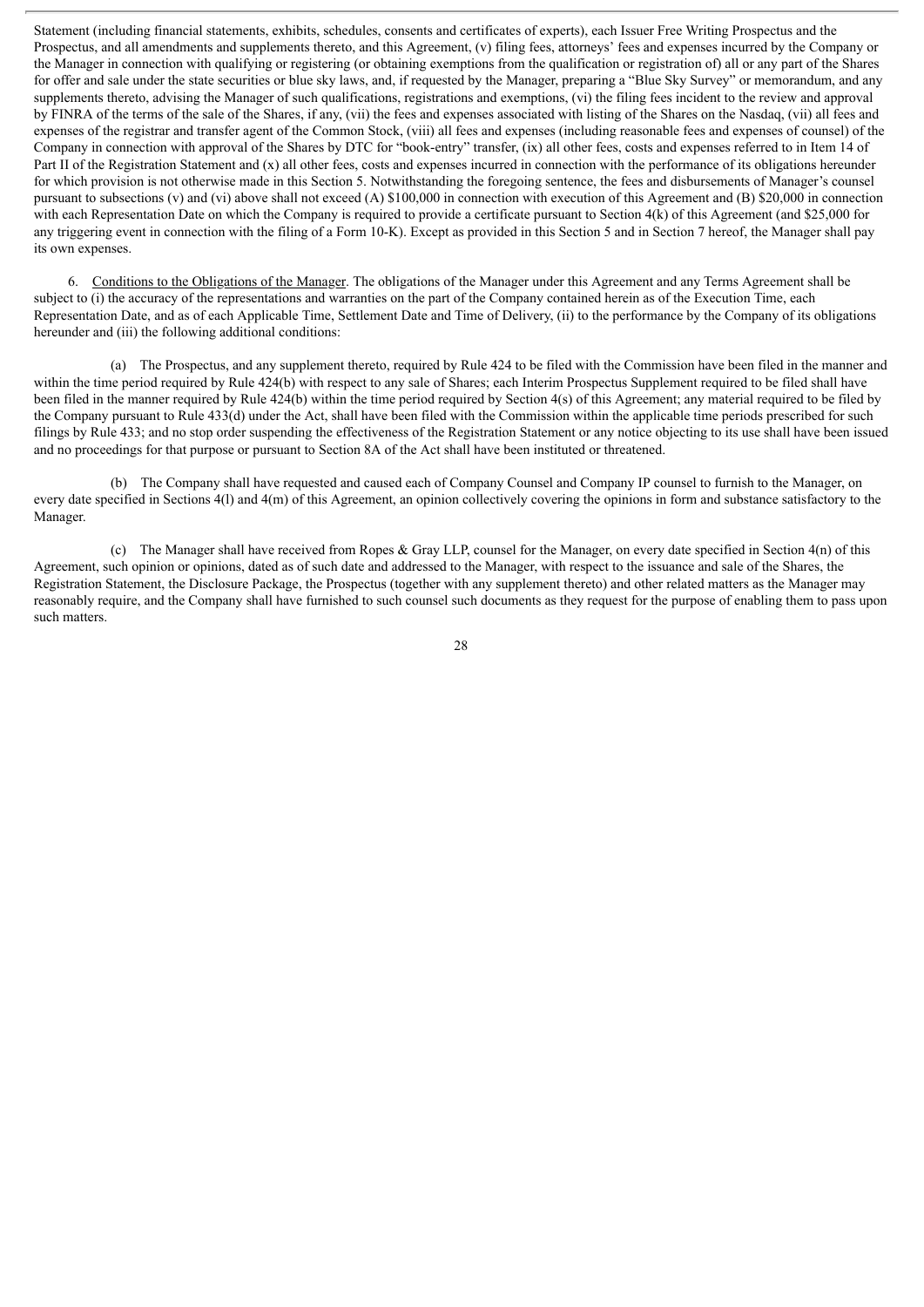(d) The Company shall have furnished or caused to be furnished to the Manager, on every date specified in Section 4(k) of this Agreement, a certificate of the Company, signed by the chief executive officer of the Company, and of the chief financial or chief accounting officer of the Company, dated as of such date, to the effect that the signers of such certificate have carefully examined the Registration Statement, the Disclosure Package and the Prospectus and any supplements or amendments thereto and this Agreement and that:

(i) the Company has received no stop order suspending the effectiveness of the Registration Statement, and no proceedings for such purpose or pursuant to Section 8A of the Act have been instituted or, to the Company's knowledge, threatened by the Commission;

(ii) since the date of the most recent financial statements included in the Prospectus and the Disclosure Package, there has been no Material Adverse Effect, except as set forth in or contemplated in the Disclosure Package and the Prospectus;

(iii) the representations, warranties and covenants set forth in Section 2 of this Agreement are true and correct with the same force and effect as though expressly made on and as of such date; and

(iv) the Company has complied with all the agreements hereunder and satisfied all the conditions on its part to be performed or satisfied hereunder at or prior to such date.

(e) The Company shall have requested and caused the Accountants to have furnished to the Manager, on every date specified in Section 4(o) hereof to the extent financial information audited or reviewed by such firms is included or incorporated by reference in the Registration Statement, the Disclosure Package and the Prospect, as amended and supplement to the date of such letter, and to the extent requested by the Manager in connection with any offering of the Shares, a letter (which may refer to letters previously delivered to the Manager), dated as of such date, in form and substance satisfactory to the Manager, which letter shall cover, without limitation, the various financial statements and disclosures contained in the Registration Statement, the Disclosure Package and the Prospectus and other matters ordinarily covered by accountants' "comfort letters" to underwriters in connection with registered public offerings as contemplated in the Statement on Auditing Standards No. 72, as well as confirming that they have performed a review of any unaudited interim financial information of the Company included in the Registration Statement, the Disclosure Package and the Prospectus in accordance with Statement on Auditing Standards No. 100.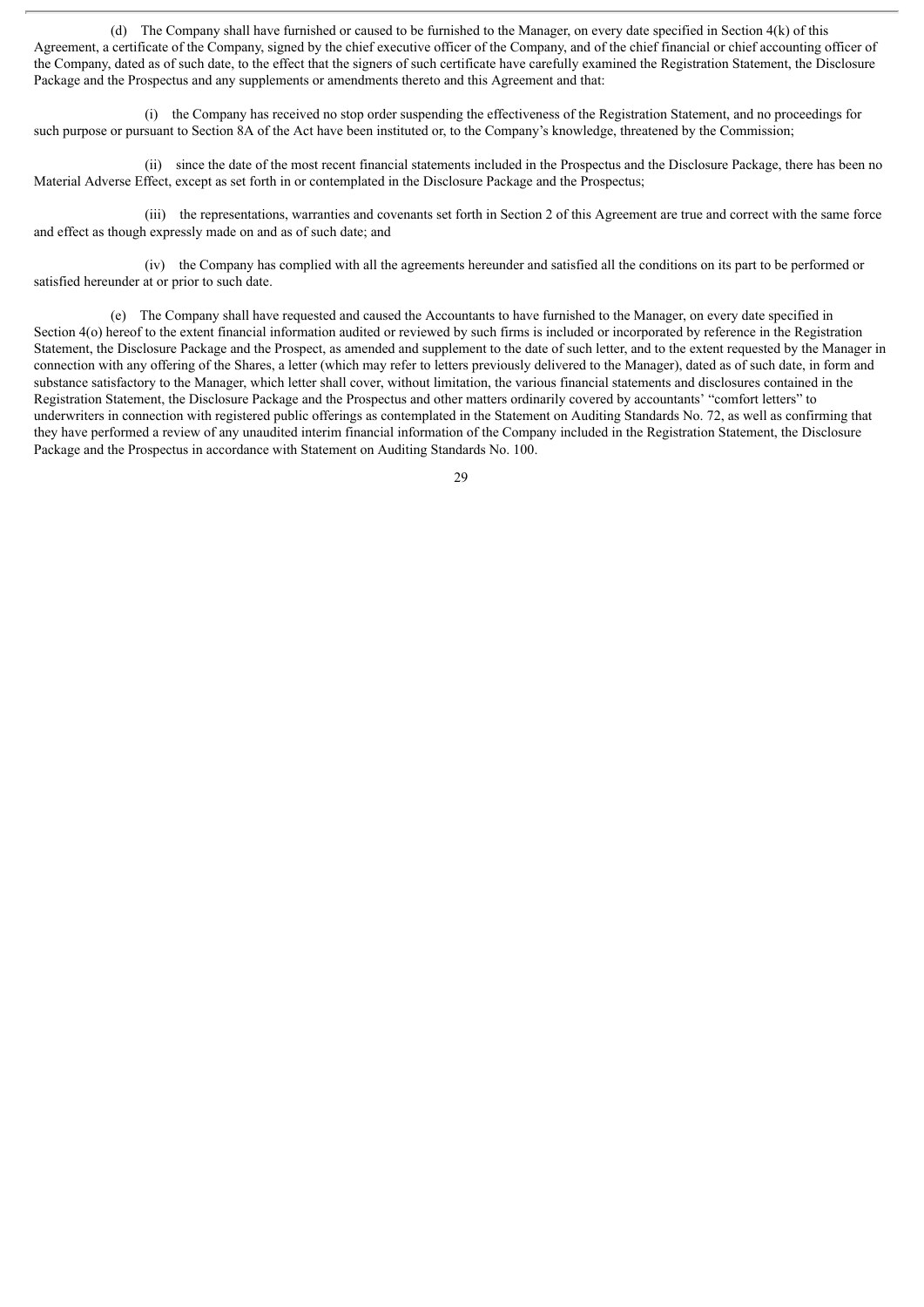References to the Prospectus in this paragraph (e) include any supplement thereto at the date of the letter.

(f) The Company shall have furnished or caused to be furnished to the Manager, on every date specified in Section  $4(p)$  of this Agreement, a certificate of the chief financial officer of the Company, dated as of such date, in form and substance to the Manager and agreed upon prior to the date hereof, covering certain financial matters of the Company.

(g) Since the respective dates as of which information is disclosed in the Registration Statement, the Disclosure Package and the Prospectus, except as otherwise stated therein, there shall not have been (i) any change or decrease specified in the letter referred to in paragraph (e) of this Section 6 or (ii) Material Adverse Effect, except as set forth in or contemplated in the Disclosure Package (exclusive of any amendment or supplement thereto) the effect of which, in any case referred to in clause (i) or (ii) above, is, in the sole judgment of the Manager, so material and adverse as to make it impractical or inadvisable to proceed with the offering or delivery of the Shares as contemplated by the Registration Statement (exclusive of any amendment thereof), the Disclosure Package and the Prospectus (exclusive of any amendment or supplement thereto).

(h) FINRA shall not have raised any objection with respect to the fairness and reasonableness of the terms and arrangements under this Agreement.

(i) The Shares shall have been listed and admitted and authorized for trading on Nasdaq, and satisfactory evidence of such actions shall have been provided to the Manager.

(j) Prior to each Settlement Date and Time of Delivery, as applicable, the Company shall have furnished to the Manager such further information, certificates and documents as the Manager may reasonably request.

(k) Prior to the Execution Time, the Manager shall have received a certificate satisfying the beneficial ownership due diligence requirements of the Financial Crimes Enforcement Network ("**FinCEN**") from the Company in form and substance reasonably satisfactory to the Manager, along with such additional supporting documentation as requested by the Manager in connection with the verification of the foregoing certificate.

If any of the conditions specified in this Section 6 shall not have been fulfilled when and as provided in this Agreement, or if any of the opinions and certificates mentioned above or elsewhere in this Agreement shall not be reasonably satisfactory in form and substance to the Manager and its counsel, this Agreement and all obligations of the Manager hereunder may be canceled at, or at any time prior to, any Settlement Date or Time of Delivery, as applicable, by the Manager. Notice of such cancellation shall be given to the Company in writing or by telephone or facsimile confirmed in writing.

The documents required to be delivered by this Section 6 shall be delivered at the office of Ropes & Gray LLP, counsel for the Manager, at 800 Boylston Street, Boston, Massachusetts 02199, Attention: Tara Fisher, on each such date as provided in this Agreement.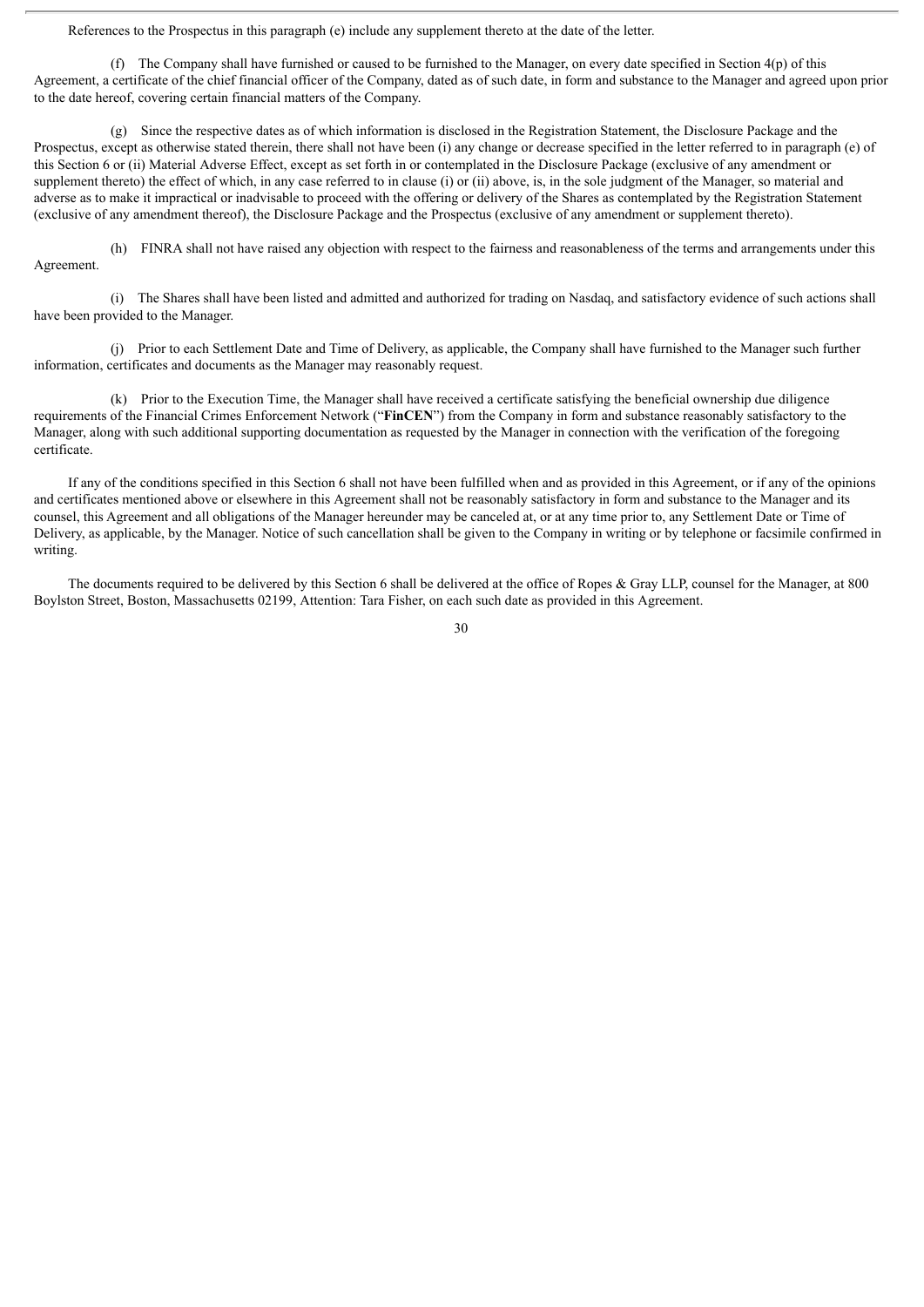# 7. Indemnification and Contribution.

(a) The Company agrees to indemnify and hold harmless the Manager, its affiliates, as such term is defined in Rule 501(b) under the Act (each, an "**Affiliate**"), the directors, officers, employees and agents of the Manager, any broker-dealer affiliate of the Manager through which Shares are sold, and each person who controls the Manager within the meaning of either the Act or the Exchange Act and against any loss, claim, damage, liability or expense, as incurred, to which they or any of them may become subject under the Act, the Exchange Act or other federal or state statutory law or regulation, at common law or otherwise (including in settlement of any litigation, if such settlement is effected with the written consent of the Company or otherwise permitted by paragraph (d) below), insofar as such loss, claim, damage, liability or expense (or actions in respect thereof as contemplated below) arises out of or is based (i) upon any untrue statement or alleged untrue statement of a material fact contained in the Registration Statement (or any amendment thereto) or the omission or alleged omission therefrom of a material fact required to be stated therein or necessary to make the statements therein not misleading; or (ii) upon any untrue statement or alleged untrue statement of a material fact contained in any Issuer Free Writing Prospectus or any "issuer information" filed or required to be filed pursuant to Rule 433(d) under the Act, the Base Prospectus, the Prospectus Supplement or any Interim Prospectus Supplement (or any amendment or supplement thereto) or the omission or alleged omission therefrom of a material fact, in each case, necessary in order to make the statements therein, in the light of the circumstances under which they were made, not misleading; or (iii) in whole or in part upon any inaccuracy in the representations and warranties of the Company contained herein; or (iv) in whole or in part upon any failure of the Company to perform its obligations hereunder or under law; and agrees to reimburse each such indemnified party, for any and all expenses (including the reasonable fees and disbursements of counsel chosen by the indemnified party) as such expenses are reasonably incurred by them in connection with investigating, defending, settling, compromising or paying any such loss, claim, damage, liability, expense or action; *provided, however*, that the foregoing indemnity agreement shall not apply to any loss, claim, damage, liability or expense to the extent, but only to the extent, arising out of or based upon any untrue statement or alleged untrue statement or omission or alleged omission made in reliance upon and in conformity with written information furnished to the Company by the Manager expressly for use in the Registration Statement (or any amendment thereto), any Issuer Free Writing Prospectus or the Prospectus (or any amendment or supplement thereto), it being understood and agreed that the only such information furnished by the Manager consists of the information described as such in subsection (b) below. This indemnity agreement will be in addition to any liabilities that the Company may otherwise have.

(b) The Manager agrees to indemnify and hold harmless the Company, the directors of the Company, each of the Company's officers who signed the Registration Statement and each person, if any, who controls the Company within the meaning of the Act or the Exchange Act, against any loss, claim, damage, liability or expense, as incurred, to which the Company or any such director, officer or controlling person may become subject, under the Act, the Exchange Act, or other federal or state statutory law or regulation, or at common law or otherwise (including in settlement of any litigation, if such settlement is effected with the written consent of the Manager or otherwise permitted by paragraph (d) below), insofar as such loss, claim, damage, liability or expense (or actions in respect thereof as contemplated below) arises out of or is based (i) upon any untrue statement or alleged untrue statement of a material fact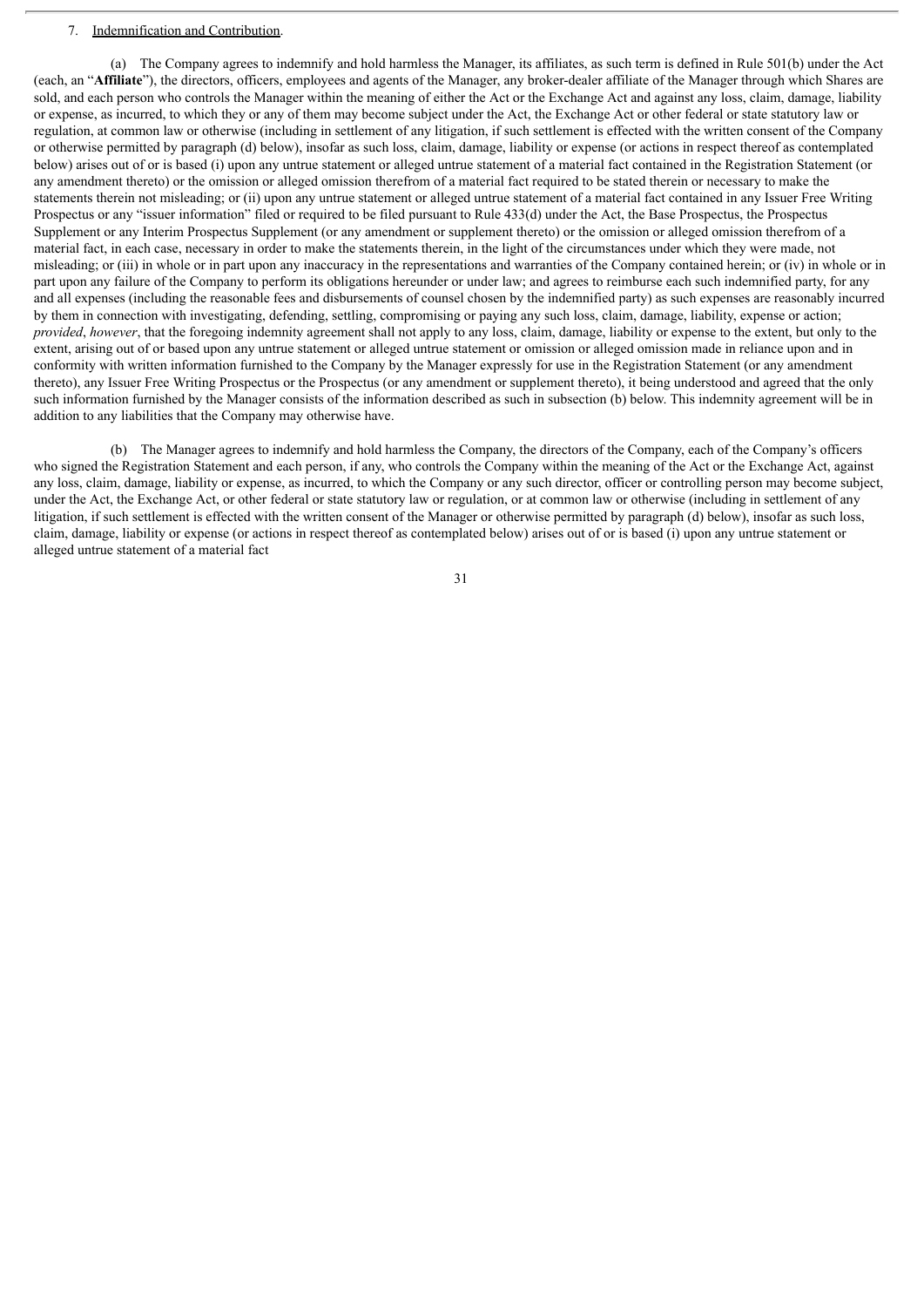contained in the Registration Statement (or any amendment thereto) or the omission or alleged omission therefrom of a material fact required to be stated therein or necessary to make the statements therein not misleading; or (ii) upon any untrue statement or alleged untrue statement of a material fact contained in any Issuer Free Writing Prospectus or any "issuer information" filed or required to be filed pursuant to Rule 433(d) under the Act, the Base Prospectus, the Prospectus Supplement or any Interim Prospectus Supplement (or any amendment or supplement thereto) or the omission or alleged omission therefrom of a material fact, in each case, necessary in order to make the statements therein, in the light of the circumstances under which they were made, not misleading, in each case to the extent, but only to the extent, that such untrue statement or alleged untrue statement or omission or alleged omission was made in the Registration Statement, the Base Prospectus, any Issuer Free Writing Prospectus, any Prospectus Supplement or any Interim Prospectus Supplement (or any amendment or supplement thereto), in reliance upon and in conformity with written information furnished to the Company by the Manager expressly for use therein, it being understood and agreed upon that the only such information furnished by the Manager consists of the Manager's name as set forth on the cover page of the Prospectus Supplement; and to reimburse the Company, or any such director, officer or controlling person for any legal and other expense reasonably incurred by the Company, or any such director, officer or controlling person in connection with investigating, defending, settling, compromising or paying any such loss, claim, damage, liability, expense or action. The indemnity agreement set forth in this Section 7(b) shall be in addition to any liabilities that the Manager may otherwise have.

(c) Promptly after receipt by an indemnified party under this Section 7 of notice of the commencement of any action, such indemnified party will, if a claim in respect thereof is to be made against the indemnifying party under this Section 7, notify the indemnifying party in writing of the commencement thereof; but the omission to so to notify the indemnifying party will not relieve it from any liability which it may have to any indemnified party for contribution or otherwise than under the indemnity agreement contained in paragraph (a) or (b) above or to the extent it is not prejudiced (through the forfeiture of substantive rights or defenses) as a proximate result of such failure. In case any such action is brought against any indemnified party and such indemnified party seeks or intends to seek indemnity from an indemnifying party, the indemnifying party will be entitled to participate in, and, to the extent that it shall elect, jointly with all other indemnifying parties similarly notified, by written notice delivered to the indemnified party promptly after receiving the aforesaid notice from such indemnified party, to assume the defense thereof with counsel reasonably satisfactory to such indemnified party; *provided*, *however*, if the defendants in any such action include both the indemnified party and the indemnifying party and the indemnified party shall have reasonably concluded that a conflict may arise between the positions of the indemnifying party and the indemnified party in conducting the defense of any such action or that there may be legal defenses available to it and/or other indemnified parties which are different from or additional to those available to the indemnifying party, the indemnified party or parties shall have the right to select separate counsel to assume such legal defenses and to otherwise participate in the defense of such action on behalf of such indemnified party or parties. Upon receipt of notice from the indemnifying party to such indemnified party of such indemnifying party's election to assume the defense of such action and approval by the indemnified party of counsel, the indemnifying party will not be liable to such indemnified party under this Section 7 for any legal or other expenses subsequently incurred by such indemnified party in connection with the defense thereof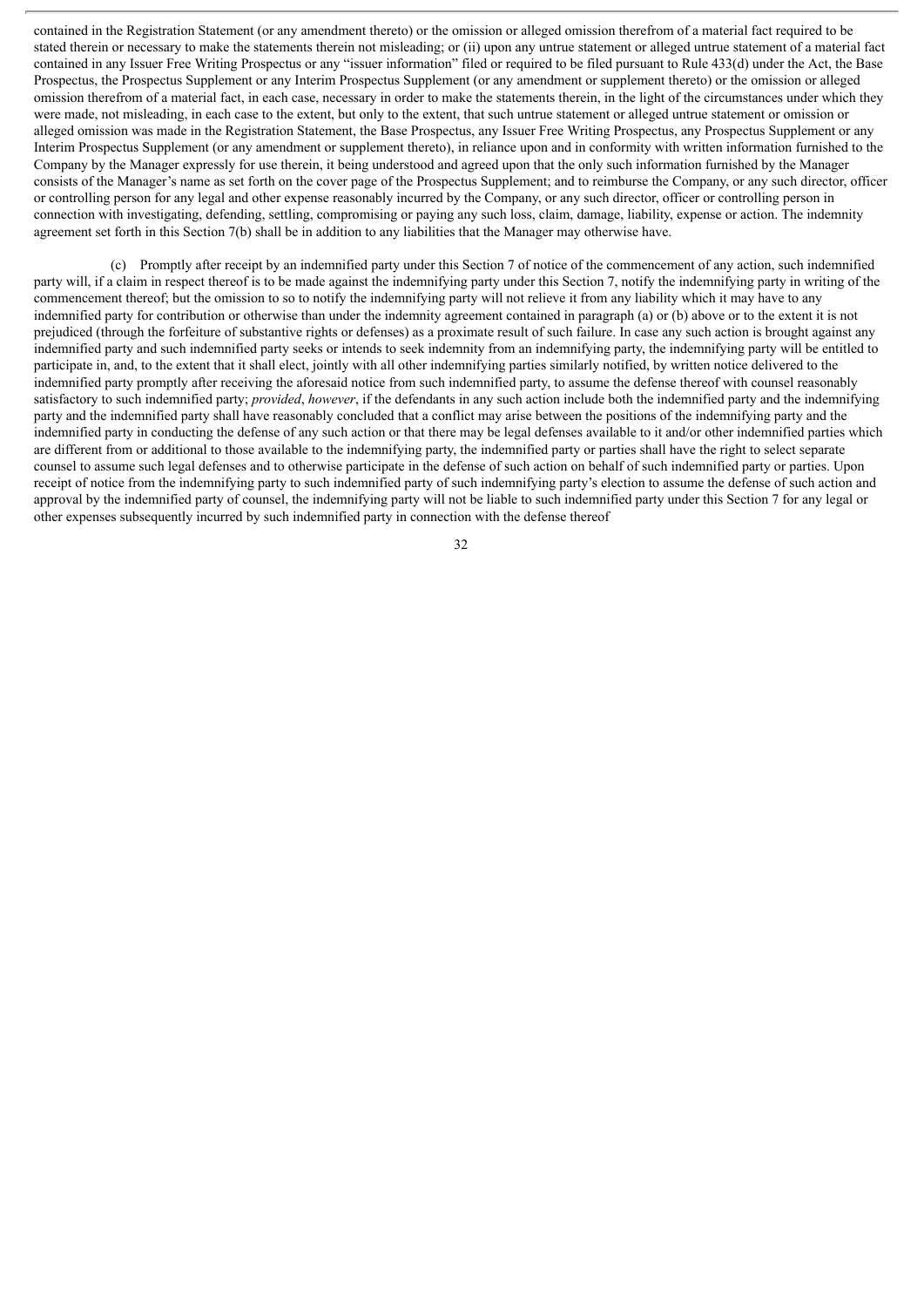unless (i) the indemnified party shall have employed separate counsel in accordance with the proviso to the next preceding sentence (it being understood, however, that the indemnifying party shall not be liable for the expenses of more than one separate counsel (together with local counsel), approved by the indemnifying party (the Manager in the case of Section 7(b) and Section 7(e)), representing the indemnified parties who are parties to such action), (ii) the indemnifying party shall not have employed counsel reasonably satisfactory to the indemnified party to represent the indemnified party within a reasonable time after notice of commencement of the action, in each of which cases the fees and expenses of counsel shall be at the expense of the indemnifying party or (iii) the indemnifying party shall authorize the indemnified party to employ separate counsel at the expense of the indemnifying party.

(d) The indemnifying party under this Section 7 shall not be liable for any settlement of any proceeding effected without its written consent, but if settled with such consent or if there be a final judgment for the plaintiff, the indemnifying party agrees to indemnify the indemnified party against any loss, claim, damage, liability or expense by reason of such settlement or judgment. Notwithstanding the foregoing sentence, if at any time an indemnified party shall have requested an indemnifying party to reimburse the indemnified party for fees and expenses of counsel as contemplated by Section 7(c) hereof, the indemnifying party agrees that it shall be liable for any settlement of any proceeding effected without its written consent if (i) such settlement is entered into more than 60 days after receipt by such indemnifying party of the aforesaid request and (ii) such indemnifying party shall not have reimbursed the indemnified party in accordance with such request prior to the date of such settlement; *provided*, that if it is ultimately determined that an indemnified party was not entitled to indemnification hereunder, such indemnified party shall be responsible for repaying or reimbursing such amounts to the indemnifying party. No indemnifying party shall, without the prior written consent of the indemnified party, effect any settlement, compromise or consent to the entry of judgment in any pending or threatened action, suit or proceeding in respect of which any indemnified party is or could have been a party and indemnity was or could have been sought hereunder by such indemnified party, unless such settlement, compromise or consent (i) includes an unconditional release of such indemnified party from all liability on claims that are the subject matter of such action, suit or proceeding and (ii) does not include a statement as to or an admission of fault, culpability or a failure to act, by or on behalf of any indemnified party.

(e) If the indemnification provided for in this Section 7 is for any reason held to be unavailable to or otherwise insufficient to hold harmless an indemnified party in respect of any losses, claims, damages, liabilities or expenses referred to therein, then each indemnifying party shall contribute to the aggregate amount paid or payable by such indemnified party, as incurred, as a result of any losses, claims, damages, liabilities or expenses referred to therein (i) in such proportion as is appropriate to reflect the relative benefits received by the Company, on the one hand, and the Manager, on the other hand, from the offering of the Shares pursuant to this Agreement, or (ii) if the allocation provided by clause (i) above is not permitted by applicable law, in such proportion as is appropriate to reflect not only the relative benefits referred to in clause (i) above but also the relative fault of the Company on the one hand, and the Manager, on the other hand, in connection with the statements or omissions or inaccuracies in the representations and warranties herein which resulted in such losses, claims, damages, liabilities or expenses, as well as any other relevant equitable considerations. The relative benefits received by the Company shall be deemed to be equal to the total net proceeds from the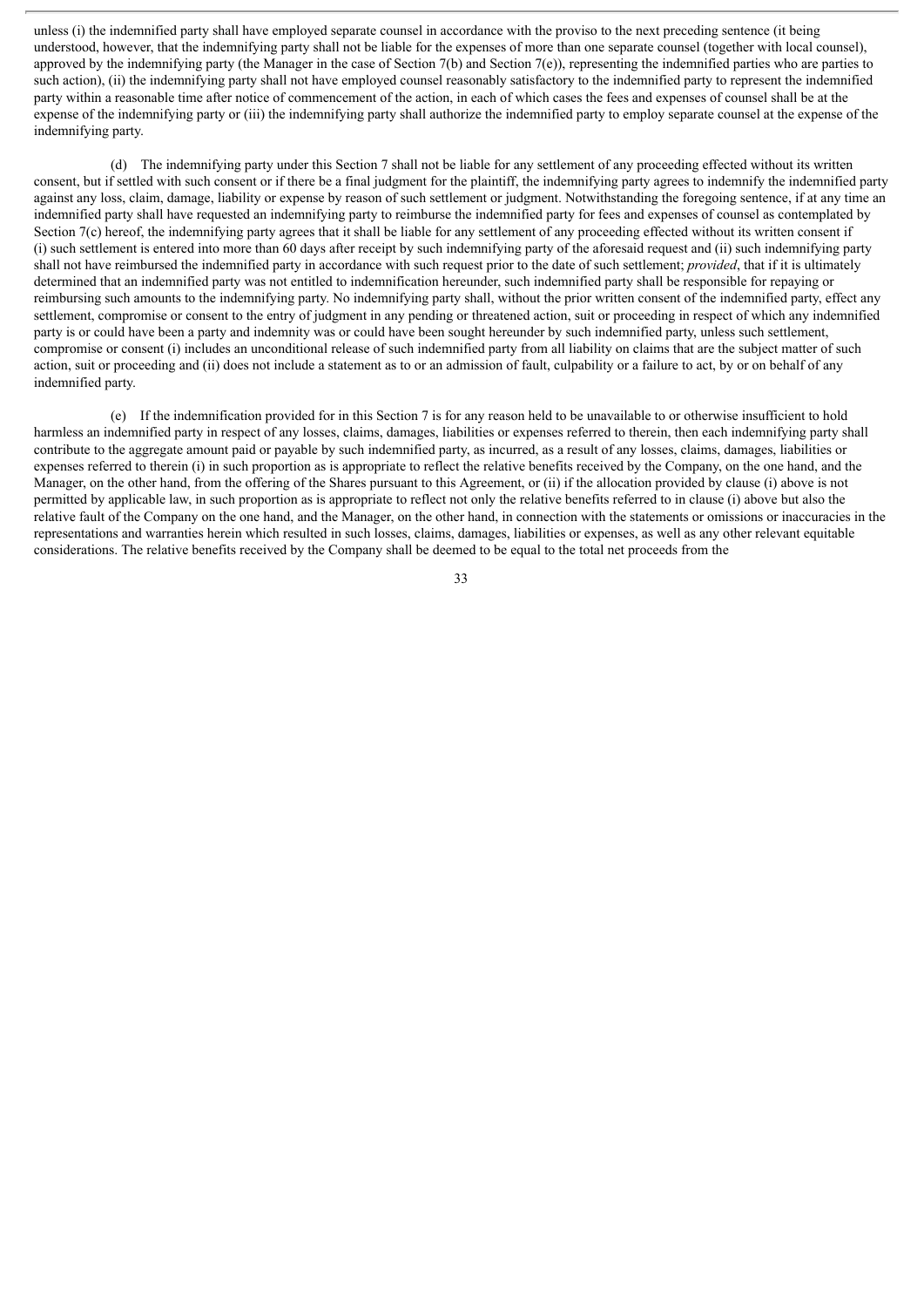offering (before deducting expenses) received by them, and benefits received by the Manager shall be deemed to be equal to the total compensation received by the Manager under Section 3(c) of this Agreement, in each case as determined by this Agreement or any applicable Terms Agreement. The relative fault of the Company, on the one hand, and the Manager, on the other hand, shall be determined by reference to, among other things, whether any such untrue or alleged untrue statement of a material fact or omission or alleged omission to state a material fact or any such inaccurate or alleged inaccurate representation or warranty relates to information supplied by the Company, on the one hand, or the Manager, on the other hand, and the parties' relative intent, knowledge, access to information and opportunity to correct or prevent such statement or omission.

The amount paid or payable by a party as a result of the losses, claims, damages, liabilities and expenses referred to above shall be deemed to include, subject to the limitations set forth in Section 7(c), any legal or other fees or expenses reasonably incurred by such party in connection with investigating or defending any action or claim. The provisions set forth in Section 7(c) with respect to notice of commencement of any action shall apply if a claim for contribution is to be made under this Section 7(e); *provided*, *however*, that no additional notice shall be required with respect to any action for which notice has been given under Section 7(c) for purposes of indemnification.

The Company and the Manager agree that it would not be just and equitable if contribution pursuant to this Section 7(e) were determined by pro rata allocation or by any other method of allocation which does not take account of the equitable considerations referred to in this Section 7(e).

Notwithstanding the provisions of this Section 7(e), the Manager shall not be required to contribute any amount in excess of the discounts and commissions received by it in connection with the Shares sold by it pursuant to this Agreement and any applicable Terms Agreement in the specific transactions or transactions giving rise to the contribution obligation. No person guilty of fraudulent misrepresentation (within the meaning of Section 11(f) of the Act) shall be entitled to contribution from any person who was not guilty of such fraudulent misrepresentation. For purposes of this Section 7(e), each Affiliate, director, officer, employee and agent of the Manager, each person, if any, who controls the Manager within the meaning of the Act and the Exchange Act and any broker-dealer affiliate of the Manager through which Shares are sold shall have the same rights to contribution as the Manager, and each director of the Company or each officer of the Company who signed the Registration Statement, and each person, if any, who controls the Company within the meaning of the Act and the Exchange Act shall have the same rights to contribution as the Company.

# 8. Termination.

(a) The Company shall have the right, by giving written notice as hereinafter specified, to terminate the provisions of this Agreement relating to the solicitation of offers to purchase the Shares in its sole discretion at any time. Any such termination shall be without liability of any party to any other party except that (i) if Shares have been sold through the Manager for the Company, then Section 4(u) shall remain in full force and effect, (ii) with respect to any pending sale, through the Manager for the Company, the obligations of the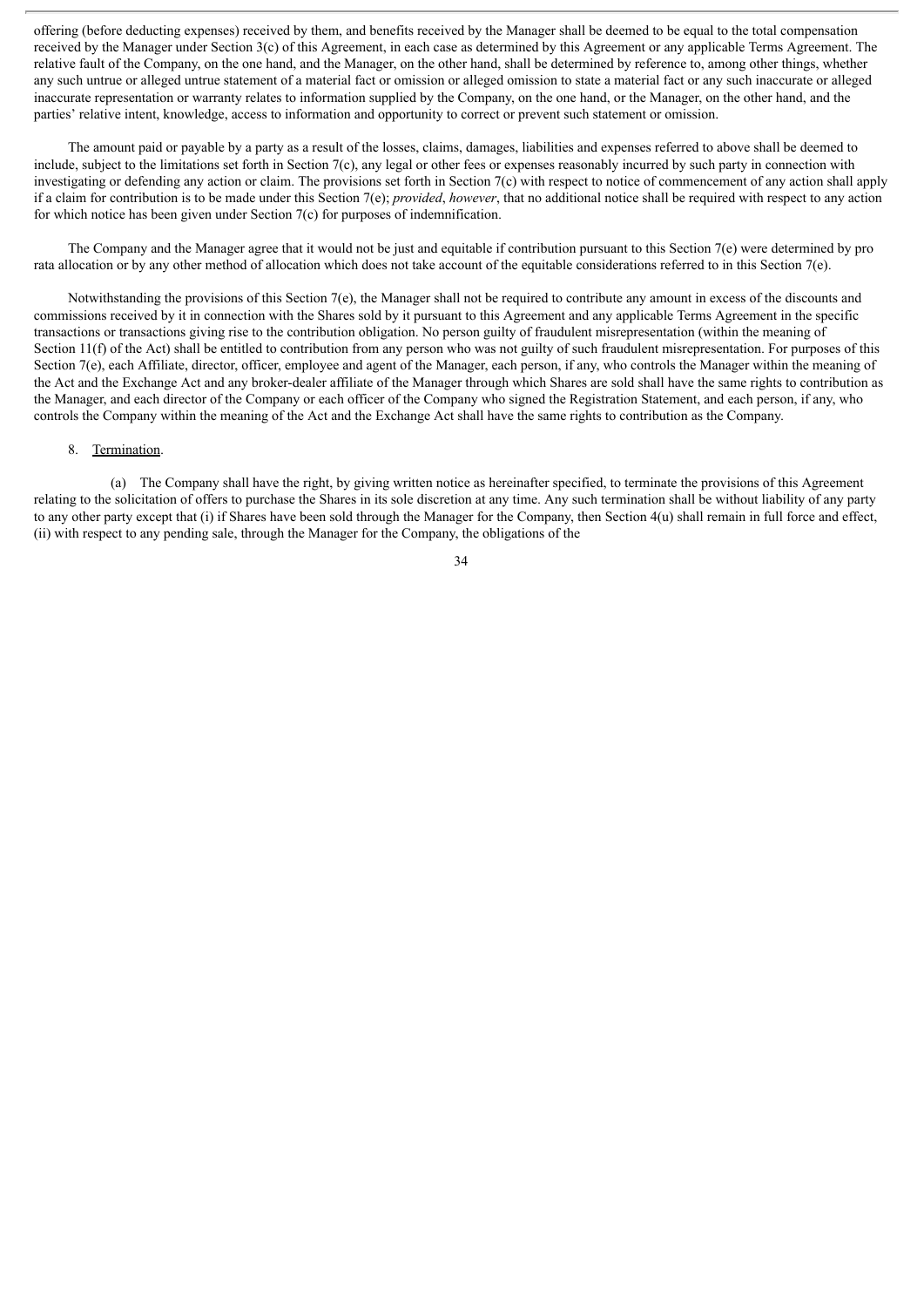Company, including in respect of compensation of the Manager, shall remain in full force and effect notwithstanding the termination and (iii) the provisions of Sections 2, 5, 7, 9, 10, 12 and 14 of this Agreement shall remain in full force and effect notwithstanding such termination.

(b) The Manager shall have the right, by giving written notice as hereinafter specified, to terminate the provisions of this Agreement relating to the solicitation of offers to purchase the Shares in its sole discretion at any time. Any such termination shall be without liability of any party to any other party except that the provisions of Sections 2, 5, 7, 9, 10, 12 and 14 of this Agreement shall remain in full force and effect notwithstanding such termination

(c) This Agreement shall remain in full force and effect unless terminated pursuant to Sections 8(a) or (b) above or otherwise by mutual agreement of the parties; *provided* that any such termination by mutual agreement shall in all cases be deemed to provide that Sections 2, 5, 7 and 9 shall remain in full force and effect.

(d) Any termination of this Agreement shall be effective on the date specified in such notice of termination; *provided* that such termination shall not be effective until the close of business on the date of receipt of such notice by the Manager or the Company, as the case may be. If such termination shall occur prior to the Settlement Date or Time of Delivery for any sale of the Shares, such sale shall, subject to Section 6 hereof, settle in accordance with the provisions of Section 3(e) of this Agreement.

(e) In the case of any purchase of Shares by the Manager pursuant to a Terms Agreement, the obligations of the Manager pursuant to such Terms Agreement shall be subject to termination, in the absolute discretion of the Manager, by notice given to the Company prior to the Time of Delivery relating to such Shares, if at any time prior to such delivery and payment (i) trading or quotation in any of the Company's securities shall have been suspended or limited by the Commission or by Nasdaq, or trading in securities generally on either the Nasdaq or the New York Stock Exchange shall have been suspended or limited, or minimum or maximum prices shall have been generally established on any of such stock exchanges by the Commission or FINRA; (ii) a general banking moratorium shall have been declared by any of federal or New York authorities; (iii) there shall have occurred any outbreak or escalation of national or international hostilities or any crisis or calamity involving the United States, or any change in the United States or international financial markets, or any substantial change or development involving a prospective substantial change in United States' or international political, financial or economic conditions, as in the judgment of the Manager is material and adverse and makes it impracticable or inadvisable to proceed with the offering or delivery of the Shares in the manner and on the terms described in the Disclosure Package and the Prospectus or to enforce contracts for the sale of securities; (iv) in the judgment of the Manager there shall have occurred any Material Adverse Effect or (v) there shall have occurred a material disruption in commercial banking or securities settlement or clearance services in the United States.

9. Representations and Indemnities to Survive. The respective agreements, representations, warranties, indemnities and other statements of the Company, the officers of the Company and of the Manager set forth in or made pursuant to this Agreement will remain in full force and effect, regardless of any investigation made by the Manager or the Company or any of the officers, directors, employees, agents or controlling persons referred to in Section 7 hereof, and will survive delivery of and payment for the Shares.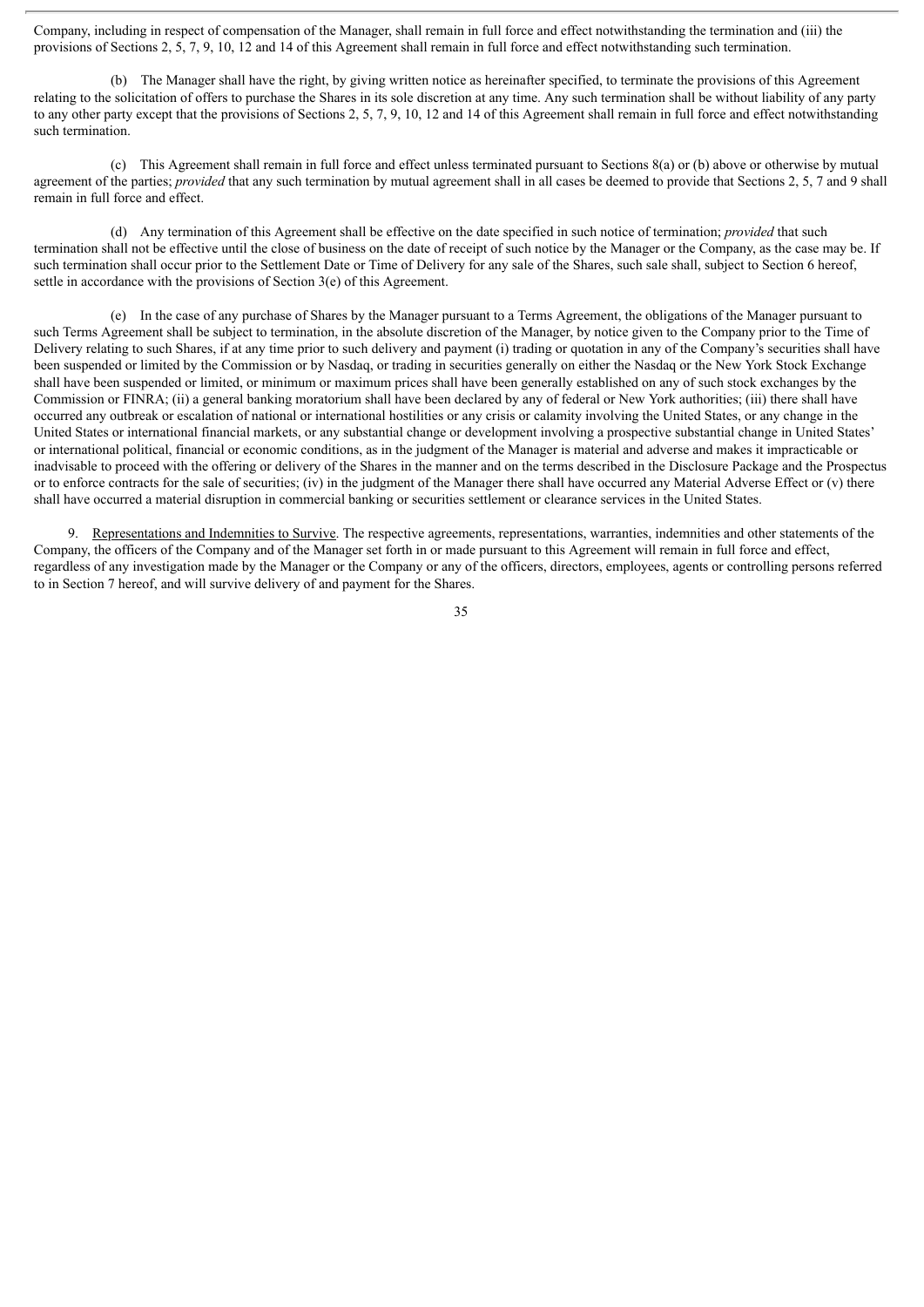10. Notices. All communications hereunder will be in writing and effective only on receipt, and:

If sent the Manager, will be mailed, delivered or telefaxed to:

Goldman Sachs & Co. LLC 200 West Street New York, New York 10282 Facsimile: (212) 902-9316 Attention: Registration Department

with a copy to:

Ropes & Gray LLP 800 Boylston Street Boston, Massachusetts 02199 Attention: Tara Fisher

If sent to the Company, will be mailed, delivered or telefaxed to:

bluebird bio, Inc. 455 Grand Union Boulevard Somerville, Massachusetts 02145 Attention: Chief Executive Officer

with a copy to:

Latham & Watkins 200 Clarendon Street Boston, Massachusetts 02116 Attention: Wesley Holmes, Esq.

Any party hereto may change the address for receipt of communications by giving written notice to the others.

11. Successors. This Agreement will inure to the benefit of and be binding upon the parties hereto and their respective successors and the officers, directors, employees, agents and controlling persons referred to in Section 7 hereof, and no other person will have any right or obligation hereunder.

12. No Fiduciary Duty. The Company hereby acknowledges that (a) the purchase and sale of the Shares pursuant to this Agreement is an arm's-length commercial transaction between the Company, on the one hand, and the Manager and any affiliate through which it may be acting, on the other, (b) the Manager is acting solely as sales agent and/or principal in connection with the purchase and sale of the Shares and not as a fiduciary of the Company and (c) the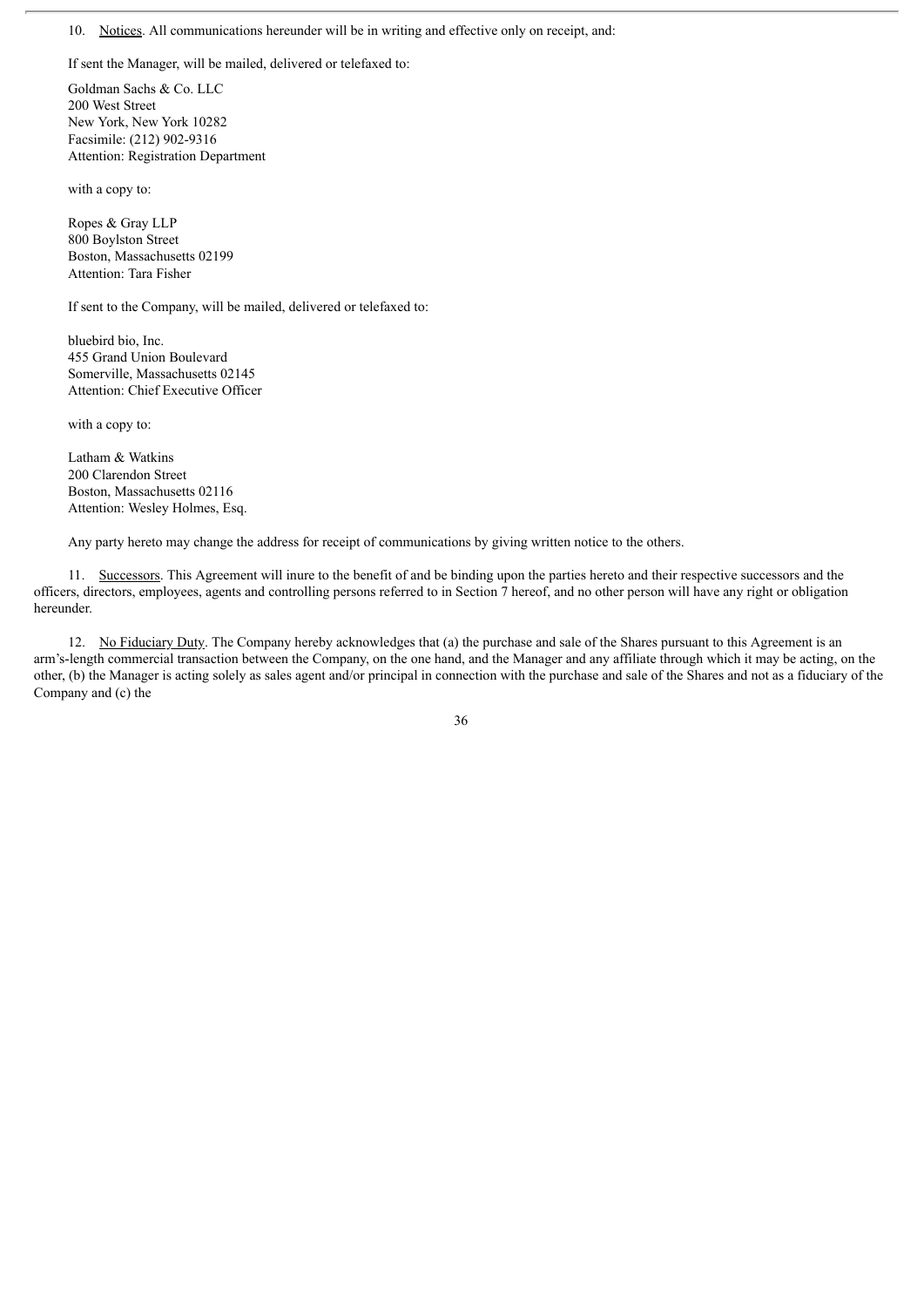Company's engagement of the Manager in connection with the offering and the process leading up to the offering is as an independent contractor and not in any other capacity. Furthermore, the Company agrees that it is solely responsible for making its own judgments in connection with the offering (irrespective of whether the Manager has advised or is currently advising it on related or other matters). The Company agrees that it will not claim that the Manager has rendered advisory services of any nature or respect, or owe an agency, fiduciary or similar duty to any of the Company, in connection with the transactions contemplated by this Agreement or the process leading thereto.

13. Integration. This Agreement and any Terms Agreement supersede all prior agreements and understandings (whether written or oral) between the Company and the Manager with respect to the subject matter hereof.

14. Applicable Law. This Agreement and any Terms Agreement will be governed by and construed in accordance with the laws of the State of New York applicable to contracts made and to be performed within the State of New York.

15. Waiver of Jury Trial. The Company hereby irrevocably waives, to the fullest extent permitted by applicable law, any and all right to trial by jury in any legal proceeding arising out of or relating to this Agreement, any Terms Agreement or the transactions contemplated hereby or thereby.

16. Counterparts. This Agreement and any Terms Agreement may be signed in one or more counterparts, each of which shall constitute an original and all of which together shall constitute one and the same agreement. Counterparts may be delivered via facsimile, electronic mail (including any electronic signature covered by the U.S. federal ESIGN Act of 2000, Uniform Electronic Transactions Act, the Electronic Signatures and Records Act or other applicable law, e.g., www.docusign.com) or other transmission method and any counterpart so delivered shall be deemed to have been duly and validly delivered and be valid and effective for all purposes.

- 17. Amendment. This Agreement may be amended only with the written approval of both the Company and the Manager.
- 18. Recognition of the U.S. Special Resolution Regimes.

(a) In the event that the Manager is a Covered Entity and becomes subject to a proceeding under a U.S. Special Resolution Regime, the transfer from the Manager of this Agreement, and any interest and obligation in or under this Agreement, will be effective to the same extent as the transfer would be effective under the U.S. Special Resolution Regime if this Agreement, and any such interest and obligation, were governed by the laws of the United States or a state of the United States.

(b) In the event that the Manager is a Covered Entity or a BHC Act Affiliate of the Manager becomes subject to a proceeding under a U.S. Special Resolution Regime, Default Rights under this Agreement that may be exercised against the Manager are permitted to be exercised to no greater extent than such Default Rights could be exercised under the U.S. Special Resolution Regime if this Agreement were governed by the laws of the United States or a state of the United States.

(c) As used in this section:

"BHC Act Affiliate" has the meaning assigned to the term "affiliate" in, and shall be interpreted in accordance with, 12 U.S.C. § 1841(k).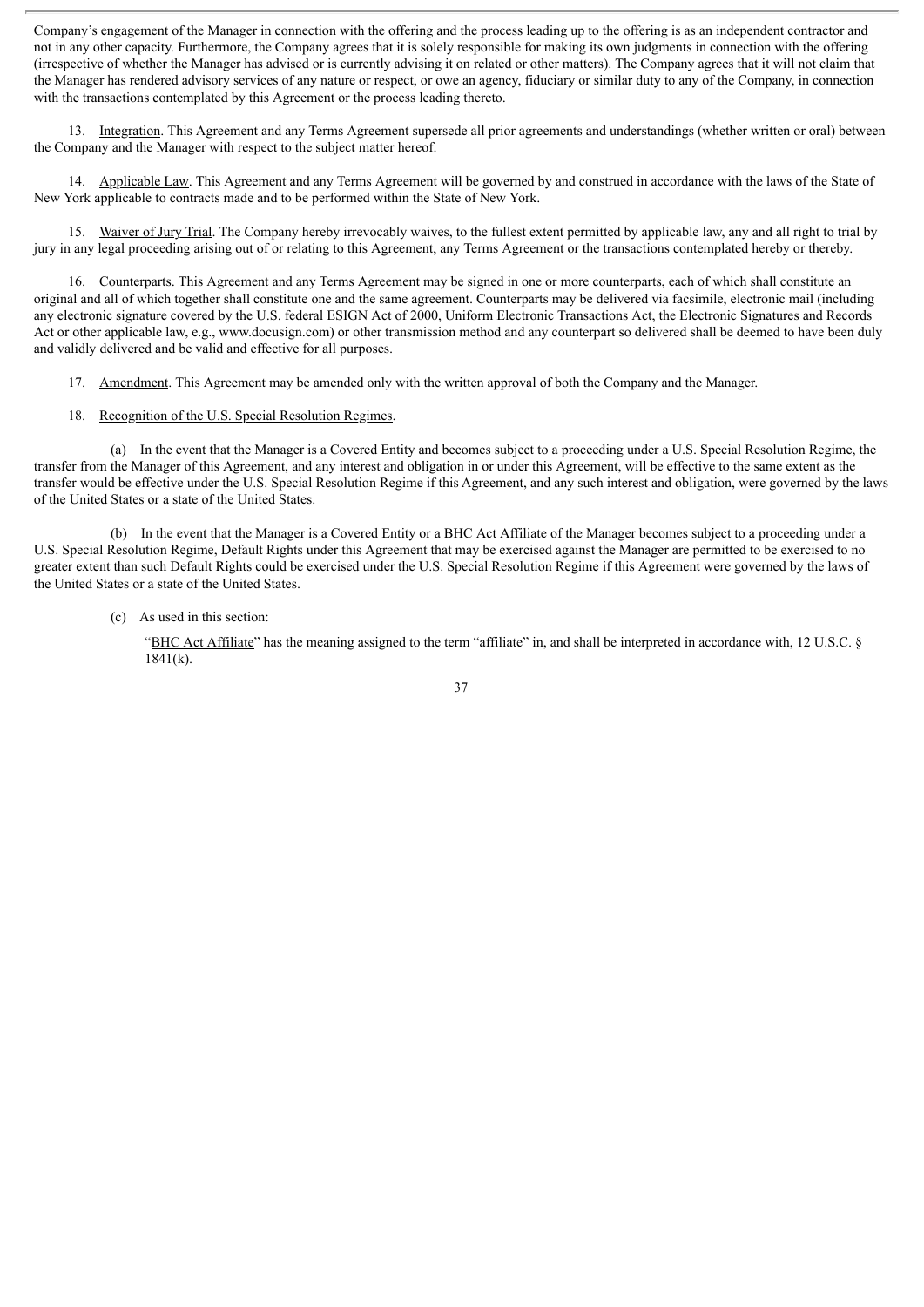"Covered Entity" means any of the following:

(i) a "covered entity" as that term is defined in, and interpreted in accordance with, 12 C.F.R. § 252.82(b);

(ii) a "covered bank" as that term is defined in, and interpreted in accordance with, 12 C.F.R. § 47.3(b); or

(iii) a "covered FSI" as that term is defined in, and interpreted in accordance with, 12 C.F.R. § 382.2(b).

"Default Right" has the meaning assigned to that term in, and shall be interpreted in accordance with, 12 C.F.R. §§ 252.81, 47.2 or 382.1, as applicable.

"U.S. Special Resolution Regime" means each of (i) the Federal Deposit Insurance Act and the regulations promulgated thereunder and (ii) Title II of the Dodd-Frank Wall Street Reform and Consumer Protection Act and the regulations promulgated thereunder.

19. Headings. The section headings used in this Agreement and any Terms Agreement are for convenience only and shall not affect the construction hereof.

20. Definitions. The terms that follow, when used in this Agreement and any Terms Agreement, shall have the meanings indicated.

"**Act**" shall mean the Securities Act of 1933, as amended, and the rules and regulations of the Commission promulgated thereunder.

"**Applicable Time**" shall mean, with respect to any Shares, the time of sale of such Shares pursuant to this Agreement or any relevant Terms Agreement.

"**Base Prospectus**" shall mean the base prospectus referred to in Section 2(a) above contained in the Registration Statement at the Execution Time.

"**Business Day**" shall mean any day other than a Saturday, a Sunday or a legal holiday or a day on which banking institutions or trust companies are authorized or obligated by law to close in New York City.

"**Commission**" shall mean the Securities and Exchange Commission.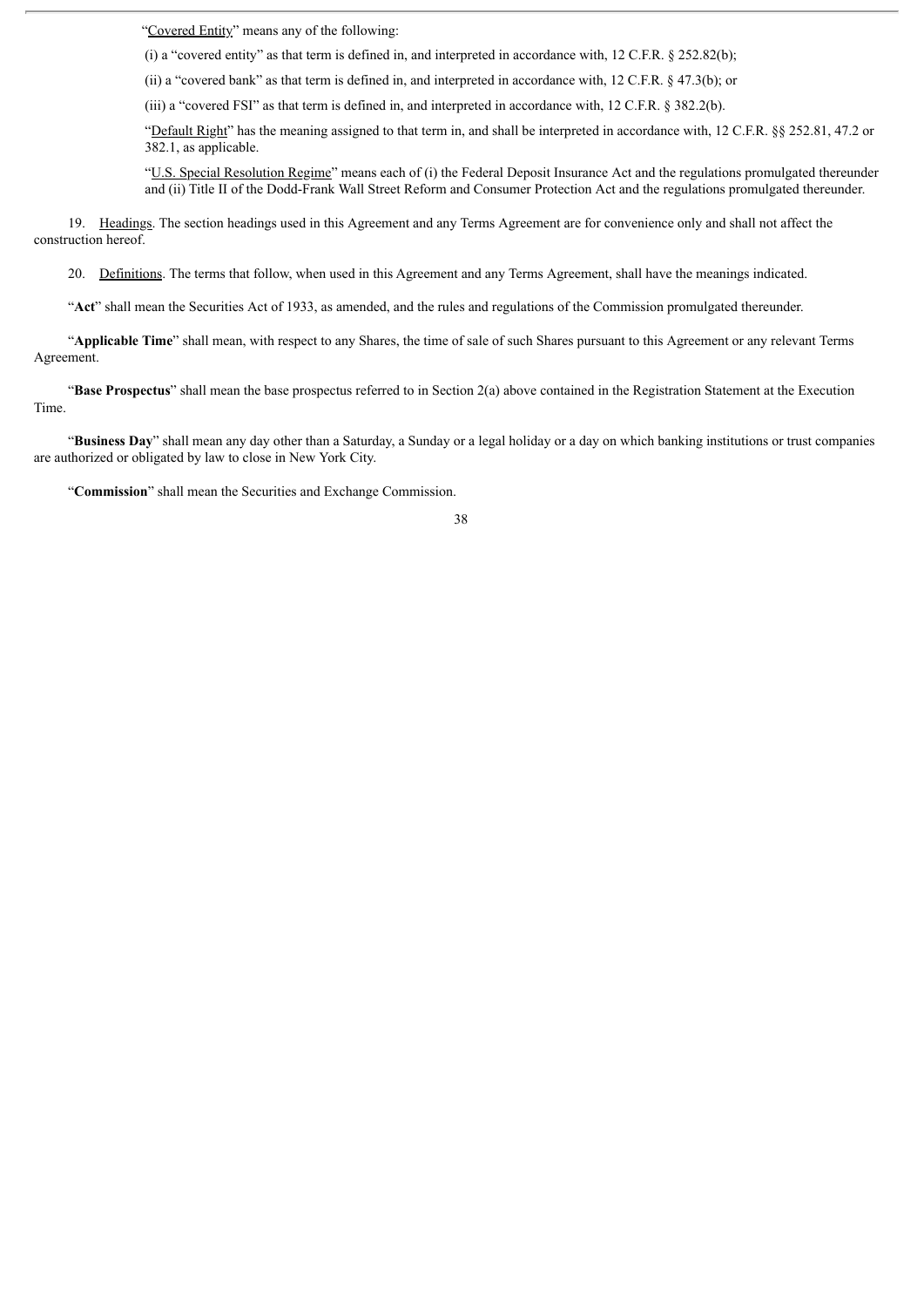"**Disclosure Package**" shall mean (i) the Base Prospectus, (ii) the Prospectus Supplement, (iii) the most recently filed Interim Prospectus Supplement, if any, (iv) the Issuer Free Writing Prospectuses, if any, identified in Schedule I hereto, (v) the public offering price of Shares sold at the relevant Applicable Time as specified in a Terms Agreement and (vi) any other Free Writing Prospectus that the parties hereto shall hereafter expressly agree in writing to treat as part of the Disclosure Package.

"**Effective Date**" shall mean each date and time that the Registration Statement and any post-effective amendment or amendments thereto became or becomes effective.

"**Exchange Act**" shall mean the Securities Exchange Act of 1934, as amended, and the rules and regulations of the Commission promulgated thereunder.

"**Execution Time**" shall mean the date and time that this Agreement is executed and delivered by the parties hereto.

"**Free Writing Prospectus**" shall mean a free writing prospectus, as defined in Rule 405.

"**Interim Prospectus Supplement**" shall mean the prospectus supplement relating to the Shares prepared and filed pursuant to Rule 424(b) from time to time as provided by Section 4(s) of this Agreement.

"**Issuer Free Writing Prospectus**" shall mean an issuer free writing prospectus, as defined in Rule 433.

"**Prospectus**" shall mean the Base Prospectus, as supplemented by the Prospectus Supplement and the most recently filed Interim Prospectus Supplement (if any).

"**Prospectus Supplement**" shall mean the most recent prospectus supplement relating to the Shares that was first filed pursuant to Rule 424(b) at or prior to the Execution Time.

"**Registration Statement**" shall mean the registration statement referred to in Section 2(a) above, including exhibits and financial statements and any prospectus supplement relating to the Shares that is filed with the Commission pursuant to Rule 424(b) and deemed part of such registration statement pursuant to Rule 430B, as amended on each Effective Date and, in the event any post-effective amendment thereto becomes effective, shall also mean such registration statement as so amended.

"Rule 158," "Rule 163," "Rule 164," "Rule 172," "Rule 405," "Rule 415," "Rule 424," "Rule 430B" and "Rule 433" refer to such rules under the Act.

*[Signature Page Follows]*

<sup>39</sup>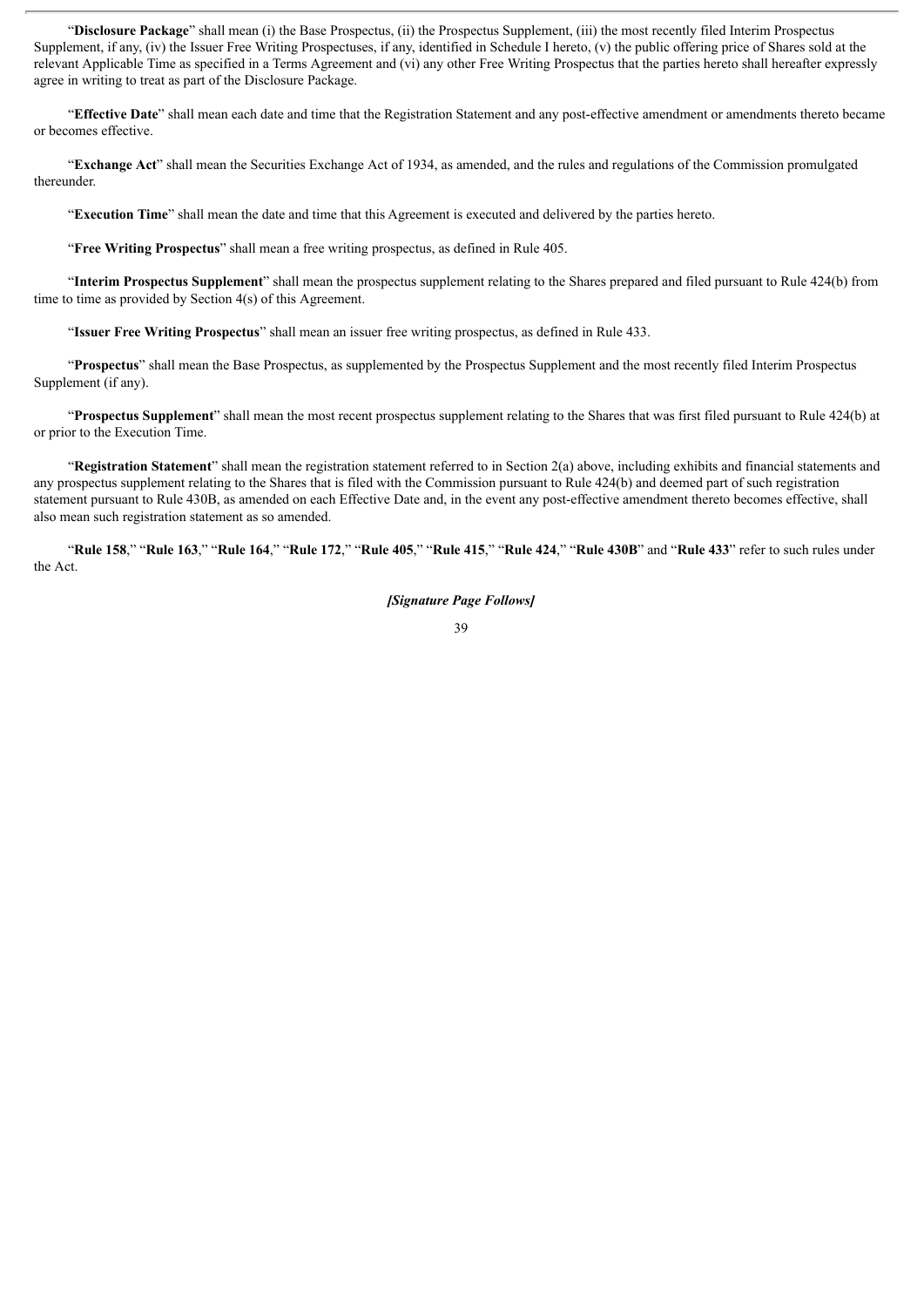If the foregoing is in accordance with your understanding of our agreement, please sign and return to us the enclosed duplicate hereof, whereupon this letter and your acceptance shall represent a binding agreement among the Company and the Manager.

Very truly yours,

# **bluebird bio, Inc.**

By: /s/ Jason F. Cole Name: Jason F. Cole Title: Chief Strategy and Financial Officer

SIGNATURE PAGE TO EQUITY DISTRIBUTION AGREEMENT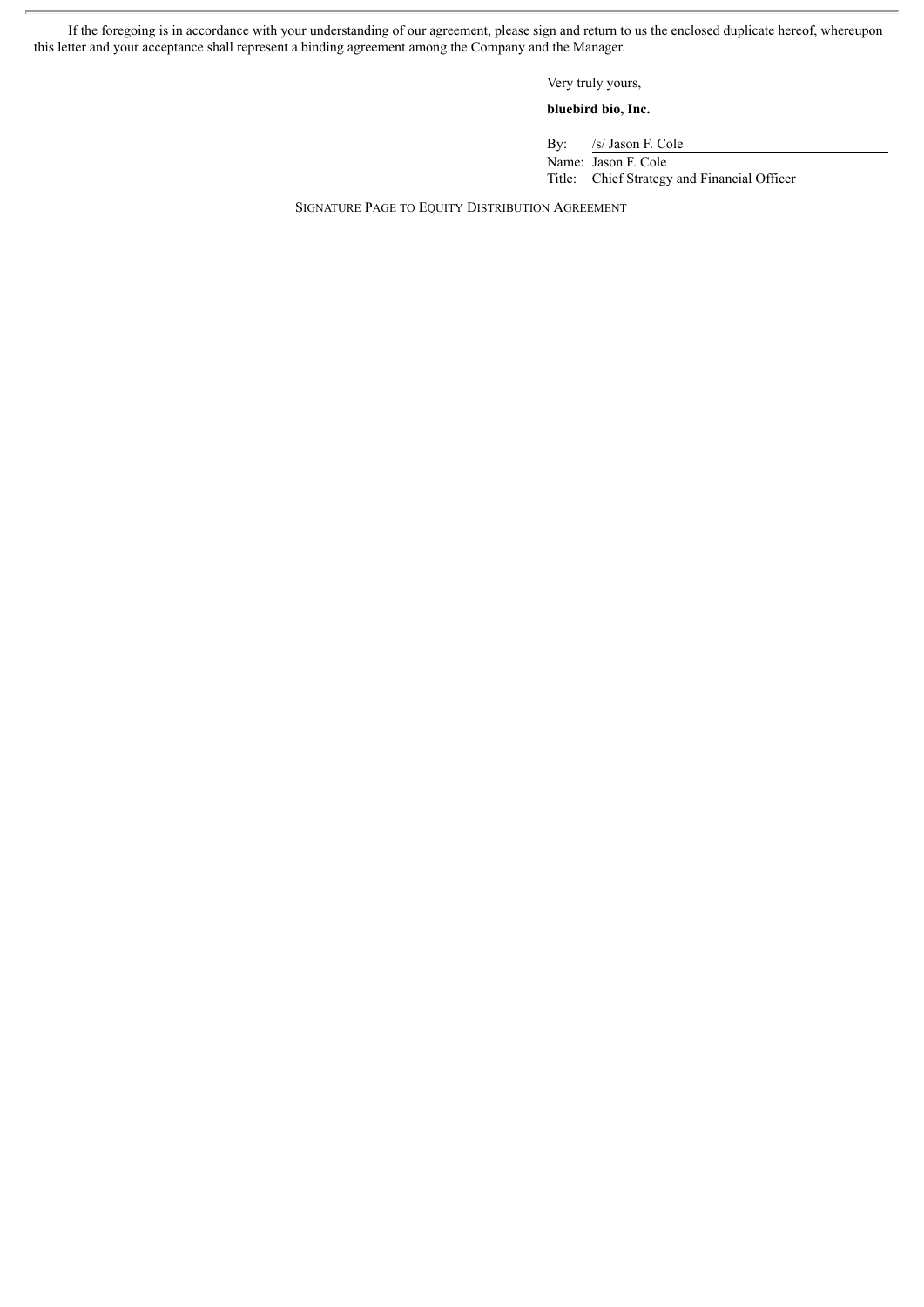# CONFIRMED AND ACCEPTED, as of the date first written above:

# **Goldman Sachs & Co. LLC**

| By: /s/ Dan Cocks        |
|--------------------------|
| Name: Dan Cocks          |
| Title: Managing Director |

SIGNATURE PAGE TO EQUITY DISTRIBUTION AGREEMENT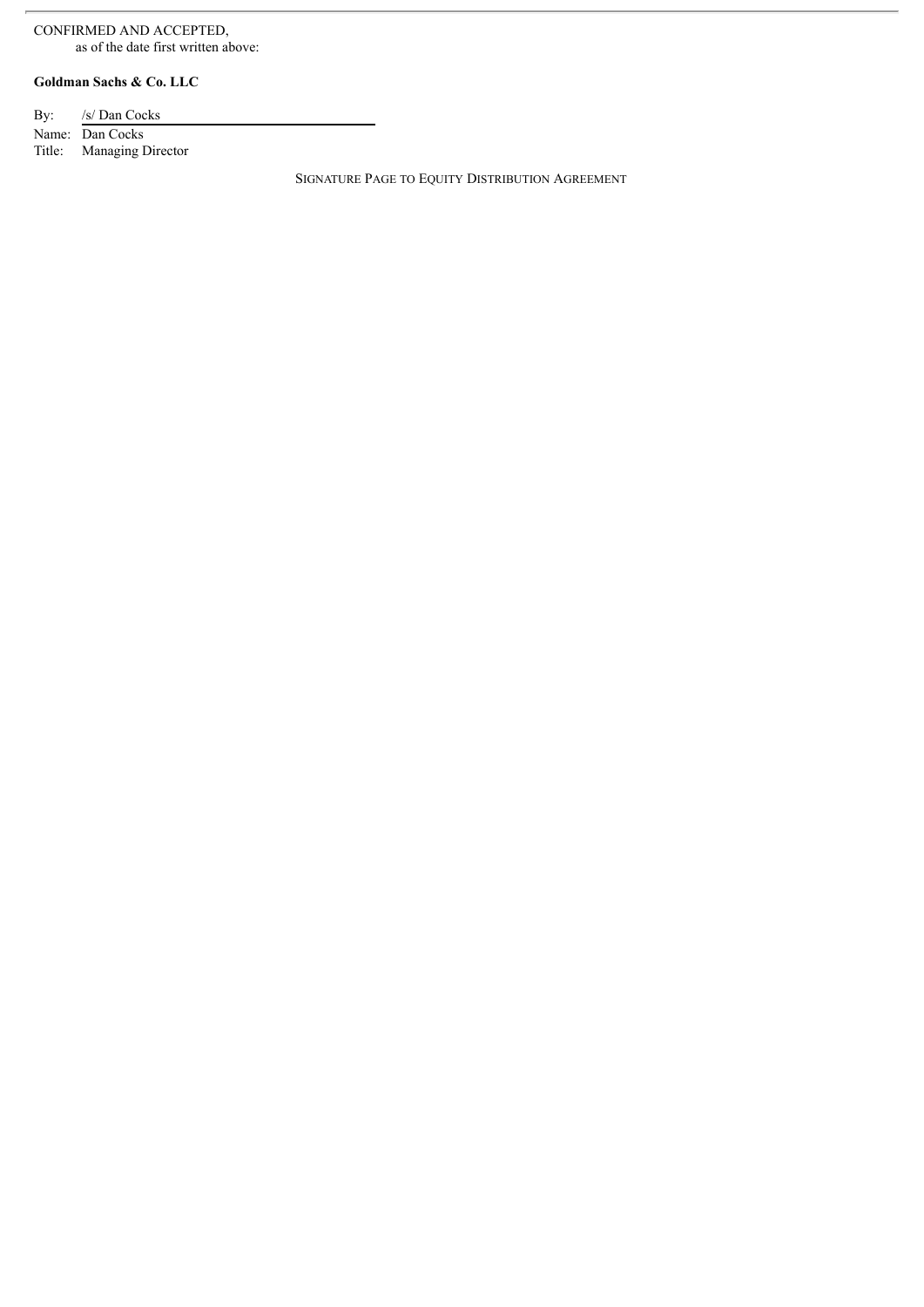# **SCHEDULE I**

# **Schedule of Free Writing Prospectuses included in the Disclosure Package**

None

Schedule I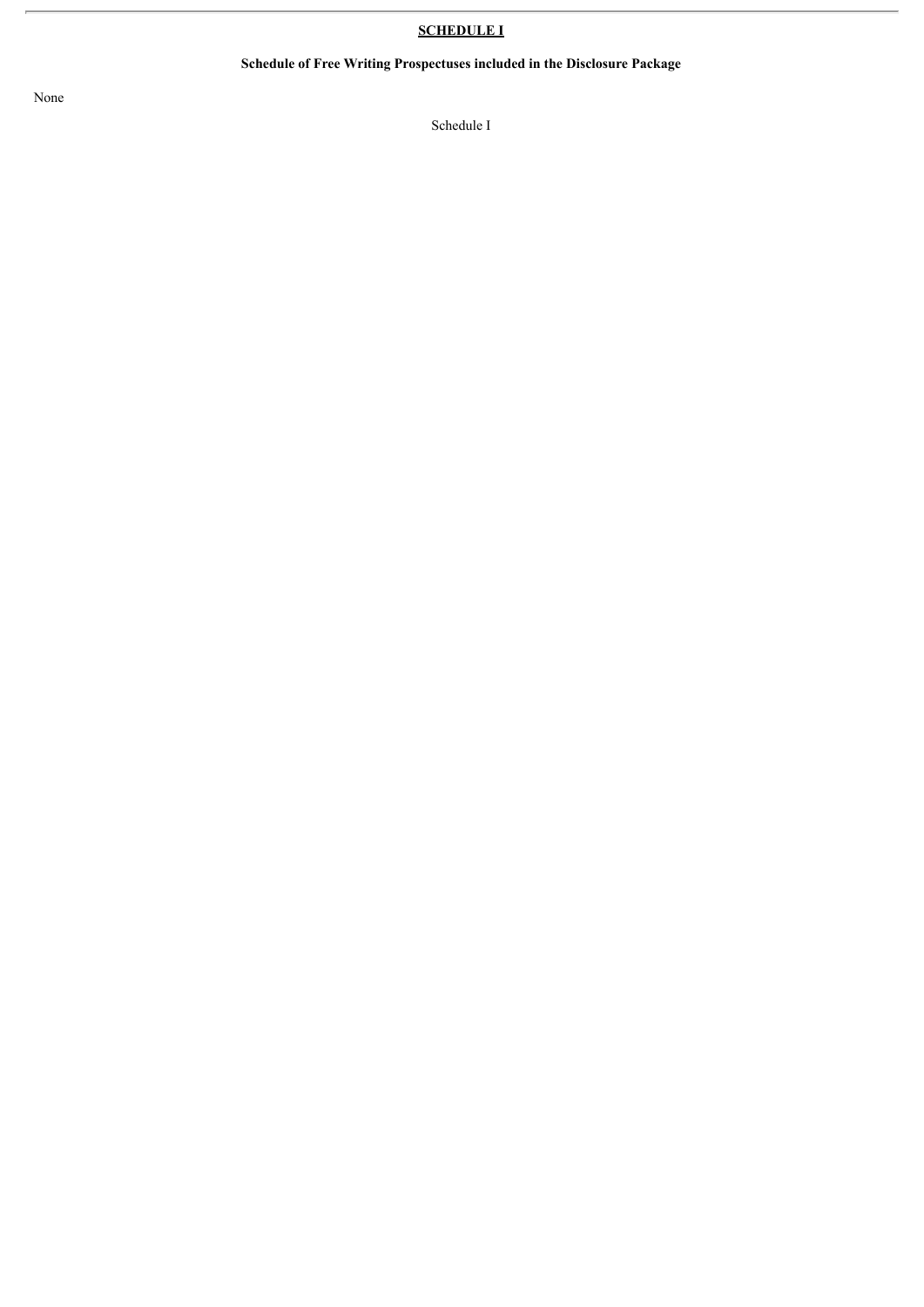## **bluebird bio, Inc.**

## Common Stock, par value \$0.01 per share

## TERMS AGREEMENT

, 20

Goldman Sachs & Co. LLC 200 West Street New York, New York 10282

Ladies and Gentlemen:

bluebird bio, Inc., a Delaware corporation (the "Company") proposes, subject to the terms and conditions stated herein and in the Equity Distribution Agreement, dated June 22, 2022 (the "Equity Distribution Agreement"), between the Company and Goldman Sachs & Co. LLC to issue and sell to Goldman Sachs & Co. LLC the securities specified in the Schedule I hereto (the "Purchased Shares").

Each of the provisions of the Equity Distribution Agreement not specifically related to the solicitation by the Manager of offers to purchase securities is incorporated herein by reference in its entirety, and shall be deemed to be part of this Terms Agreement to the same extent as if such provisions had been set forth in full herein. Each of the representations and warranties set forth therein shall be deemed to have been made at and as of the date of this Terms Agreement and the Time of Delivery, except that each representation and warranty in Section 2 of the Equity Distribution Agreement which makes reference to the Prospectus (as therein defined) shall be deemed to be a representation and warranty as of the date of the Equity Distribution Agreement in relation to the Prospectus, and also a representation and warranty as of the date of this Terms Agreement and the Time of Delivery in relation to the Prospectus as amended and supplemented to relate to the Purchased Shares.

An amendment to the Registration Statement (as defined in the Equity Distribution Agreement), or a supplement to the Prospectus, as the case may be, relating to the Purchased Shares, in the form heretofore delivered to the Manager is now proposed to be filed with the Securities and Exchange Commission.

Subject to the terms and conditions set forth herein and in the Equity Distribution Agreement which are incorporated herein by reference, the Company agrees to issue and sell to the Manager and the latter agrees to purchase from the Company the number of shares of the Purchased Shares at the time and place and at the purchase price set forth in the Schedule I hereto.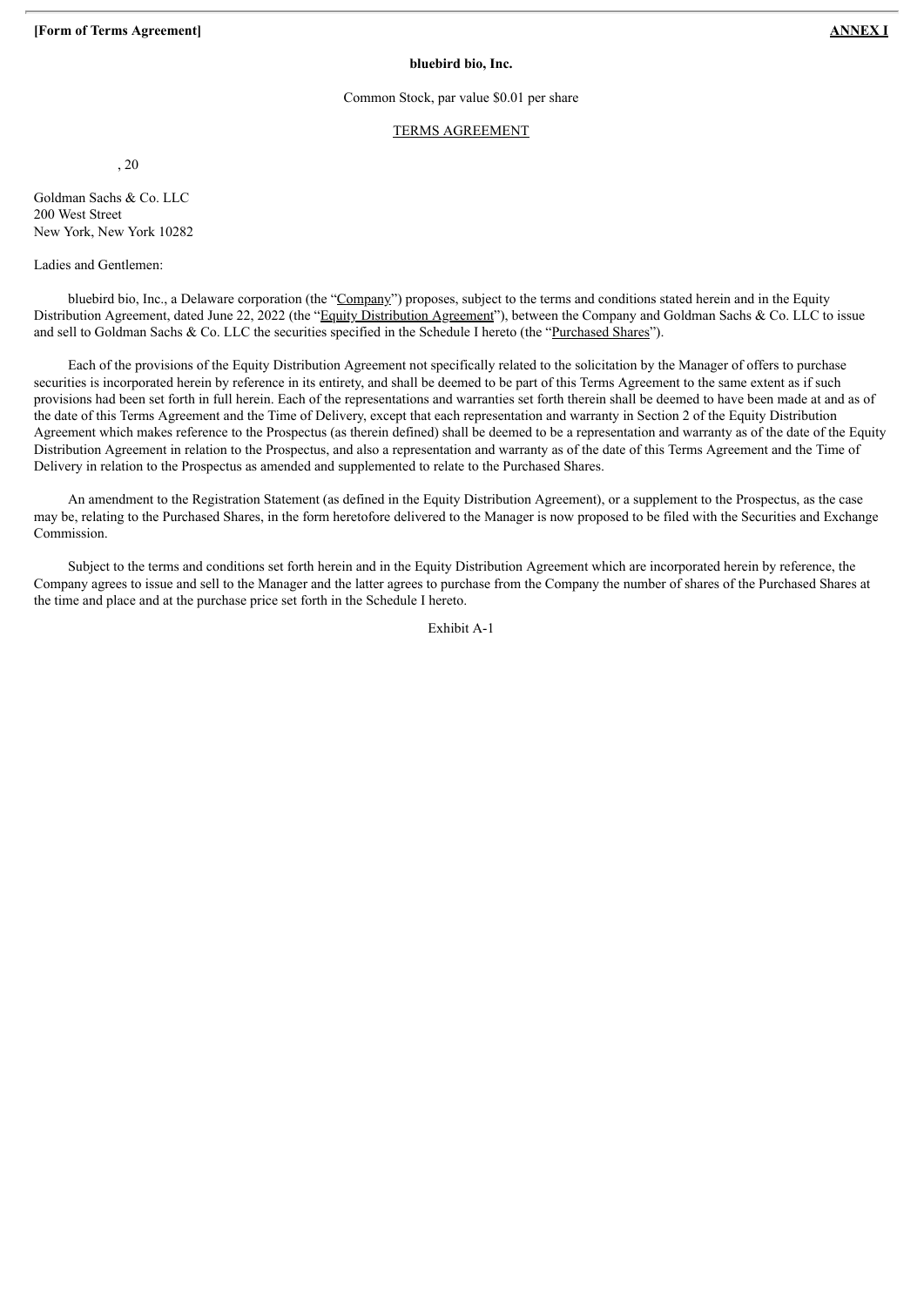If the foregoing is in accordance with your understanding, please sign and return to us a counterpart hereof, whereupon this Terms Agreement, including those provisions of the Equity Distribution Agreement incorporated herein by reference, shall constitute a binding agreement between the Manager and the Company.

# **bluebird bio, Inc.**

By: Name:

Title:

ACCEPTED as of the date first written above.

# **Goldman Sachs & Co. LLC**

By: Name:

Title: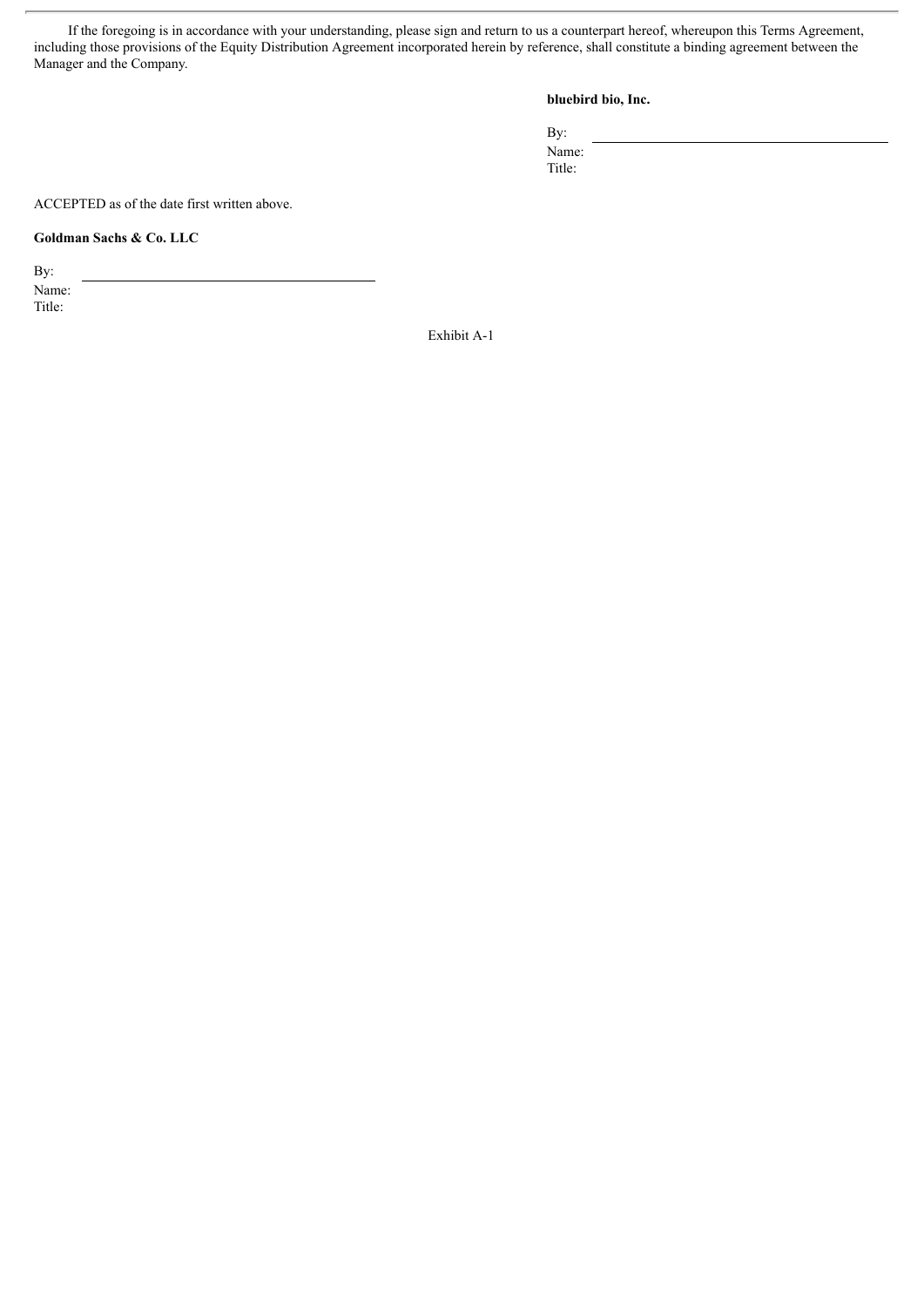Title of Purchased Shares:

Common Stock, par value \$0.01 per share

Number of Shares of Purchased Shares:

Purchase Price by Goldman Sachs & Co. LLC:

Method of and Specified Funds for Payment of Purchase Price:

By wire transfer to a bank account specified by the Company in same day funds.

Method of Delivery:

Free delivery of the Shares to the Manager's account at The Depository Trust Company in return for payment of the purchase price.

Time of Delivery:

Closing Location:

Documents to be Delivered:

The following documents referred to in the Equity Distribution Agreement shall be delivered as a condition to the closing at the Time of Delivery:

- (1) The opinion referred to in Section 4(l).
- (2) The opinion referred to in Section 4(m).
- (3) The opinion referred to in Section  $4(n)$ .
- (4) The accountants' letter referred to in Section 4(o).
- (5) The chief financial officer's certificate referred to in Section 4(p).
- (5) The officers' certificate referred to in Section  $4(k)$ .
- (6) Such other documents as the Manager shall reasonably request.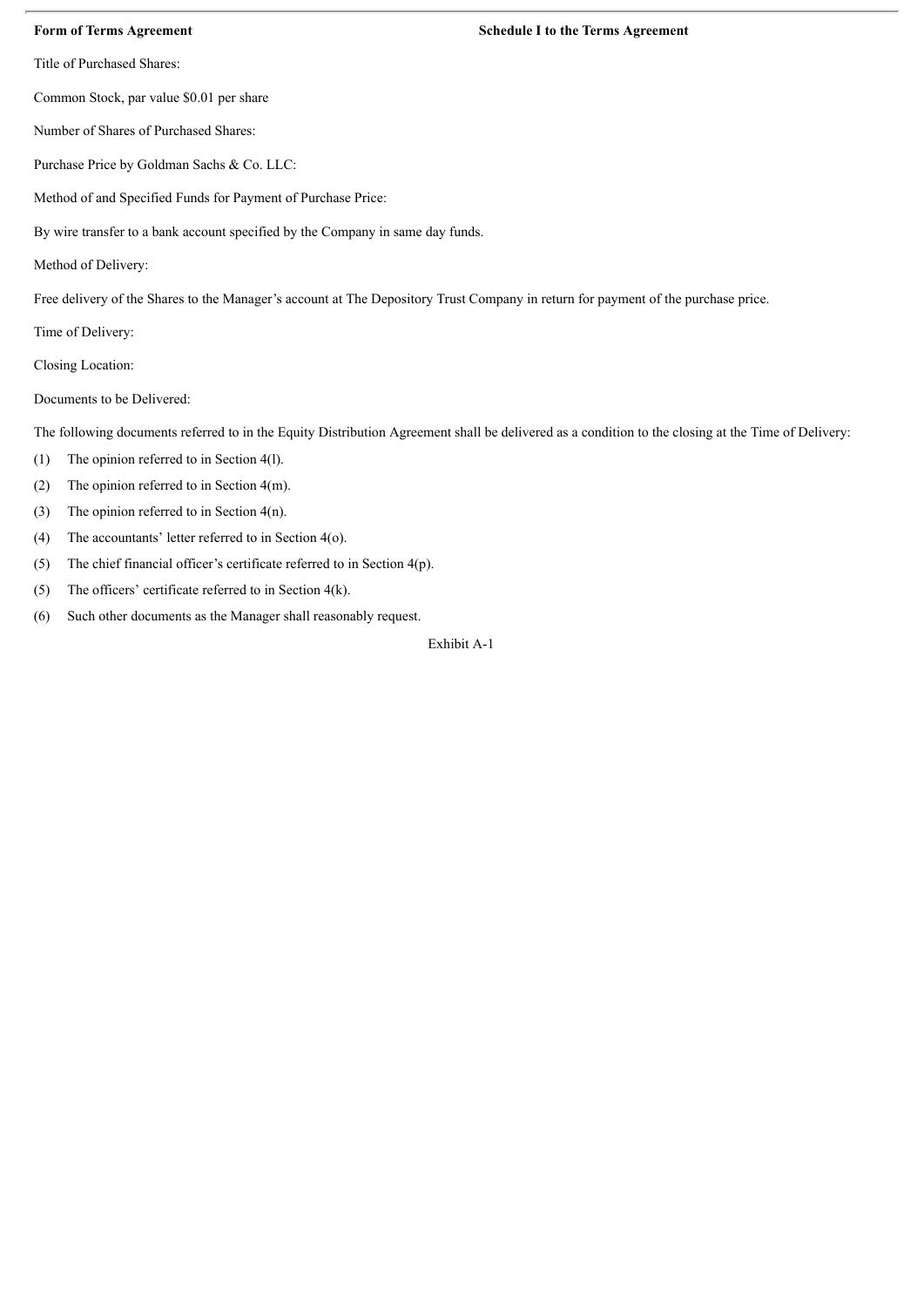# **bluebird bio, Inc.**

# Common Stock, par value \$0.01 per share

# Sales Notice

From: bluebird bio, Inc. To: Goldman Sachs & Co. LLC Date:  $\lbrack \bullet \rbrack, 20 \rbrack \bullet \rbrack$ Subject: Equity Distribution Agreement – Sales Notice

Ladies and Gentlemen:

Pursuant to the terms and subject to the conditions contained in the Equity Distribution Agreement between bluebird bio, Inc. (the "**Company**"), and Goldman Sachs & Co. LLC (the "**Manager**") dated June 22, 2022 (the "**Agreement**"), the Company hereby requests that the Manager sell up to [●] shares (the "**Shares**") of the Company's common stock, par value \$0.01 per share, at a minimum market price of \$[●] per Share. Sales should begin on the date of this Sales Notice and shall continue until  $\lceil \bullet \rceil$  / [all Shares are sold].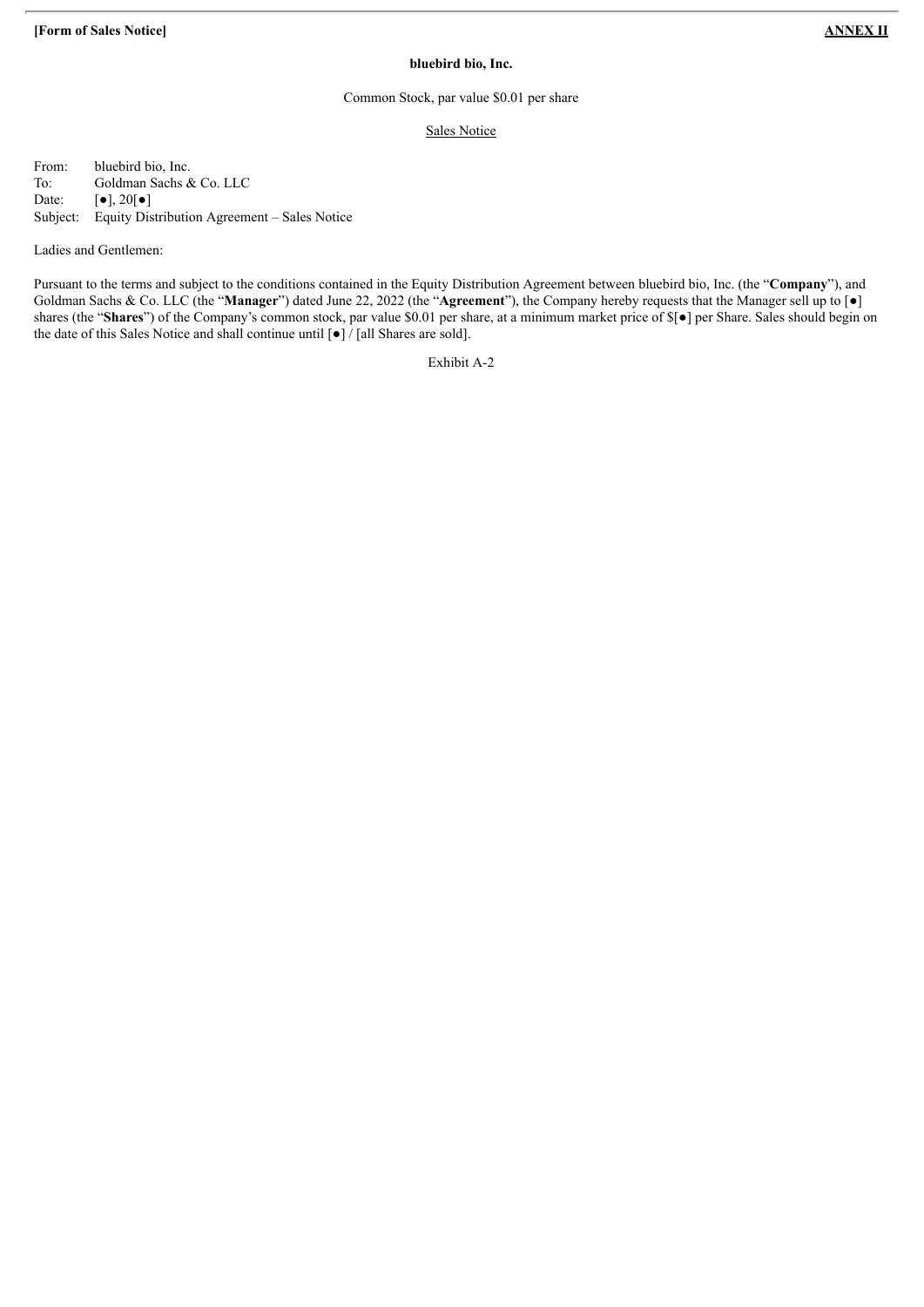# <span id="page-49-0"></span>**LATHAM&WATKINSUP**

60 Binney Street Cambridge, MA 02142

Re: Registration Statement on Form S-3 (Registration No. 333-236489); Shares of Common Stock, \$0.01 par value per share, having an aggregate offering price of up to \$75.0 million

To the addressee set forth above:

We have acted as special counsel to bluebird bio, Inc., a Delaware corporation (the "**Company**"), in connection with the sale through Goldman Sachs & Co. LLC, as manager (the "*Manager*"), from time to time by the Company of shares of common stock, \$0.01 par value per share, having an aggregate offering price of up to \$75.0 million (the "*Shares*") pursuant to (i) a registration statement on Form S-3 under the Securities Act of 1933, as amended (the "*Act*"), filed with the Securities and Exchange Commission (the "*Commission*") on February 18, 2020 (Registration No. 333-236489) (the "*Registration Statement*"), (ii) a base prospectus dated February 18, 2020 (the "*Base Prospectus*"), (iii) a related prospectus supplement filed with the Commission on the date hereof pursuant to Rule 424(b) under the Act (together with the Base Prospectus, the "*Prospectus*"), and (iv) that certain Equity Distribution Agreement, dated as of June 22, 2022, by and between the Company and the Manager (the "*Equity Distribution Agreement*"). This opinion is being furnished in connection with the requirements of Item 601(b)(5) of Regulation S-K under the Act, and no opinion is expressed herein as to any matter pertaining to the contents of the Registration Statement or related Prospectus, other than as expressly stated herein with respect to the issue of the Shares.

As such counsel, we have examined such matters of fact and questions of law as we have considered appropriate for purposes of this letter. With your consent, we have relied upon certificates and other assurances of officers of the Company and others as to factual matters without having independently verified such factual matters. We are opining herein as to the General Corporation Law of the State of Delaware (the "*DGCL*"), and we express no opinion with respect to any other laws.



200 Clarendon Street Boston, Massachusetts 02116

FIRM / AFFILIATE OFFICES

www.lw.com

Tel: +1.617.948.6000 Fax: +1.617.948.6001

San Francisco<br>Seoul

Silicon Valley